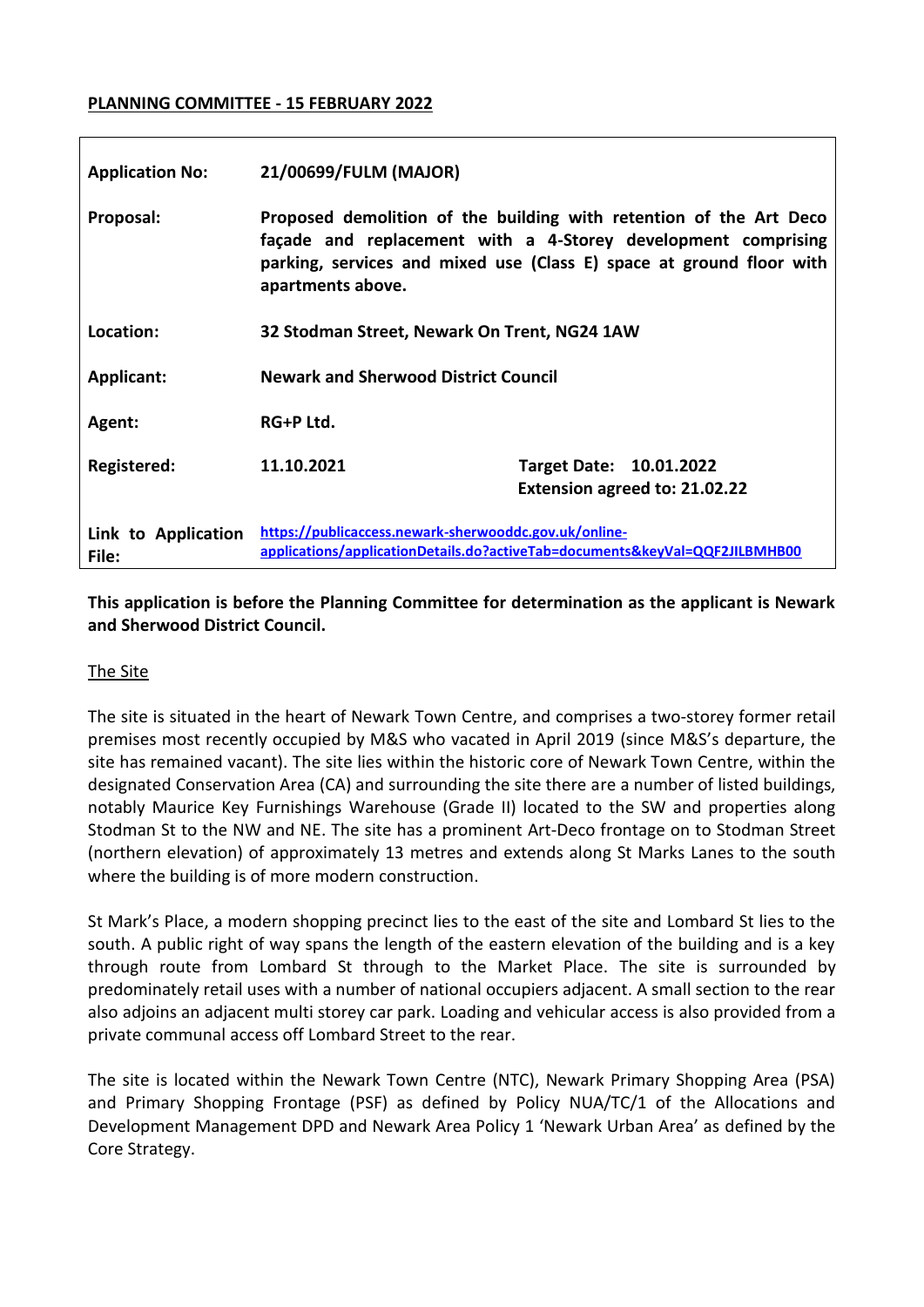#### Relevant Planning History

*There is extensive planning history relating to advertisements and alterations to the building as a commercial unit.* 

### The Proposal

The application seeks permission for re-development of the site into a mixed use scheme of Use Class E space at ground floor with apartments above. The application seeks to demolish the existing building with the retention of the Art Deco façade and replacement with a 4-Storey development behind the main façade comprising 29 apartments. Public realm improvements are also proposed to the eastern side of the building providing an improved pedestrian through route from Stodman St to Lombard St, reinstating the historic St Mark's Lane.

In general the proposed building is scaled at 4 storeys with a maximum height of approximately 12.4m. The ground floor of the new build element would contain glazed panels and would span 80m in length, 15m wide approximately. Materials proposed include red brick with a combination of light and dark mortar, brick with lime wash (or white painted sections), rhomboid zinc tiles in grey forming cladding and stainless steel simple balustrades to match the panelling. Areas of perforated and textured brick panelling are also proposed to break up the elevations.

At Ground Floor: One 318.3m<sup>2</sup> unit accessed of Stodman Street and one 156.3m2 unit accessed via St Marks Place shown as Use Class E. Servicing areas are also proposed in addition to a bin storage area and access to the apartments above. Accessed via Lombard St to the rear would be for 12 no. car parking spaces and 48 cycle spaces.

First, Second and Third Floors: 29 no. residential apartments (16 no. 1 bed and 13 no. 2 bed units) with private balcony spaces to the eastern side. A shared amenity space would also be provided above the third floor extension to the retained façade on Stodman St to serve the occupiers of the third floor apartments. Residential access would be via entry points off St Marks Place, Stodman Street and Lombard Street. The western side of the building would contain the walkways for access into each unit.

The application is supported by the following Plans and Documents:

- Site Location Plan Ref. 101-137 (P) 020 A (deposited  $28.01.22$ )
- Existing Plans Ref. 101-137 (P) 030 (deposited 11.10.21)
- Existing Elevations Ref. 101-137 (P) 032 (deposited 11.10.21)
- Proposed Ground Floor Ref. 101-137 (P) 001 P (deposited 28.01.2022)
- Proposed  $1^{st}$  and  $2^{nd}$  Floors Ref. 101-137 (P) 002 K (deposited 30.11.21)
- Proposed  $3^{rd}$  Floor Ref. 101-137 (P) 003 K (deposited 30.11.21)
- Proposed Roof Plan Ref. 101-137 (P) 016 C (deposited  $30.11.21$ )
- Short Sections Ref. 101-137 (P) 017 B (deposited 30.11.21)
- Elevations Ref. 101-137 (P) 018 I (deposited 28.01.22)
- Demolition Plan Ref. 101-137 (P) 027 A (deposited 11.10.21)
- Bay Studies Ref. 101-137 (P) 028 B (deposited 30.11.21)
- Design and Access Statement Revision B (deposited 28.01.22)
- Planning Statement (deposited 26.10.21)
- Statement of Significance (deposited 11.10.21)
- Site Wide Utility Services Report (deposited 11.10.21)
- Amended External Lighting Report (deposited 26.11.21)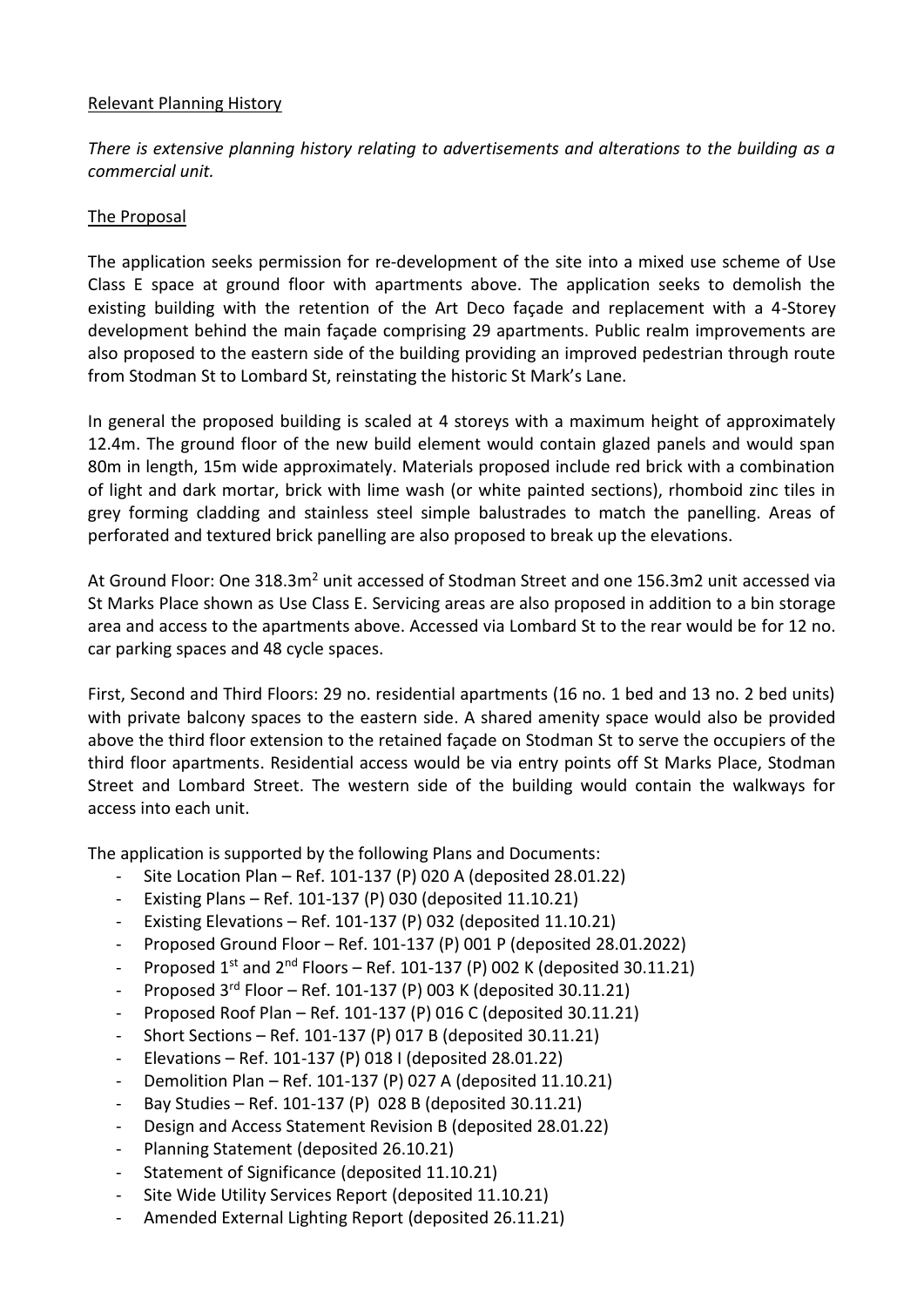- Ecology Report (deposited 11.10.21)
- Travel Plan Statement (deposited 12.10.21)
- Transport Statement and Appendices (deposited 11.10.21)
- Structural Inspection and Demolition Report (deposited 11.10.21)
- Viability Assessment (deposited 11.10.21)
- Noise Impact Assessment Report (deposited 11.10.21)
- Newark Market Review (deposited 11.10.21)
- HSP Consulting Transport Technical Note (15.11.21)
- Access/Highways Plans:
	- o Proposed General Arrangement Ref. T-HSP-00-00-DR--C-950 (deposited 26.01.22)
	- o Proposed General Arrangement with annotations Ref. ST-HSP-00-00-DR--C-951 (deposited 26.01.22)
	- o Proposed Visibility Splays Ref. ST-HSP-00-00-DR--C-952 (deposited 26.01.22)
	- o Car Vehicle Tracking Ref. ST-HSP-00-00-DR--C-953 (deposited 26.01.22)
	- o Delivery Vehicle Tracking Ref. ST-HSP-00-00-DR--C-954 (deposited 26.01.22)

### Departure/Public Advertisement Procedure

Occupiers of 47 properties have been individually notified by letter, a site notice has been displayed and an advert has been placed in the local press. Earliest decision date 18.10.2022

### **Planning Policy Framework**

### **The Development Plan**

*Newark and Sherwood Amended Core Strategy DPD (adopted March 2019)*

- Spatial Policy 1 Settlement Hierarchy
- Spatial Policy 2 Spatial Distribution of Growth
- Spatial Policy 6 Infrastructure for Growth
- Spatial Policy 7 Sustainable Transport
- Spatial Policy 8 Protecting and Promoting Leisure and Community Facilities
- Core Policy 1 Affordable Housing Provision
- Core Policy 3 Housing Mix, Type and Density
- Core Policy 6 Shaping our Employment Profile
- Core Policy 8 Retail & Town Centres
- Core Policy 9 -Sustainable Design
- Core Policy 12 Biodiversity and Green Infrastructure
- Core Policy 14 Historic Environment
- NAP1 Newark Urban Area

*NSDC Allocations and Development Management DPD (July 2013)* 

- DM1 Development within Settlements Central to Delivering the Spatial Strategy
- DM3 Developer Contributions and Planning Obligations
- DM5 Design
- DM7 Biodiversity and Green Infrastructure
- DM9 Protecting and Enhancing the Historic Environment
- DM11 Retail and Town Centre Uses
- DM12 Presumption in Favour of Sustainable Development

Policy NUA/TC/1 – Newark Urban Area: Newark Town Centre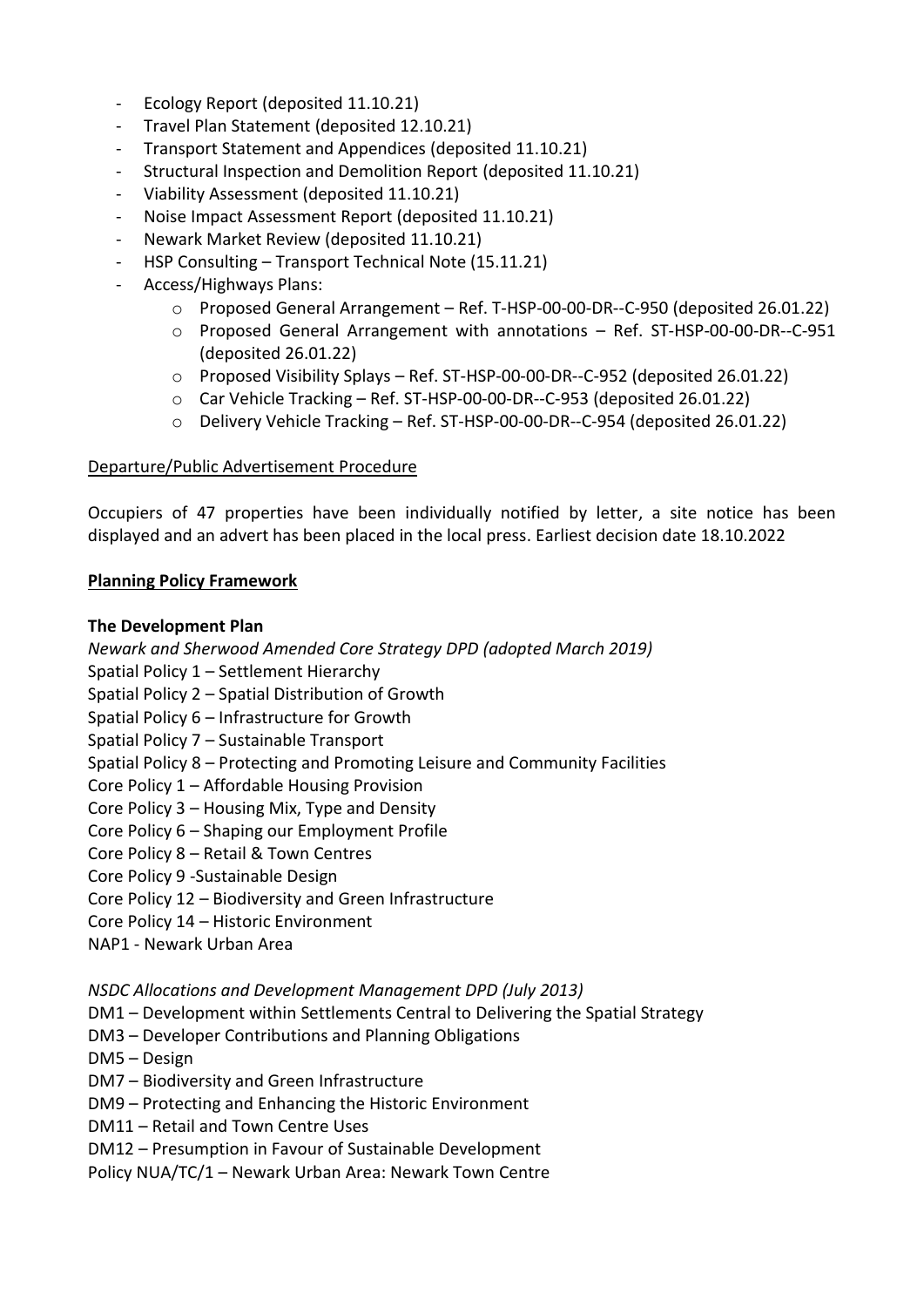#### **Other Material Planning Considerations**

National Planning Policy Framework and its Technical Guidance, 2021 National Planning Policy Guidance suite, on-line resource, March 2014 Planning (Listed Building and Conservation Area) Act 1990 National Design Guide, on-line resource, October 2019 Residential cycle and car parking standards SPD, 2021

#### **Consultations**

*NB: A summary of consultee comments is set out below, comments can be found in full here: [https://publicaccess.newark-sherwooddc.gov.uk/online](https://publicaccess.newark-sherwooddc.gov.uk/online-applications/applicationDetails.do?activeTab=documents&keyVal=QQF2JILBMHB00)[applications/applicationDetails.do?activeTab=documents&keyVal=QQF2JILBMHB00](https://publicaccess.newark-sherwooddc.gov.uk/online-applications/applicationDetails.do?activeTab=documents&keyVal=QQF2JILBMHB00)*

**Newark Town Council** - No objection - subject to adherence to all recommendations made by statutory consultees. The Town Council would also strongly urge the District Council to reduce carbon emissions including the use of an alternative form of heating to gas.

**Newark Civic Trust** – No objection – comments received in support of the scheme which is considered to be a significant improvement to St Marks Place and the town centre. Observations made in respect of the design of the façade at ground floor on the eastern elevation and comments made about the service/delivery routes which should ensure vans etc. do not access via Stodman St.

**NSDC Planning Policy** – No objection – "Under Policy DM11, proposals for non-retail uses at street level within the Primary Shopping Frontages, as defined on the policies map, will not usually be supported unless they can demonstrate a positive contribution to the vitality and viability of the town centre. However, the changes to the use class order means that shopping frontages can only be used to control changes from former class A1 uses to non-class E uses. The mix of uses on the ground floor, whilst not entirely clear, would appear to be retail and office uses, so the ground floor uses would fall within the same use class (Class E). The role of these shopping frontages will be reviewed as part of the Review of the Allocations and Development Management DPD. However, whilst frontages remain part of the Development Plan, it is appropriate to give weight to the fact that the proposed new ground floor uses now fall into the same use class as the existing retail use and so, were no building work necessary, could independently occur without planning consent. The main purpose of the Town Centre policy is to maintain the vitality and viability of Centres, which is reflected in the wording of DM11. Given the proposed ground floor uses (if they comprise of retail and office space) are main town centre uses (as defined in the NPPF), then I would be comfortable concluding that they will positively contribute towards vitality and viability of Newark Town Centre. I would welcome the site of the Planning Statement once submitted so I can take a view on the precise ground floor uses proposed."

**NSDC Conservation** – No objection subject to conditions – "The extent of demolition of number 32 Stodman Street, whilst causing minor harm [to no. 32 as a non-designated heritage asset] (at the scale of the lower end of less than substantial harm) from the loss of limited historic fabric, should be considered as part of the planning balance and against specific heritage benefits of the scheme. The scale, form, massing and details of the proposed replacement scheme have been wellconsidered to provide a responsive and contextual proposal that will both preserve and enhance the character and appearance of the Conservation Area and the setting of nearby Listed Buildings. The scheme delivers tangible heritage benefits, especially in the re-forming of the traditional alignment of St Mark's Lane and from the conservation of the Art Deco façade (which should be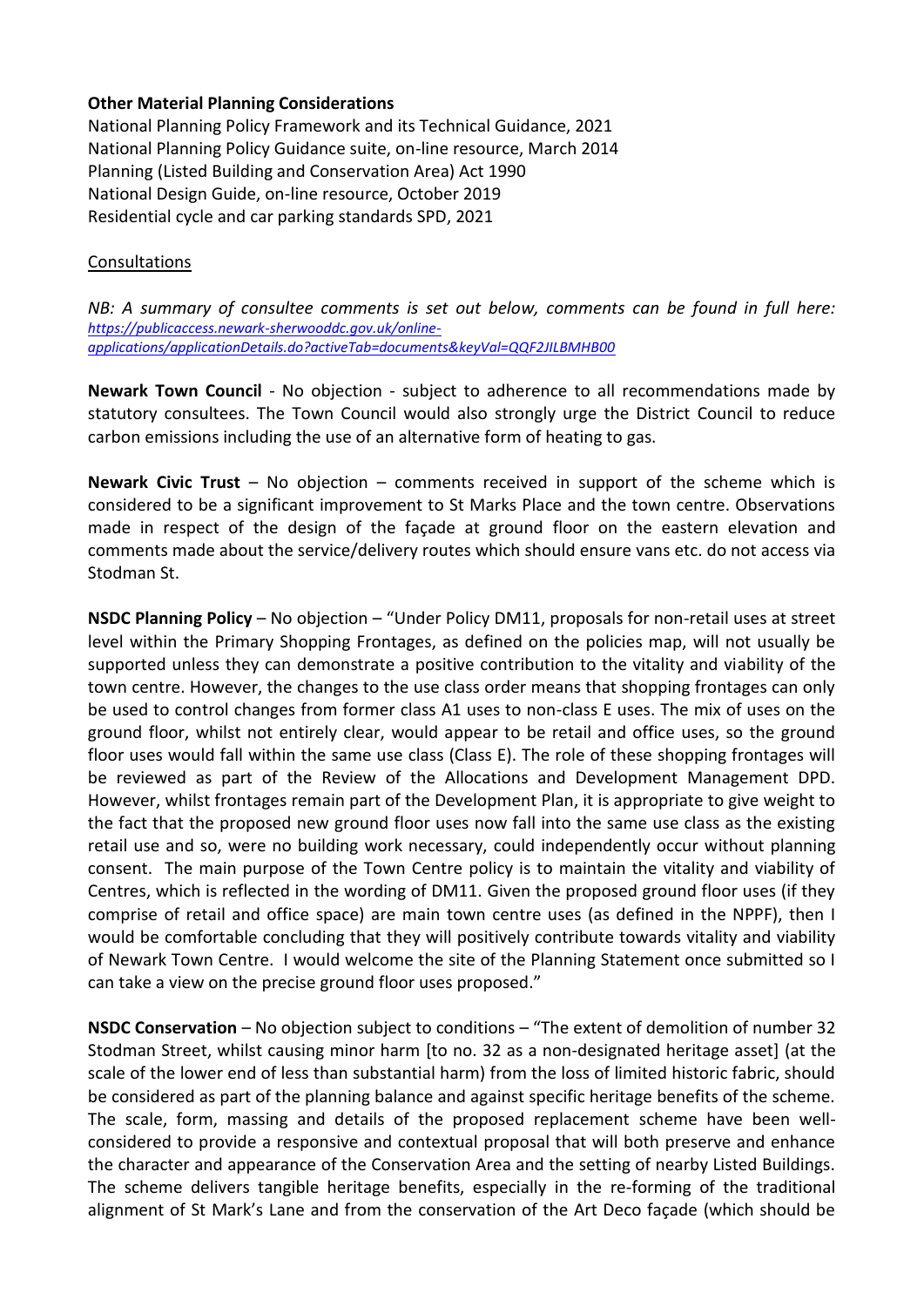secured by condition). The scheme has the potential to deliver further heritage benefits if a shopfront enhancement scheme is delivered."

Historic England – No objection but concerns raised - "[...] Overall, we consider that the proposal would be harmful to the character, appearance and significance of the Newark Conservation area by virtue of its bulk and inappropriate design as outlined above. In addition, we believe that the bulk and detailed design of the proposal would further degrade the setting of the listed buildings to the immediate west.

This is a key strategic site for Newark and its redevelopment will set a benchmark for future development within the town centre. As previously outlined, we are very concerned that the current approach is not the right approach for this location and that it will set an undesirable precedent for future development in Newark, harming the character and appearance of the conservation area rather than enhancing it, and therefore ultimately not meeting the policy objectives and the statutory duty in relation to conservation areas. […]

Historic England has serious concerns on heritage grounds as outlined in our letter of 4th November 2021. We acknowledge that the scheme has been revisited following our previous comments, however, the proposed revisions have failed to address our fundamental concerns. We are not opposed to a mixed-use scheme incorporating housing in this location and believe that there is scope to provide a high-quality development within this sensitive part of the conservation area. However, we are unable to support the current scheme and continue to urge your authority to reconsider its approach to the redevelopment of the site.

We consider that the issues and safeguards outlined in our advice need to be addressed in order for the applications to meet the requirements of paragraphs 197,199, 200, 202 and 206 of the NPPF 2021.

Your authority should take these representations into account and seek amendments, safeguards or further information as set out in our advice."

**LCC Archaeology** – No objection subject to an archaeological condition for a mitigation strategy to effectively deal with this site given the high archaeological potential identified. This would initially include, but may not be limited to, a trial trench evaluation of the site which should aim to determine the presence, absence, significance, depth and character of any archaeological remains which could be impacted by the proposed development. Further archaeological mitigation work would be required if significant archaeological remains are identified in the evaluation. The evaluation must be undertaken following demolition to slab level of the existing buildings and prior to any further intrusive demolition or ground works.

**Towns Fund Delivery Partner Heritage Specialist** – Support the proposal - Overall the scheme offers a significant improvement to the public realm by the restoration of St.Marks Lane and sets a valuable precedent by reducing the development footprint of a site in favour of the town's spatial and visual connectivity. The height of the proposals do not appear to be read from other nearby significant public realm locations or from the ground plane/ pedestrian level of significant heritage assets.

The proposal offers a significant opportunity to improve the setting for buildings in the immediate vicinity which are currently surrounded by detracting structures and a poorly defined public realm. The mixed use development and opportunity for community engagement will restore the historic hierarchy of St. Marks Lane and restore a higher level of connectivity between Stodman Street and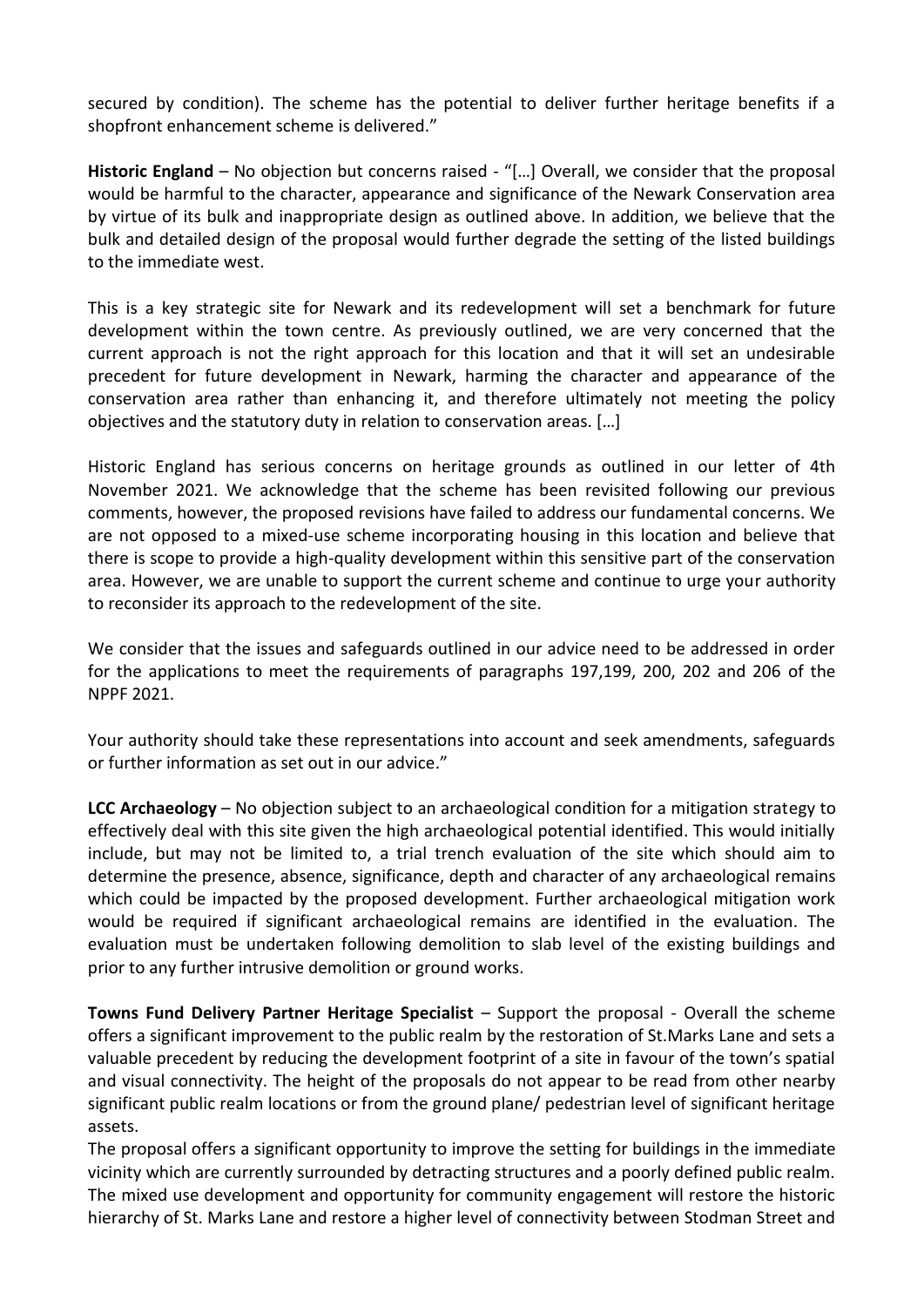Lombard Street.

**NCC Highways** – No objection subject to conditions relating to: Securing TROs on Howitts Yard for off-site traffic management works, provision of a pedestrian footway and lighting along Howitts Yard, installation of Keep Clear markings on Lombard St opposite Howitts Yard, hard bound surfacing of the site access, provision of visibility splays, parking, turning and servicing areas, provision of surface water drainage to the access/parking areas, provision of cycle and car parking areas etc. – Note from Highways: Any details shown on the Access/Highways plans showing highway improvement works and amendments to existing Traffic Regulation Orders (TRO) on Howitts Yard shall be read as indicative only as they would be subject to a public consultation and a Section 278 agreement and design check, which are separate processes to planning.

**NCC Rights of Way** – No objection subject to an informative note regarding construction in proximity to public rights of way.

**Environment Agency** – No objection – "The site lies fully within flood zone 1 and therefore we have no fluvial flood risk concerns associated with the site. There are no other environmental constraints associated with the site which the EA would like to formally comment upon."

**NCC Flood Risk** - No objection.

**NSDC Environmental Health** – No objection subject to conditions relating to: a demolition management and construction management plan, implementation of the recommendations detailed at Sections 7 and 8 of the submitted Noise Report to provide adequate protection against noise and excess heat, where windows need to be closed (for example Acoustic Ventilation Requirements and glazing requirements) and provision of an updated Noise Survey (including tap testing and implementation of any additional sound proofing as recommended) prior to the ground floor units operating under use E(d) Indoor sport, recreation or fitness (due to the current noise report not fully considering the potential for noise disturbance arising from this use).

**NSDC Contamination** – No observations in relation to land contamination.

**NHS Clinical Commissioning Group** – "Impact of new development on GP practice: The development is proposing 29 (A) dwellings which based on the average household size (in the Newark & Sherwood Council area) of 2.3 per dwelling, primary care health provision would result in an increased patient population of approx. 66.7 (B) (2.3 x A).

GP practice most likely to be affected by growth and therefore directly related to the housing development: It is unlikely that NHS England or Nottingham and Nottinghamshire CCG would support a single handed GP development as the solution to sustainably meet the needs of the housing development and that the health contribution would ideally be invested in enhancing capacity/infrastructure with existing local practices. The practice that it is expected this development to be closest too is:

- Lombard Medical Centre
- Barnby Gate Surgery
- Fountain Medical Centre

Necessary to make the development acceptable in planning terms: All practices in the area are working at capacity and therefore in order to make this development acceptable from a health perspective the infrastructure will need to be developed to accommodate the increased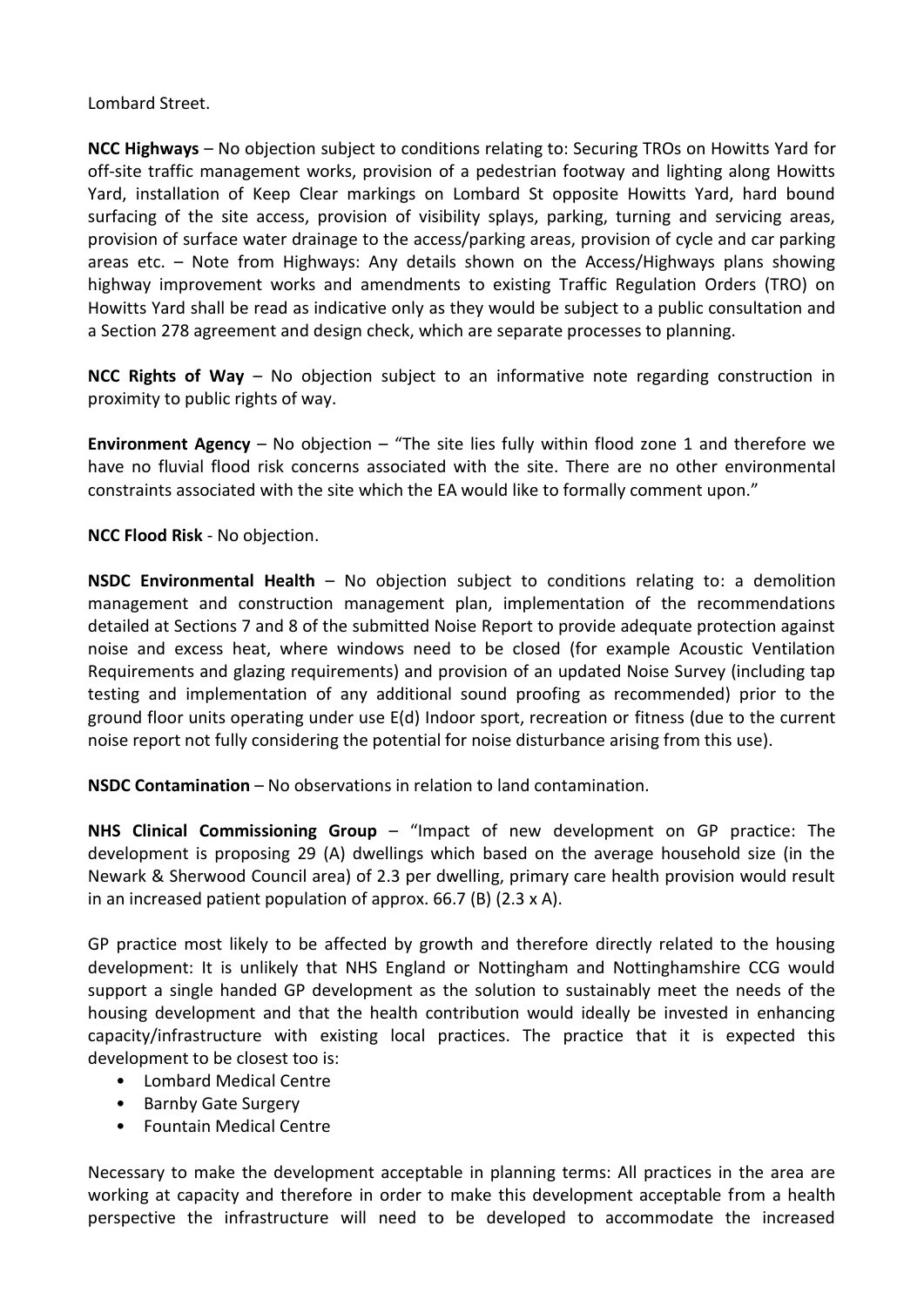population. Infrastructure financing in the form of S106 will therefore be required to ensure that there is adequate primary care health facilities in the area.

Plans to address capacity issues: The practices are currently reviewing their options as to how they may accommodate the increased number of patients due to this housing development. It is likely that the plans will include either reconfiguration or extension of existing premises or a new build that this S106 contribution will contribute towards.

Fairly and reasonably related in scale and kind to the development: As a consequence and since the number of patients exceed 65, we would ask for £982 per dwelling for costs of Primary Health Care provision as set out in the Newark and Sherwood Developer Contributions and Planning Obligations, revised indexation 2016. Details of this could be provided to the developer upon planning consent being granted and the development starting and any uncommitted funding could be returned within an agreed expiry period.

Financial contribution requested: £28,478 (29 x £982 per dwelling)."

**NSDC Open Space** – "There doesn't appear to be any open space available for this site, but due to the makeup of the apartments, i.e. 1/2 Bed Apartments, I feel there should be a request for a play provision, for small children, plus some adult exercise equipment. Nearest public open space would be St Mary Magdalene Church Gardens, where a provision for the above can be provided."

**Strategic Housing** – "The affordable housing policy requirements on the proposal is eight dwellings. Of these, five units should be designated as an affordable or social rent tenure and three units for intermediate housing (shared ownership) of which two units could be allocated for the First Homes Product. In the instance that the above does not meet with a RP's requirements, then the units could be converted to rent which would require six units. The Council may wish to consider a commuted sum payment in lieu of the above requirements."

**AMK Independent Viability Assessment** – "The overall conclusion of the AMK assessment is very similar to that [submitted by the applicant] – that there is a significant development deficit of over £2.9 Million requiring public subsidy to proceed. This deficit does not include any allowance for the additional cost of Affordable Housing or other S106 contributions (which are therefore considered economically unviable). In the event the Council decide to deliver a policy compliant scheme including 30% Affordable Housing and £87,019 of S106 contributions then the development deficit would increase by circa £700,000 to £3,639,067."

**Severn Trent** – No objection subject to a condition requesting drainage plans for the disposal of surface water and foul water.

**Cadent Gas** – No objection subject to inclusion of an informative note relating to gas infrastructure in the vicinity.

**No comments have been received from any local residents/interested parties or from the following consultees: The Police, NSDC waste, Nottinghamshire County Council Planning Policy Team, the Ramblers, NSDC Community Facilities/Sports or Nottinghamshire Wildlife Trust.** 

#### Comments of the Business Manager

*Principle of Development*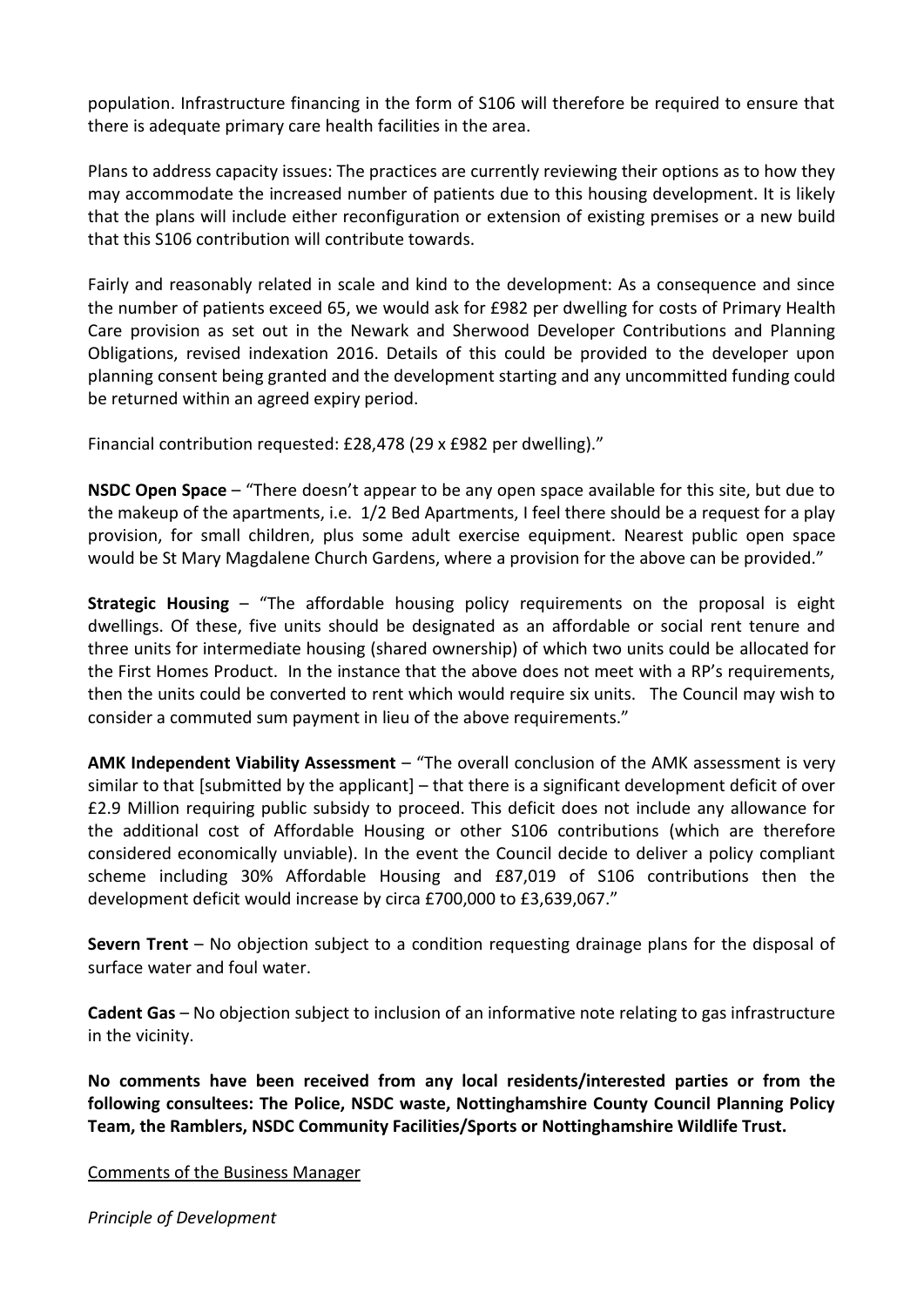The site is located within Newark Urban Area as defined by the Allocation and Development Management DPD and within the sub-regional centre set out in the Settlement Hierarchy defined by Spatial Policy 1. The site is well served by bus and rail transport links in addition to good cycling and walking routes. Spatial Policy 1 and Policy DM1 state that development will be focused within the Newark Urban Area and that such development should be appropriate to the size and location of the settlement and accord with other relevant policies of the Core Strategy and Development Plan Documents. Given the site is located within the main built up area of Newark which is a sustainable settlement the principle for residential development is considered to be acceptable.

However, Core Policy 6 requires the economy of the District to be strengthened and broadened and Core Policy 8 sets out the retail hierarchy for the District. The site lies within the Newark Town Centre (NTC), Newark Primary Shopping Area (PSA) and Primary Shopping Frontage (PSF) as defined by Policy NUA/TC/1 of the Allocations and Development Management DPD and Newark Area Policy 1 'Newark Urban Area' as defined by the Core Strategy. Policy NUA/TC/1 promotes Newark Town Centre as the major focus for new and improved shopping, leisure and tourism facilities. The town centre boundary illustrates the extent of the primary shopping area, as well as primary and secondary shopping frontages (as defined on the Policies Map). The primary shopping frontages are areas which contain the Town's key retailers, have strong pedestrian activity and are the focus for retail activity. The policy states that development of retail and other town centre uses within Newark Town Centre will be considered against the general policy requirements in the Core Strategy and the Development Management Policies in Chapter 7, with particular reference to DM11.

Policy DM11 states that proposals for non-retail uses at street level within the Primary Shopping Frontages, as defined on the Policies Map, will not be supported unless they can demonstrate a positive contribution to the vitality and viability of the town centre. The retention of Primary Shopping Frontages within Newark is cited as being key to maintaining their vitality and viability and consequently substantial justification of the benefits is required in order to support non retail uses. In this context, retail uses comprise, according to Policy DM11, A1 (shopping), A2 (financial and professional services) and A3 (café and restaurant) uses. However, since this Policy was adopted, the Use Class Order (UCO) of 1987 has been amended a number of times with the most recent in 2020. The 2020 UCO revoked all of these former retail uses (including A4 (drinking establishments) and A5 (hot food & take away) putting them all, in this case into one use class (Class E – Commercial, business and service uses). Whilst this is the case, it is noted and acknowledged that whilst the Use Class position has changed, the thrust behind the Policy is to ensure that Newark Town Centre remains an active and vibrant place to visit.

This application proposes the demolition of a large retail unit (approx.  $1480.8m<sup>2</sup>$  ground floor retail space) and replacement with a mixed use development with 474.6m<sup>2</sup> floor space at ground floor for commercial/co-working space. The supporting document indicates that the uses proposed could comprise co-working office space, however at present no end users have been confirmed and thus consent is sought for the units to be used in Use Class E.

A Market Review Assessment has been submitted which concludes that the large retail market in the area is struggling with other notable void retail units throughout the main shopping area. Investor and developer demand for high street retail is explained to be relatively limited in the current market with appetite for such large retail units marked as low. The Assessment explains that the current scheme could assist in creating opportunities for the building to be put into uses driven by market demand to create a more vibrant high street and town centre. The market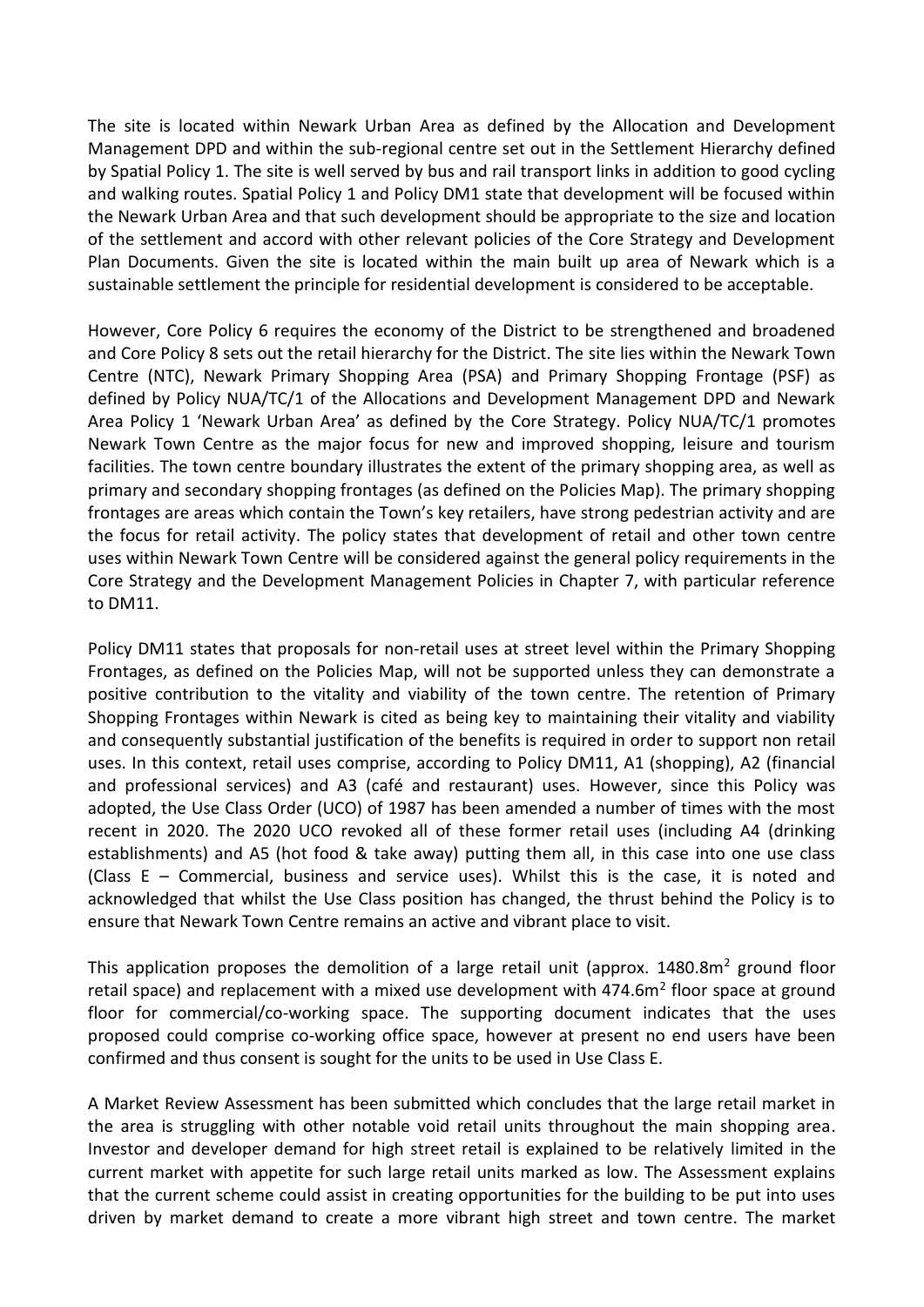summary concludes that the serviced office sector has expanded over recent years and that there is an increasing *agile* working business community seeking greater office space flexibility. Comparable business centres are running at full or close to full occupancy which supports the need for this type of office/co-working accommodation in the locality.

Whilst not strictly '*retail use'*, considering the changes to the UCO to bring about more flexibility, the mix of uses at ground floor would fall within the same use class (Class E). Comments from colleagues in Planning Policy advise that the role of these shopping frontages will be reviewed as part of the Review of the Allocations and Development Management DPD. However, whilst frontages remain part of the Development Plan, it is appropriate to give weight to the fact that the proposed new ground floor uses now fall into the same use class as the existing retail use and so, were no building work necessary, could independently occur without planning consent. The main purpose of the Town Centre policy is to maintain the vitality and viability of Centres, which is reflected in the wording of DM11. Given the proposed ground floor uses are main town centre uses (as defined in the NPPF), the scheme would contribute to provide complimentary uses to those already within the town that will positively contribute towards the vitality and viability. The development will further significantly contribute by way of providing 29 residential apartments which will increase footfall in the town during both the day and night.

There is a shifting emphasis recognised in the NPPF towards supporting the diversity of uses in town centre locations in order to support the vitality of town centres and the high street to adapt and diversify which has resulted in permitted development reforms and changes to the Use Class Order to allow the most effective use of existing buildings for both business and residential use. Such reforms seek to ensure the effective use of land for housing, to boost housing density in areas of high demand such as town centres and high streets and consequently increase footfall in the town centres to help support their vitality.

Furthermore, the scheme has arisen, in part, as a result of the Town Investment Plan and to reinvigorate this area of Newark Town Centre through introducing increased footfall and highquality design intervention. The redevelopment of this site would have a significant positive benefit on the redevelopment of a brownfield parcel of land which is supported both at a local and national level. This is further emphasised with the Department for Levelling Up, Housing and Communities advancing grant funding towards the redevelopment of this site. It is anticipated that the redevelopment of this site would be a catalyst for other developments coming forwards within Newark Town Centre. Thus it is considered overall that the principle of this development is acceptable and in line with both local and wider national policy objectives.

## *Housing Mix and Density*

Core Policy 3 states that the Local Planning Authority (LPA) will seek to secure new housing which adequately addresses the local housing need of the district, namely family housing of 3 bedrooms or more, smaller houses of two bedrooms or less and housing for the elderly and disabled population. It goes on to say that *'such a mix will be dependent on the local circumstances of the site, the viability of the development and any localised housing need information'.*

This scheme proposes 29 no. residential apartments as 16 no. 1 bed 2 person units and 13 no. 2 bed 4 person units. In the Newark sub area the Housing Needs Survey (2020) concludes that there is the greatest need in the Newark Town Centre for 1 and 2 bed flats that attract professionals rather than families given the limited external amenity space on offer. It is therefore considered that the mix proposed would align with the most up to date evidence in accordance with CP3.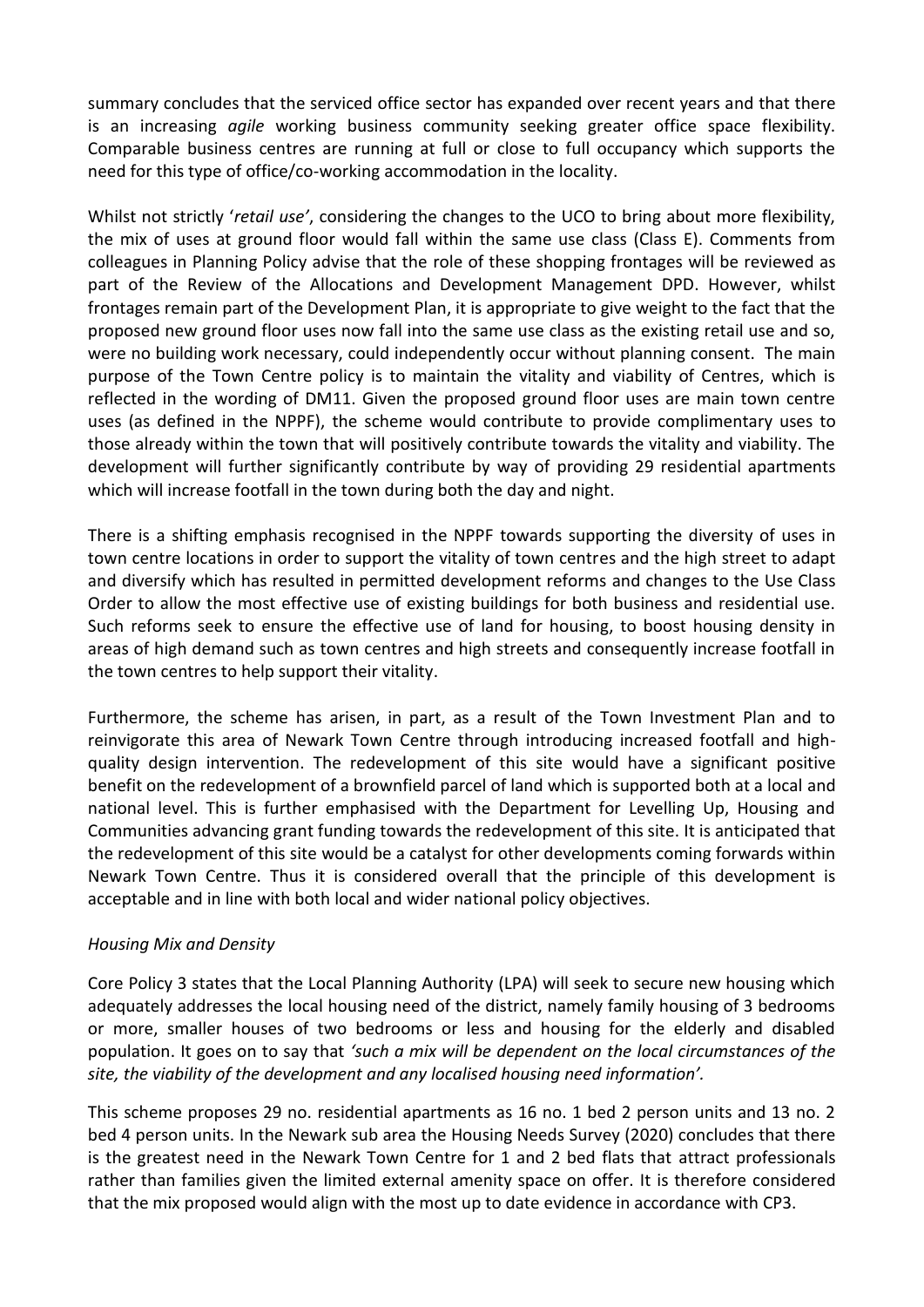In terms of density, the development site area is c.0.16 Ha therefore the proposal for 29 units would represent high housing density; however, this is not unusual within a town centre. Whilst high density in itself is not of a concern, this is subject to the units being of an appropriate size, design, and them providing adequate living standards. In this case all of the units meet the minimum gross internal floor space requirements set by the 'Technical housing standards – nationally described space standard' (March 2015) published by the government and would have their own external balcony amenity spaces. It is therefore considered that this higher density proposal would be acceptable within this town centre location.

### *Impact upon Character of Area and Heritage Matters*

Core Policy 9 states that new development should achieve a high standard of sustainable design that is of an appropriate form and scale to its context complementing the existing built and landscape environments. Policy DM5 of the DPD states that local distinctiveness should be reflected in the scale, form, mass, layout, design and materials in new development. The NPPF states that good design is a key aspect of sustainable development and new development should be visually attractive.

Given that the site is located within the Conservation Area and within Newark's Historic Core regard must also be given to the distinctive character of the area and proposals much seek to preserve and enhance the character of the area in accordance with Policy DM9 of the DPD and Core Policy 14 of the Core Strategy. Policies CP14 and DM9, amongst other things, seek to protect the historic environment and ensure that heritage assets are managed in a way that best sustains their significance. The importance of considering the impact of new development on the significance of designated heritage assets, furthermore, is expressed in section 16 of the NPPF.

The existing building yields very little surviving historic fabric save for the Stodman Street frontage and immediate return around the corner of the eastern elevation to St Mark's Lane. The north facing façade of the former Marks & Spencer shop is of two storeys in height, of a typically artdeco style 1930's design, which, on the whole, makes a positive contribution to the street scene and the Newark Conservation Area. This frontage is considered to be worthy of retention for its aesthetic and communal values, with polite stylistic features that have longstanding recognition within the town and its residents.



*Front elevation corner Stodman Street / St Mark's Lane: Historic façade turns the corner and returns one bay along St Mark's Lane*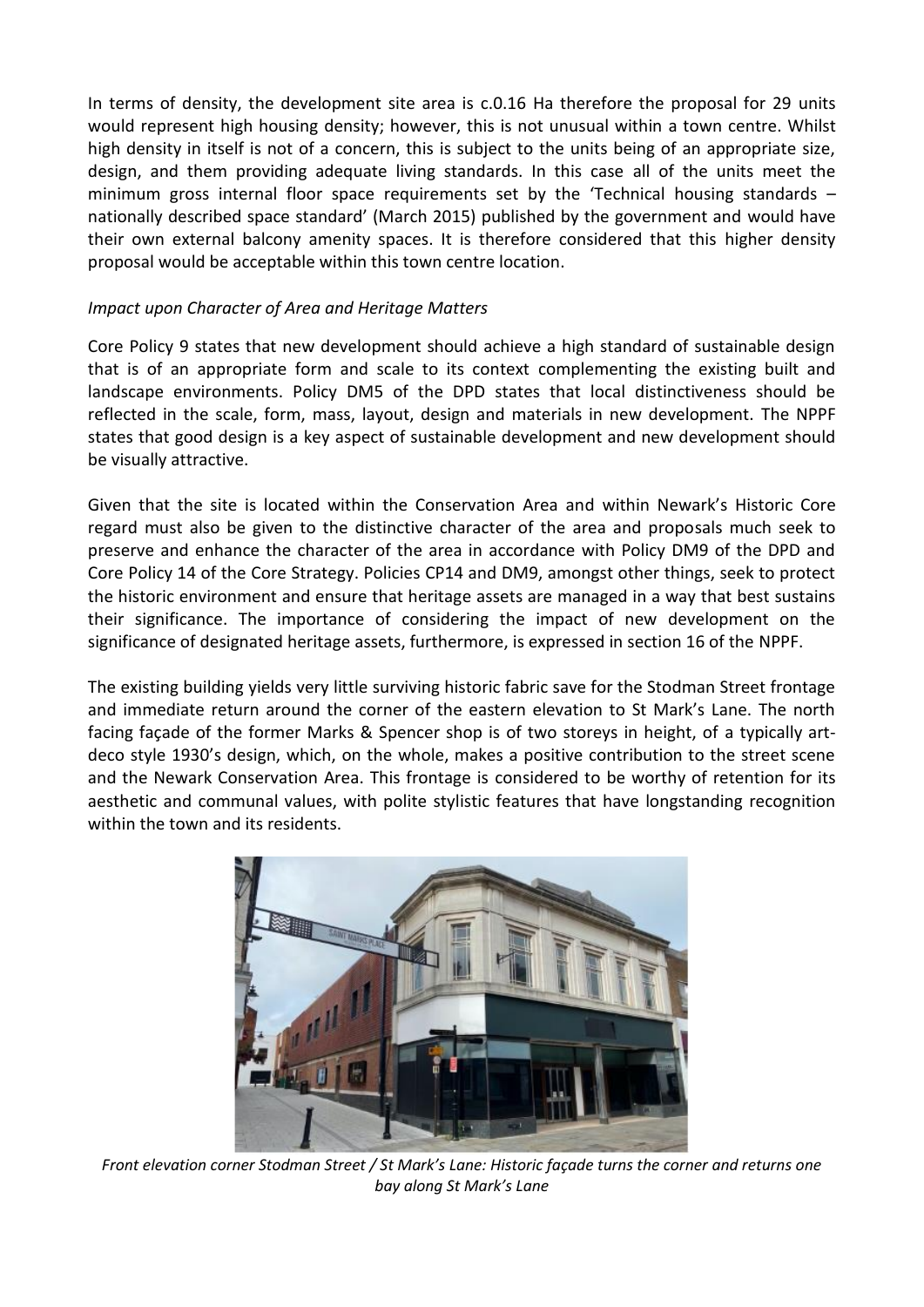The original building has been adapted and extended over the years, and other than what remains on Stodman Street, the building is predominantly insignificant, modern, and difficult to reuse for alternative contemporary means. Behind the historic front façade, and corresponding brick-built basement cellar, very little original structure remains. The bulk of the property is defined by a large-framed, modern concrete encased steel structure, with asbestos containing materials. The substantial alterations and extensions are noted in supporting surveys as making the building difficult to adapt. Whilst the building offers level access at Stodman Street, the rear access to St Mark's Place is a half-storey below the public realm and would require significant alteration to provide better access for all.

Owing to this elevated external perimeter, the extensive St Mark's Lane and Place elevations are blank at the public level, with no active frontage and/or engagement with the street. These bland and expansive side and rear elevations are not of the quality of design and construction commensurate with the historic townscape, and do not create any link to past activities or a sense of place. The replacement of this modern bulk of the building would provide opportunities for interesting and imaginative design, which could readily engage with and enhance its context. The supporting Statement of Significance Report explains that given the site context it could be possible to increase the scale of built form at this site to the more general three-four storeys of nearby buildings if handled correctly through careful design, so as to maximise the potential of the site.

In design terms, the full redevelopment of the premises presents an opportunity to improve the existing urban design deficiencies, as well as incorporating the only surviving historic fabric worthy and capable of retention: the art deco façade. The Statement of Significance also notes the opportunity to reinstate historic links (former St Mark's Lane) by removing the eastern projection of the building to give visibility north-south from Lombard Street to Stodman Street. This would improve pedestrian thoroughfare through to the Market Place and bring the opportunity to enhance the experience of this walkway by introducing an active frontage, but also to open up the passage so that it can be read as an inviting destination, thus attracting a greater pedestrian footfall.



*Front elevation corner Stodman Street / St Mark's Lane: Proposed Visual*

The design of the replacement building advanced (behind the retained façade) draws reference from the surrounding townscape, building and material features and stylistic design. The design,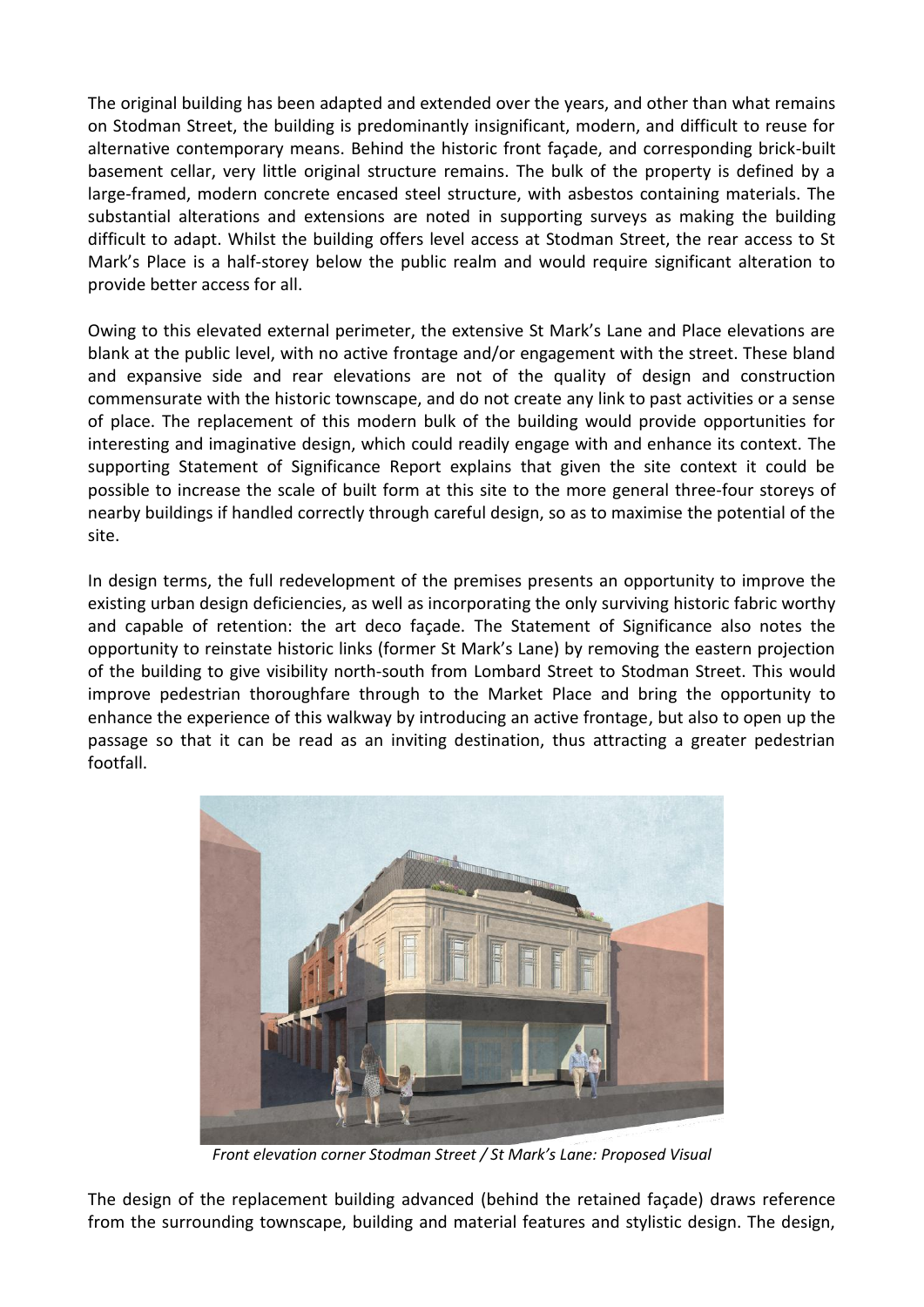whilst modern, clearly draws reference from the town's heritage and seeks to materially enhance the quality of the public realm. Whilst increasing in height to four storeys, the building would sit comfortably within the existing urban grain and would not become a dominating or imposing feature. The design of the building would increase activity within the street scene and utilise a human scale with active frontages to result in an improved public interface. Furthermore, the private amenity spaces proposed to serve the apartments would create a sense of natural surveillance which overall would create a more inviting pedestrian environment. At the 'rear' of the development (the former Marks and Spencer loading bay accessed via Lombard Street) the semi-enclosed circulation corridors and dual aspect design apartments would also provide a secure and monitored car park court area and deter any potential crime.



*St Mark's Lane: Proposed Visual*

Overall the replacement building would improve the permeability and legibility of the area, incorporates improvements to the public realm and presents an opportunity for the creation of a feature building with local interest and distinctiveness. The use of high quality materials and design standards for the building and public realm would help achieve a step change in perception for the area and encourage more active use. Overall the re-development approach accords with the principles set out within the National Design Guide and local and national policies relating to good design as set out above.

#### *Heritage Matters*

In respect of heritage impact, the proposal is within Newark Conservation Area and has the potential to affect the character and appearance of the Conservation Area. 32 Stodman Street has also been identified as being a Non Designated Heritage Asset (NDHA) in its own right and the building is a positive building within the wider Conservation Area (CA). Further, there are a number of listed buildings within close proximity to the application site and within the CA as set out in the Council's Conservation Officer's (CO's) comments.

Two sets of revised plans were received in Nov 2021 following initial advice from the CO. The advice sought to address concerns over the need to better articulate the rear façade, incorporate areas for signage on the front façade and create consistent window pane proportions to the front ground floor elevation. Discussions also related to the potential impact of the proposed solar panels on the roof. The following appraisal relates solely to the amended plans received.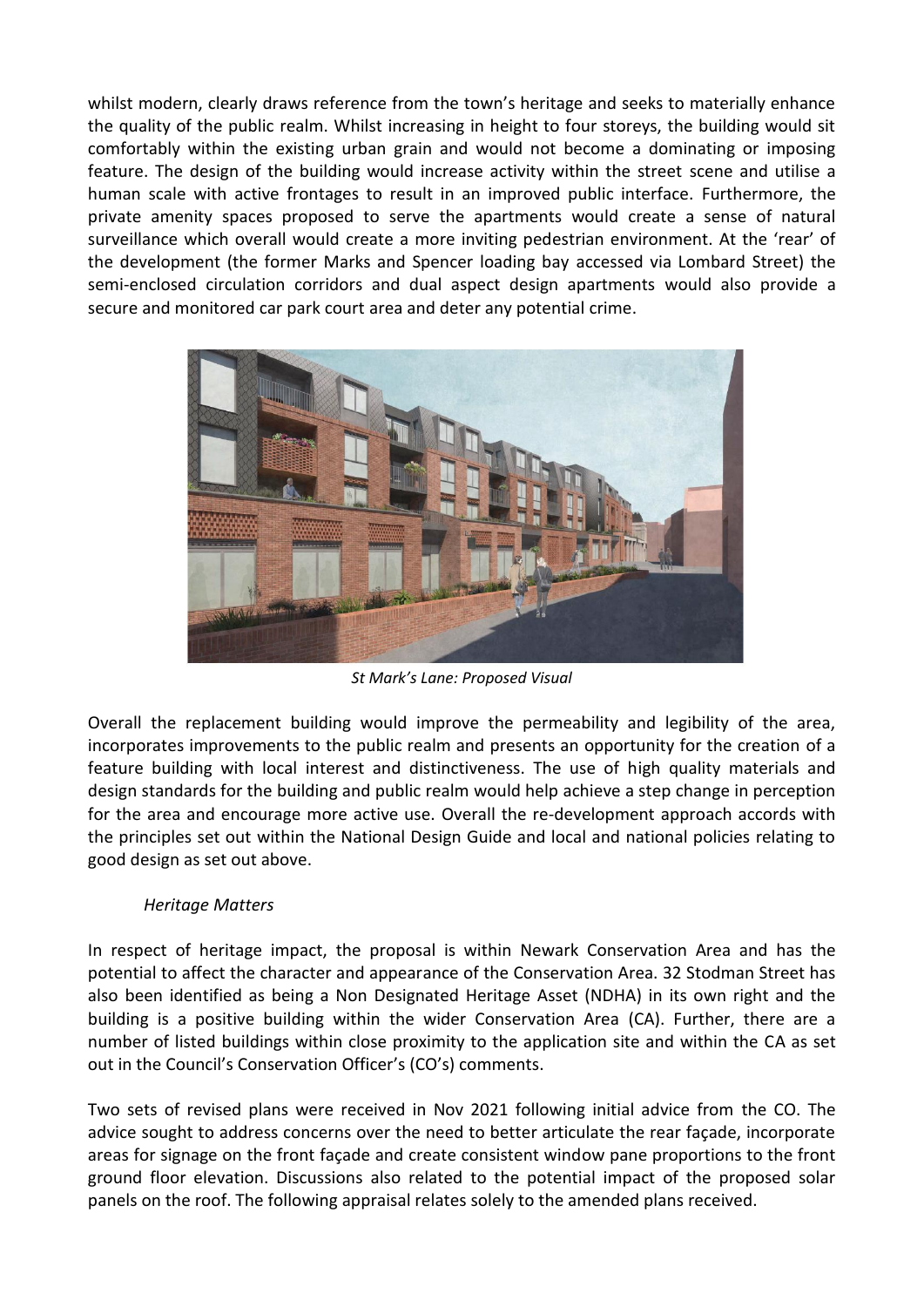In addition to comments received from the Council's CO, Historic England and the Towns Fund Delivery Partner Heritage Specialist have provided comments which appraise the heritage impact of the development. In summary Historic England have commented that they consider the proposal would be harmful to the character, appearance and significance of the Newark Conservation area by virtue of its bulk and inappropriate design. They consider the bulk and detailed design would further degrade the setting of the listed buildings to the immediate west and overall would fail to preserve of enhance nearby heritage assets. This is not an opinion shared by the Council's CO and I note that their comments specifically address the concerns raised by HE and explain how a different conclusion has been drawn which are well reasoned. To this I would note that it is not uncommon for professionals to have a difference in opinion, however I also note that comments have been received from the Towns Fund Delivery Partner (TFDP) Heritage Specialist which align with the assessment of the Council's CO which has led me to give more weight to the comments of the Council's CO. The TFDP Heritage Specialist concludes that they consider the proposal offers a significant opportunity to improve the setting for buildings in the immediate vicinity which are currently surrounded by detracting structures and a poorly defined public realm. In addition, they consider the scheme offers a significant improvement to the public realm and would deliver wider heritage benefits. The comments of the Council's CO will now be explored below.

#### Impact of the proposed demolition on the fabric and significance of 32 Stodman Street

Whilst the Art Deco façade of the existing building is considered to be a NDHA and to make a positive contribution to the CA, the Statement of Significance and Heritage Impact Assessment (HIA) submitted also identify several negative elements to the building, the HIA stating that the site, *'lies within the heart of the Conservation Area and makes both positive and negative contributions to its character and appearance'.* Firstly, it is important to understand the negative elements of the site, in terms of heritage significance, as the planning proposal sees the removal/alteration of these elements. The CO notes in their comments that the negative assessment of the side elevation as being *'bland and expansive'* rings true, while the rear elevation and service yard are blank and oppressive in places, with solid and blocky massing and few openings. The reports also describe the negative impact the food hall extension has had on the townscape of this area by diverting and truncating the ancient St Marks Lane, eroding the historic plan form of the town and curtailing views and desire lines. This element of the building would be removed with the current proposal. Given these have been identified as negative architectural elements, the CO concludes that their loss will cause no harm to the significance of number 32 Stodman Street and provides the opportunity to preserve or enhance the significance of the building.

The demolition would also include an element of side elevation of the building that was built contemporaneously with the Art Deco façade - the HIA states that the proposed development will bring about a very low degree of harm to the NDHA through the loss of its rear retail space and demolition proposed. The CO agrees with this assessment and advises that this limited harm would be at the lower end of the less than substantial harm scale and would need to be balanced against the public benefits from the application as a whole. The proposal preserves the primary interest of the building, being the Art Deco façade and first bay of the building behind, including the shopfront. The analysis undertaken by the CO notes how this is where the principal significance of the building as a NDHA lies and so this significance is retained. This not only retains the significance for the building in isolation but also in terms of how it relates to the streetscape and other C20 period shopfronts in the town and Conservation Area. The CO concludes that the proposal also provides opportunities to actually enhance the significance of number 32.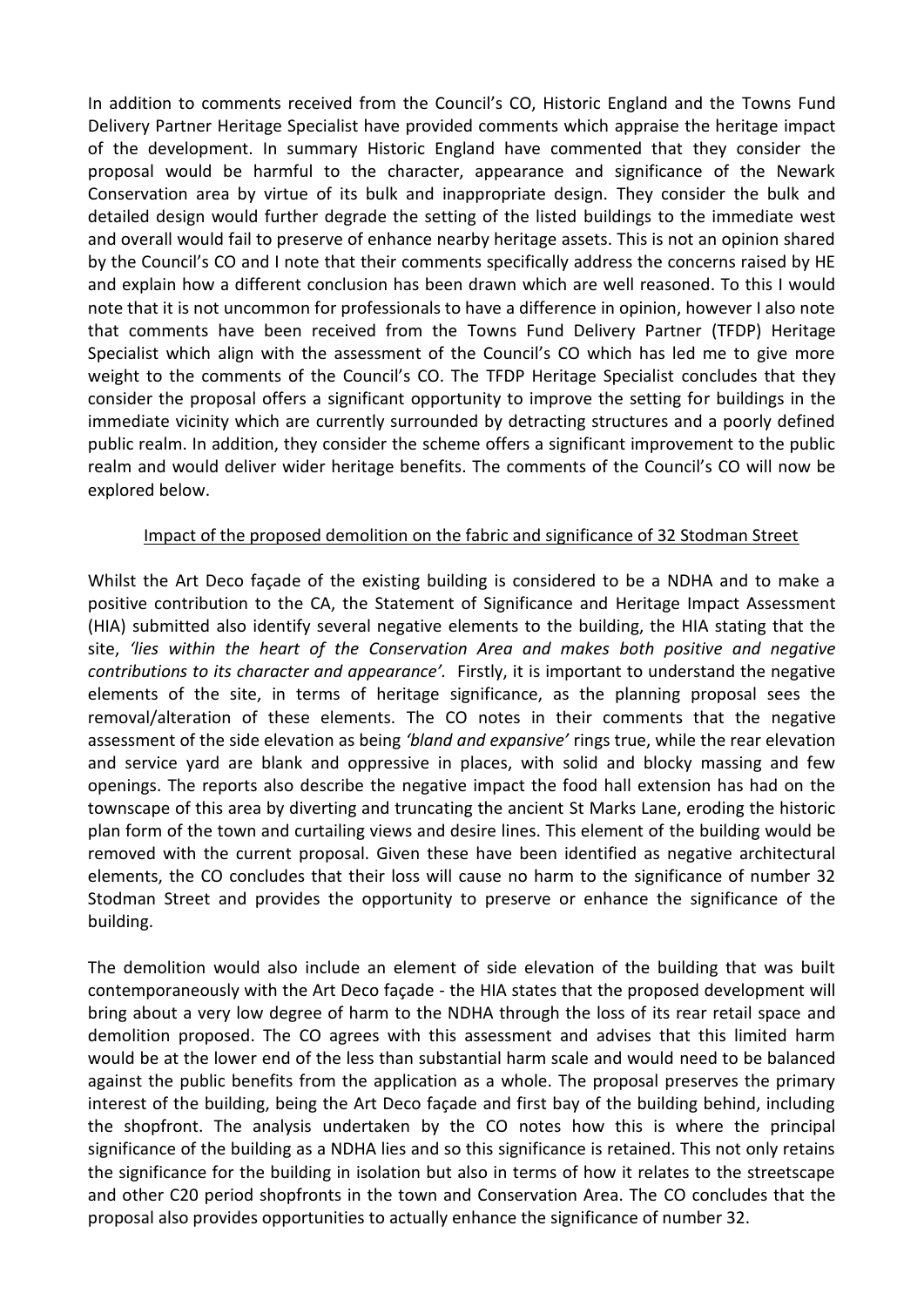The CO has recommended that whilst the façade itself is not currently noted as being in a poor state or repair, given how important to the scheme for the retention of the façade is, it would be important to ensure this scheme does not overlook the long term conservation of this element. As such, a condition is requested to secure an agreed a specification of repairs where required and a timescale for implementation prior to key milestones in the project. Furthermore, whilst there has been no shopfront scheme submitted for the art deco façade the Applicant's intention is to improve this as part of the overall scheme, which the CO has advised should be conditioned in order to secure this further heritage benefit.

Overall there would be a minor level of harm, at the lower end of the less than substantial harm scale, as a result of some of the demolition works/loss of historic fabric proposed to 32 Stodman Street. For the purposes of the NPPF, the effect of a development on the significance of a NDHA requires a balanced judgement, having regard to the scale of any harm or loss and the significance of the heritage asset (para. 203). As such, balanced against this harm would be tangible heritage benefits as a result of demolishing the more modern and negative architectural elements of the building, resulting in an enhancement of the significance of no. 32 and how it relates to the streetscape of the town and Conservation Area. Furthermore, I am mindful that there would be wider reaching public benefits as a result of this development in addition to other heritage benefits which would weigh in favour of the scheme. As such it is considered in this case that the low level of less than substantial harm to the NDHA would be outweighed by the benefits of the scheme as a whole. However, I am mindful that the NPPF advises that LPAs should not permit the loss of the whole or part of a heritage asset (such as the NDHA in this case) without taking all reasonable steps to ensure the new development will proceed after the loss has occurred (para. 204). Therefore a condition will be required to ensure that the development takes place within a reasonable timeframe following the demolition of the rear of no. 32 Stodman Street.

## Impact on the Conservation Area

Overall the CO concludes that the proposal will see a marked change to the character and appearance of the Conservation Area. This will be felt not just in St Mark's shopping centre, but also beyond on Stodman Street, limited areas of Middle Gate and on Lombard Street. The best elements of the site will be retained, being the Art Deco façade, and this will be transitioned into a new offer which removes the harmful elements of the current site. While the scale of the new build will be more impactful than the existing site, this has been carefully balanced by massing and articulation of the building to offer a building that more resonates with the traditional proportions and orientation of structures in the town centre. The use of attractive and complementary architectural detail and materials provides interest and relief where the current site is lacking, especially so on the rear service yard. The scheme should also boost use and activity in the Lane. By reinstating the more traditional line of the Lane the area should not only become more user friendly but will better reveal the traditional and attractive historic grain of the Town.

The proposal will both preserve and enhance the character and appearance of the Conservation Area and the CO concludes overall that, accounting for all impacts and the current contribution made by the Site, the proposed development will bring about a net enhancement to the character and appearance of the conservation area.

#### Impact on the setting of Listed Buildings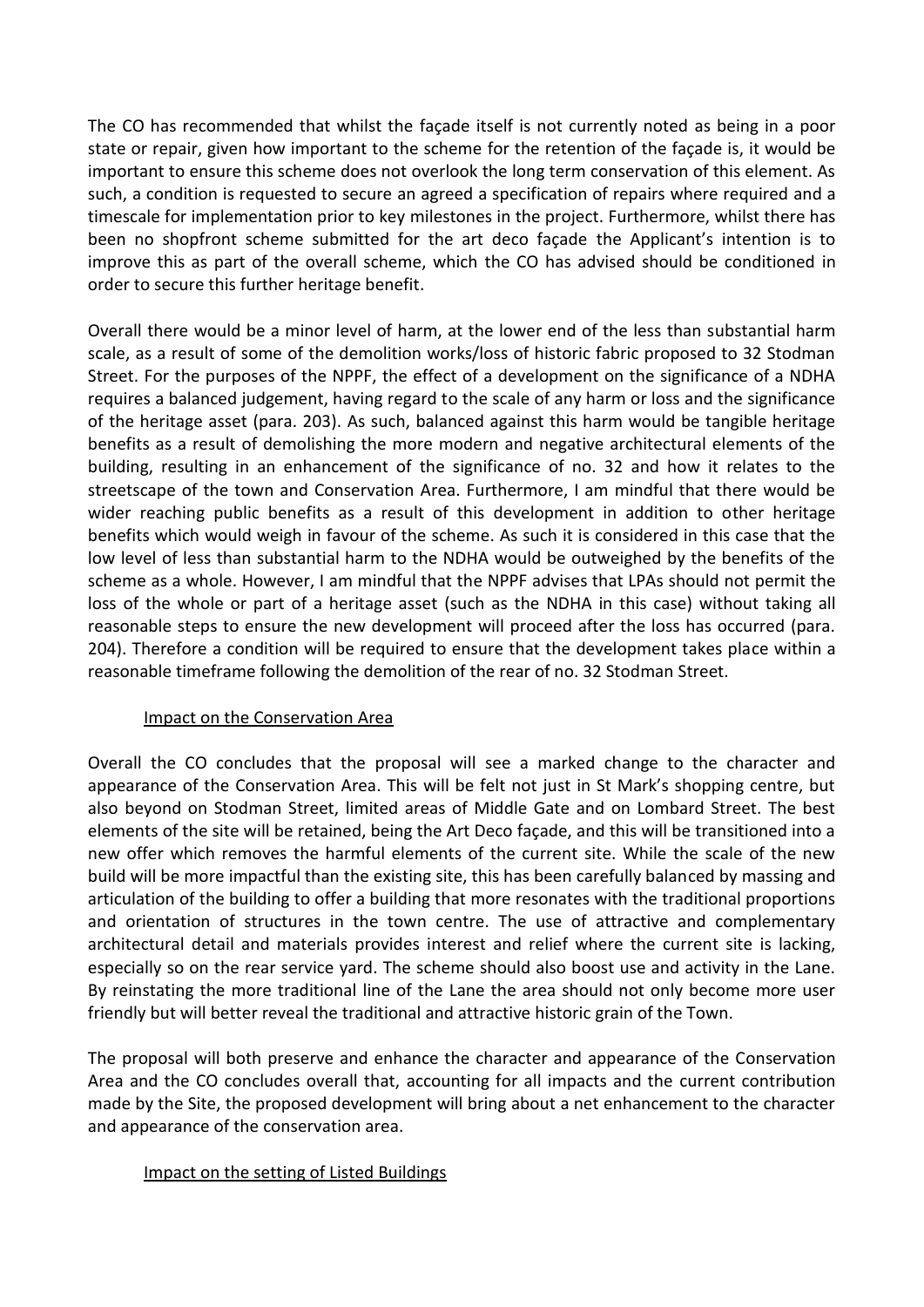The Archaeological Assessment identified heritage assets potentially affected by the scheme and the HIA has made a thorough assessment of the significance of the listed buildings, an analysis of their setting, the contribution of setting and the impact of the proposal on their setting, and thereby significance. I do not repeat these findings but note that the CO considers these to be a sound assessment of impact.

The CO concludes that overall the proposal will either preserve or enhance the setting, and thereby significance, of the nearby listed buildings. As discussed in the above analysis, the proposed scheme may be visually more impactful in the setting of some listed building, especially for the two nearby listed churches, but by the use of a more contextual approach to massing, form, materials and details than the current site it means this should not be a harmful change to their setting. The recent revisions have ensured the rear elevation now has the positive elements of the front elevation, which was a particular concern for the two churches. From a slightly wider perspective the scheme should comfortably become part of the townscape of Newark, being of a suitable scale and mass and with attractive details such that it will make its own contribution to townscape.

Re-establishing the route of St Mark's Lane will reconnect Lombard House, visually and in terms of historic urban grain, to the town centre core. This will enhance the setting of the building, making views of its front façade more prominent and re-establishing the historic grain and historic context that the building is best appreciated in. This will improve the setting, and significance of this listed building.

### Heritage Conclusion

The CO concludes that the extent of demolition now proposed seems justified and balances a small loss of historic fabric with other tangible heritage gains. Extensive analysis of the proposed new development has been undertaken by the CO, the conclusions of which I concur with. The overall height of the proposed new build has been well considered against extensive analysis and revisions and would be in keeping with the context.

The height has been designed to transition well from the more modest proportions of the Art Deco façade. The massing of the building is broken by a stepped roof line and a well articulated façade which reads as a terrace of two and three bay structures. The design uses a muted and traditional colour and material pallet that ties in with the town centre generally, as well as the feature of the Art Deco façade. The scheme provides contextual texture and architectural features throughout, especially welcome in the more neglected service areas. Using a contemporary design, the scheme incorporates the familiar qualities of domestic town houses and shopfront design, and specifically addresses the transition from the Art Deco façade to the new build.

The CO notes that the scheme creates a potentially more impactful, but more responsive and more attractive scheme than the current site, preserving and enhancing the character and appearance of the Conservation Area and the setting, and thereby significance, of nearby Listed Buildings.

While a traditional active frontage in the form of individual shopfronts cannot necessarily be secured by this scheme, the proposal is likely to increase activity, use, footfall and surveillance of the Lane, along with a more animated ground floor appearance, all of which improve upon the current position. Overall, it is likely that the proposal will increase footfall in and out of the building, increase surveillance up and down and looking into the Lane, give views of borrowed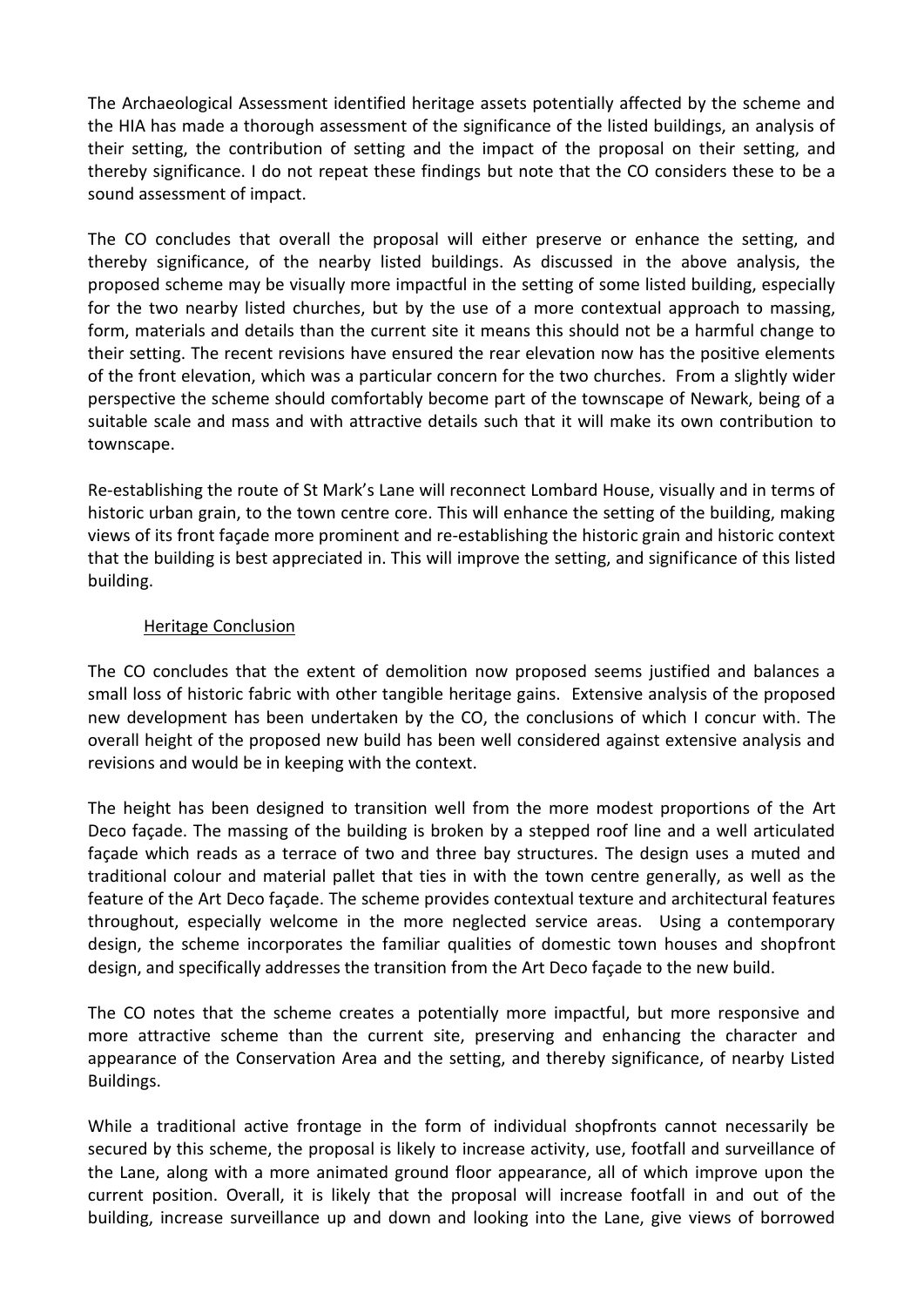activity from the main roads, increase the use of the public realm area and increase the architectural relief at ground floor. These would all be tangible improvements over the current situation and ways in which an active frontage can be delivered. Furthermore, the applicant has taken on board comments relating to the planter proposed along St Marks lane and has incorporated areas for seating within this to further encourage activity within this area, the precise details of this area can be controlled by condition.

Furthermore, the CO concludes that the re-alignment of the building line more in keeping with the traditional form of St Mark's Lane will make for a more attractive environment here but also delivers a tangible benefit to the historic grain of the town, which benefits the wider CA as well as the setting of the nearby Listed Buildings. The scheme also secures the long-term conservation of the significant elements of a positive building within the CA, which can also be seen as a NDHA in its own right.

The positive conclusion of the CO is noted and with the suggested conditions, it is considered that the proposal would cause no harm to the character and appearance of the Conservation Area or the setting of nearby Listed assets. Furthermore the scheme would present an opportunity to significantly enhance the public realm and street scene and improve the standards of design in the area. Whilst there would be a minor level of harm (at the lower end of the less than substantial harm scale) as a result of some of the demolition works/loss of historic fabric proposed to 32 Stodman Street (a NDHA), balanced against this harm would be tangible heritage benefits as outlined in detail above. As such it is considered in this case that the low level of less than substantial harm to the NDHA would be outweighed by the benefits of the scheme as a whole. Overall, I am therefore satisfied that the scheme would comply with the objective of preservation set out under Sections 66 and 72, part II of the 1990 Listed Building and Conservation Areas Act, as well as the heritage and design policies and advice contained within the Council's LDF DPDs and the NPPF.

#### *Impact upon Residential Amenity*

Policy DM5 of the DPD states that development proposals should ensure no unacceptable reduction in amenity including overbearing impacts and loss of privacy upon neighbouring development. The NPPF seeks to secure a high standard of amenity for all existing and future occupants of land and buildings.

In terms of any overbearing and overshadowing impacts, there are no other residential units surrounding the site and thus no existing amenity impacts to consider. Equally, due to no other residential units and the location of windows and heights of adjoining buildings, the amenity of future occupiers would be protected in terms of overlooking and overbearing impacts. Private amenity spaces are proposed for most of the apartments, and there is a shared amenity space for residents proposed on the third floor, above the Stodman Street façade. Whilst overlooking St Marks Place, the private balconies are set back from St Marks Lane which would afford some degree of privacy. Nevertheless, in town centre locations it is generally accepted that residential units have limited private amenity spaces, however in this case there would be adequate amenity spaces provided within the building with access to larger communal green spaces throughout the town.

In terms of future occupants of this building, internally the *'Technical housing standards – nationally described space standard'* (March 2015) are an important consideration - all units meet the GIA's relevant for the size of the units proposed and are served by adequate sources of natural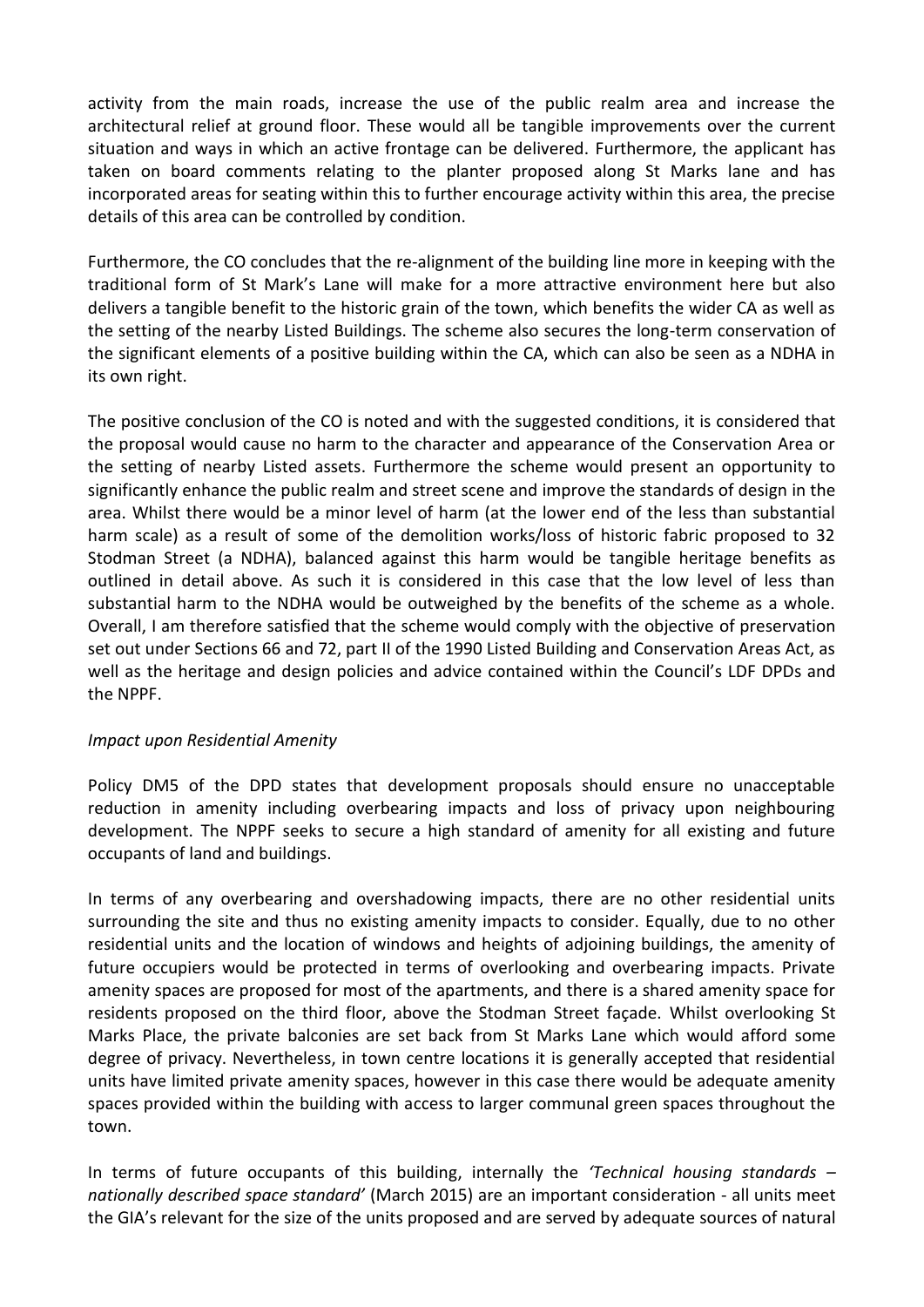light. Officers are also mindful that future occupiers would be aware of the town centre location of these units prior to occupation and as such must acknowledge the impacts that would have on their amenity in terms of potential for late night noise and disturbance that is likely to affect their amenity to some degree. Whilst the area immediately surrounding the development is currently dominated by daytime business uses the ground floor is proposed for Class E use which incorporates the:

- *E(a) Display or retail sale of goods, other than hot food*
- *E(b) Sale of food and drink for consumption (mostly) on the premises*
- *E(c) Provision of:*
	- o *E(c)(i) Financial services,*
	- o *E(c)(ii) Professional services (other than health or medical services), or*
	- o *E(c)(iii) Other appropriate services in a commercial, business or service locality*
- *E(d) Indoor sport, recreation or fitness (not involving motorised vehicles or firearms or use as a swimming pool or skating rink,)*
- *E(e) Provision of medical or health services (except the use of premises attached to the residence of the consultant or practitioner)*
- *E(f) Crèche, day nursery or day centre (not including a residential use)*
- *E(g) Uses which can be carried out in a residential area without detriment to its amenity:*
	- o *E(g)(i) Offices to carry out any operational or administrative functions,*
	- o *E(g)(ii) Research and development of products or processes*
	- o *E(g)(iii) Industrial processes*

It is worth noting that residential uses within town centre locations can help contribute to its vitality and viability outside of these daytime hours, however it is important that future occupiers would have acceptable living conditions in this environment. A noise survey has been submitted with this application which concludes that a sound insulation scheme should be installed to protect the amenity of future occupiers. The EHO has reviewed the noise assessment and has raised no objection subject to a condition requiring the implementation of the Sound Insulation Scheme detailed at Sections 7 and 8 of the report (including the installation of acoustic glazing, acoustically treated ventilation and internal sound proofing) which is considered to be reasonable.

The EHO has however raised concerns about the additional noise that could be associated with use E(d) Indoor sport, recreation or fitness below residential units, which they consider has not been fully appraised within the noise assessment (given gym classes can use amplified music and sound into the later evenings and early mornings) – they have however suggested that a suitably worded condition could be attached to require provision of an updated Noise Survey (including tap testing and implementation of any additional sound proofing as recommended) prior to the ground floor units operating under use E(d) which is considered to be reasonable in this case to ensure the amenity of future residents is adequately protected.

An external lighting report has also been provided which explains that the proposal is to illuminate the external walkway alongside the realigned St Marks Lane. Decorative lighting would be provided within the building facades which face the main walkway and indicate the buildings main entrances. Luminaire types has been selected to provide virtually no upward light output after trading hours to reduce obtrusive light with feature up lighting being restricted to trading hours only. The Environmental Health Officer has raised no objection to the external lighting scheme proposed.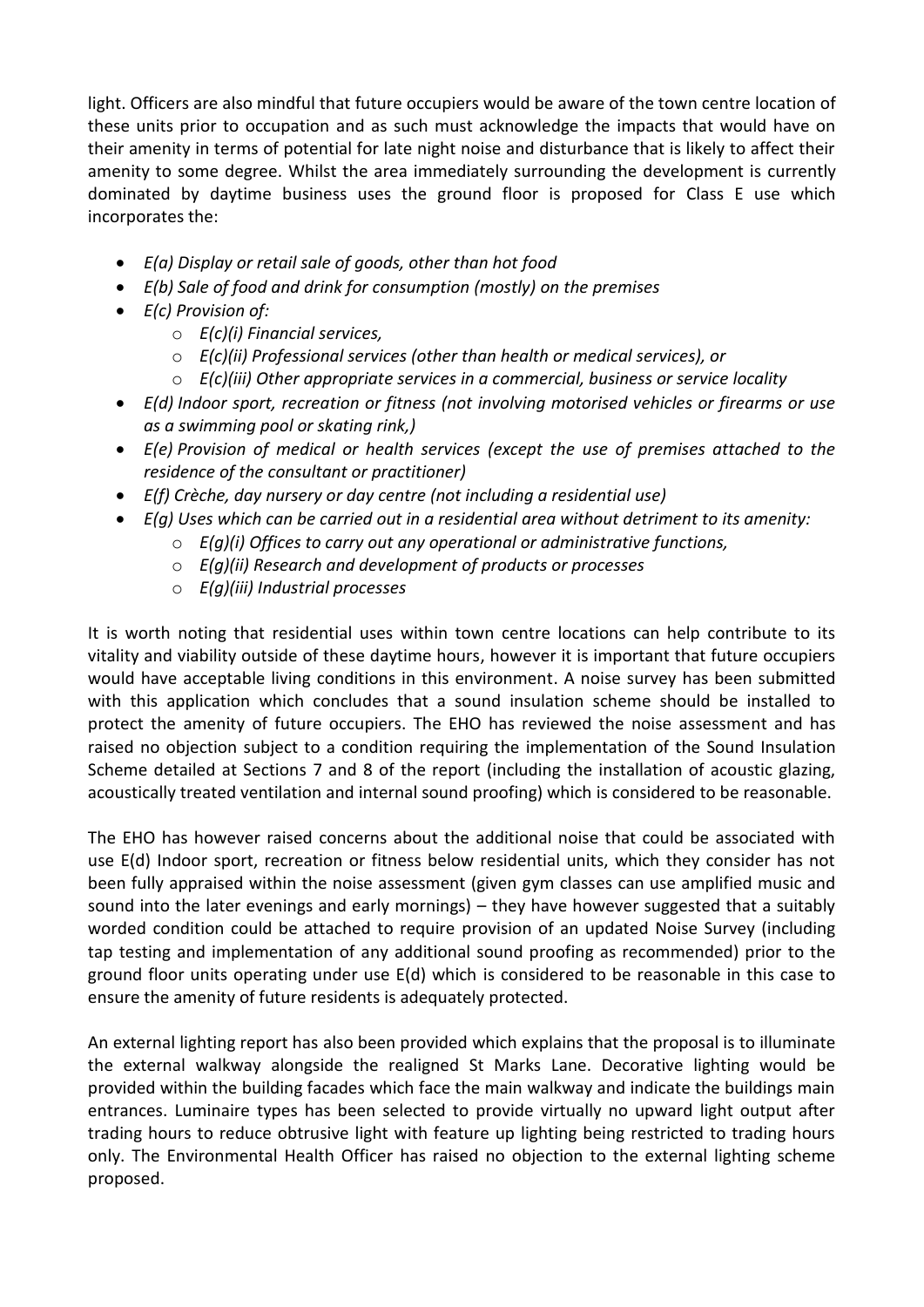It is noted that the demolition of the building also has the potential to give rise to disturbance to neighbouring occupiers and land uses – a structural inspection and demolition report has been submitted to accompany this application which explains the structural integrity of the building and any integration with adjacent buildings and includes a demolition plan. The EHO has recommended that conditions be imposed to ensure a full demolition method statement is submitted in addition to a construction method statement in order to ensure demolition and construction are carried out to protect the amenity of neighbouring land uses.

Overall, it is therefore considered that this proposal would result in an appropriate level of amenity for future and existing occupiers in accordance with Policy DM5 of the DPD.

### *Impact upon the Highway*

Spatial Policy 7 of the Core Strategy seeks to ensure that vehicular traffic generated does not create parking or traffic problems. Policy DM5 of the DPD requires the provision of safe access to new development and appropriate parking provision based on the scale and specific location of the development. The Council has also recently adopted a Residential Cycle and Car Parking Standards and Design Guide SPD (2021).

The proposed development would provide 12 car parking spaces, a single motorbike parking spot and 48 cycle spaces to serve 29 apartments (16 no. 1 bed units and 13 no. 2 bed units). The Parking Standards SPD sets a minimum of 1 cycle space per 1 bed unit and 2 spaces per 2 bed unit across all tenures in the district. The scheme advanced would exceed the requisite number of cycle spaces.

For car parking, the SPD states that within Newark Town Centre, given there are a good range of parking facilities and public transport links the Council would not normally expect residential car parking spaces to be provided as part of proposals in Town Centres. However, following a Market review the scheme has been advanced with some on site car parking spaces. Whilst there would not be a 1:1 provision of spaces this is not considered to be fatal to the scheme given the sustainable location. Future occupiers would also be aware of the limited parking availability on site prior to occupation.

The parking spaces provided would be leased to users of the residential development and would not be available to users of the potential office/co-working areas. In a town centre location this is acceptable in principle and it is noted that the Highways Authority (HA) have raised no objection to the parking scheme put forward.

Reviewing the application the HA raised some initial queries, principally relating to land ownership to the rear of 34 Stodman Street for access purposes, the impact of servicing requirements from the highway for all premises that currently utilise the service yard (Howitts Yard) to the 'rear' side of the building (off Lombard Street), visibility splays existing from the servicing yard and pedestrian prioritisation/access. In response the applicant provided a Transport Technical Note and following constructive negotiations submitted a suite of Highways/Access plans for the Lombard Street/Howitts Yard access and parking arrangements.

The HA have reviewed these amended plans and have advised that they raise no objection to the development subject to a number of conditions such as, securing Traffic Regulation Orders on Howitts Yard for off-site traffic management works, provision of a pedestrian footway and lighting along Howitts Yard as a secondary pedestrian route, installation of Keep Clear markings on Lombard St opposite Howitts Yard to facilitate better access and turning off Lombard St/Howitts Lane, hard bound surfacing of the site access, provision of visibility splays, parking, turning and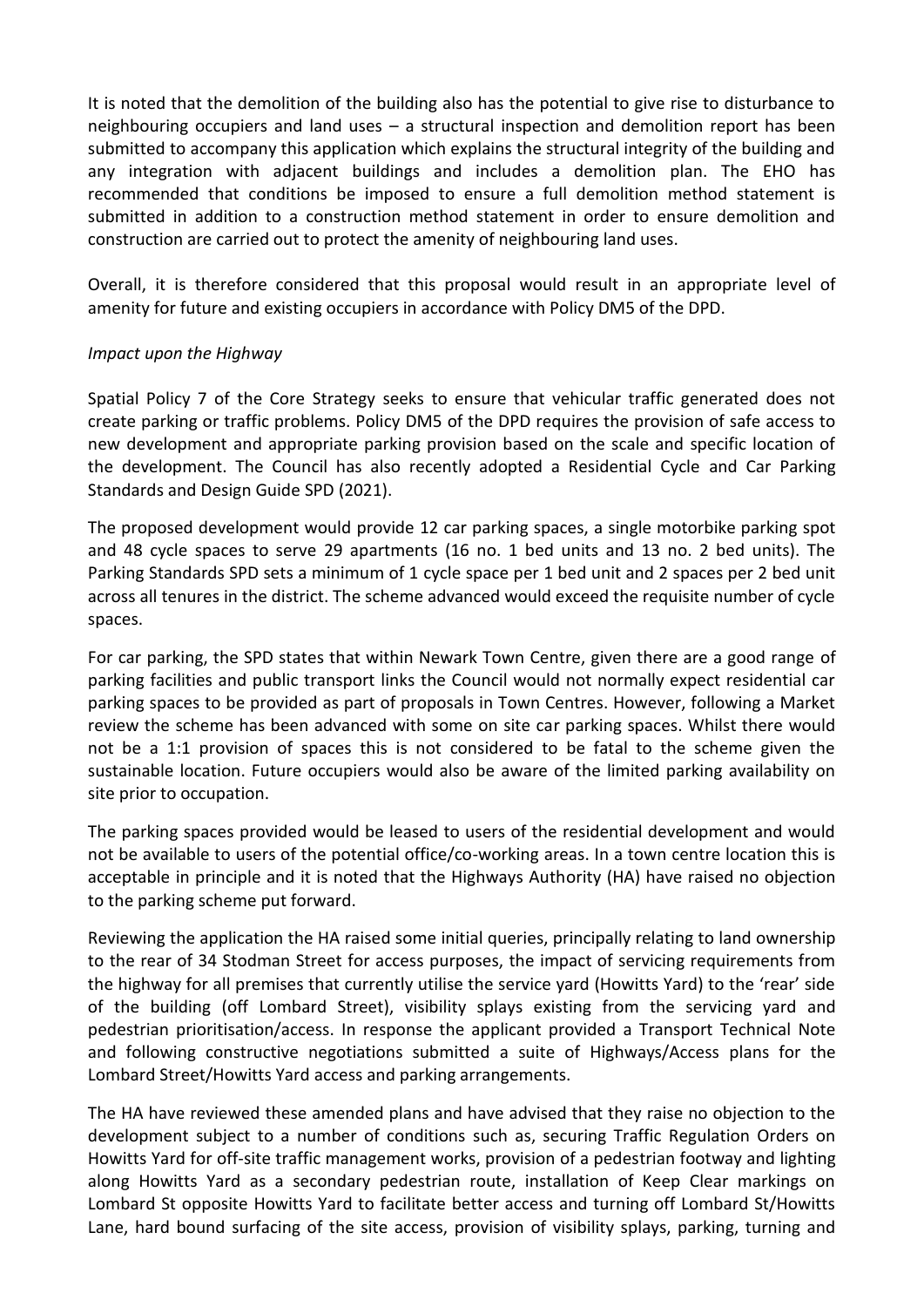servicing areas, car and cycle parking spaces, provision of surface water drainage to the access/parking areas etc. All conditions are considered to be necessary to make this development acceptable in highways safety terms and would ensure the development does not adversely impact the safety of the highway network.

The application is also accompanied by a Travel Plan – this document provides a framework that encourages sustainable travel and intends to limit single occupancy vehicle usage through a series of measures to be implemented. This approach is in accordance with the NPPF in encouraging sustainable travel at all new developments. Section 5 of the Travel Plan explains the measures proposed to encourage the use of sustainable transport methods and Section 6 sets of the Action Plan which explains the actions that need to be undertaken prior to and upon occupation so that the promotion of sustainable transport is ingrained in the proposed development from the outset, enabling future occupants to make sustainable travel choices. The HA have not commented on the Travel Plan as they have stated that one was not considered necessary for this scale of development. Nevertheless, Officers consider the details contained within the Travel Plan would assist in promoting sustainable transport and travel in accordance with the aims of SP7, DM5 and the NPPF and therefore consider it reasonable to condition the implementation of the recommendations of the travel plan statement.

In respect of Public Rights of Way (RoW) - the RoW team have reviewed the proposal and advised that they raise no objection to the proposal subject to an informative note regarding construction in proximity to public rights of way.

Overall, given the positive conclusions of the Highway Authority and the Rights of Way team and the highly sustainable location of the site within to the town centre, it is considered that there would be no detrimental impact on highway safety as a result of this proposal and that the development would promote sustainable methods of transport in accordance with the NPPF. As such, the development would accord with the aims of Spatial Policy 7 and Policy DM5 of the DPD.

#### *Impact on Ecology*

Core Policy 12 states that the Council will seek to conserve and enhance the biodiversity of the District and that proposals will be expected to take into account the need for the continued protection of the District's ecological and biological assets. Policy DM7 supports the requirements of Core Policy 12 and states that development proposals affecting sites of ecological importance should be supported by an up to date ecological assessment.

Given the scheme proposes the demolition of a large building a Preliminary Ecology assessment has been submitted to accompany the application comprising a preliminary bat roost and bird nesting assessment. No evidence of bats was recorded internally or externally during the survey. The Site is not located in an area of optimal bat foraging and is poorly connected to the nearest areas of habitat. The surrounding premises and streets are also well-lit artificially. Overall the Site is considered to have negligible bat roosting potential. Whilst a small number of potential bat roosting features were recorded during the survey; due to their location on the building, the lack of suitable surrounding foraging habitat and the urban nature of the Site, as well as the lack of evidence recorded, the likelihood of bats using these features was concluded to be very low, and roosting bats are considered highly unlikely to be using the Site. No further survey or mitigation measures have been proposed in respect of bats.

No evidence of nesting birds were recorded in association with the building and no birds were recorded during the survey. Some bird droppings were recorded inside the water tank structure located on the flat roof of the building but the survey concludes there was no evidence to suggest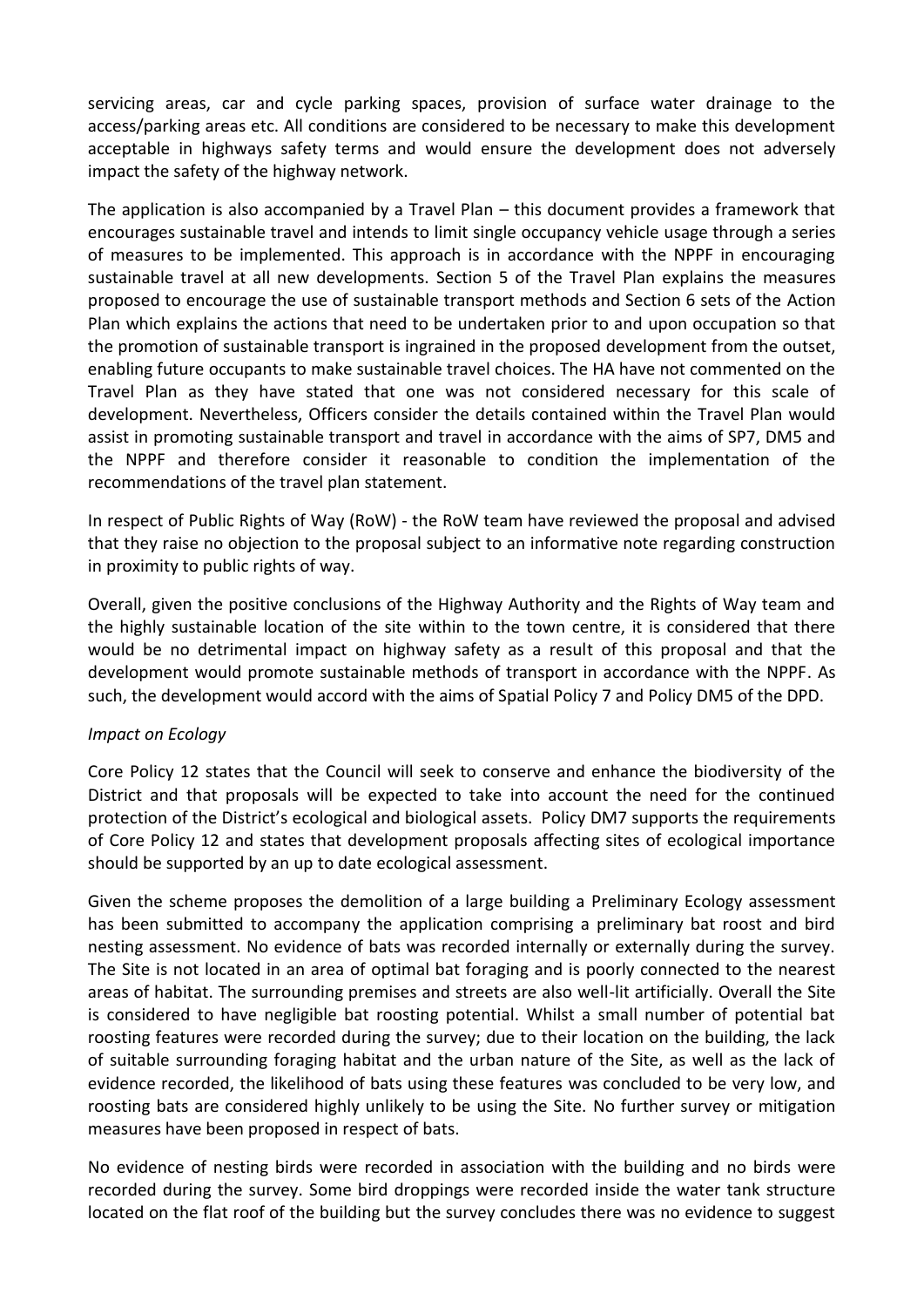that birds were nesting in this location. The survey recommends that in order to avoid any potential impact on nesting birds, demolition work should be undertaken between September and February. If this work has to be undertaken during the bird breeding season, then it is recommended that that a survey for active bird nests is undertaken by a suitably experienced ecologist before the work commences. If any active nests are identified then work would need to be delayed in the affected area until the young birds have fledged. It is considered reasonable to attach these recommendations by condition in this case. Therefore, subject to conditions it is considered that the proposal is compliant with Core Policy 12 and Policy DM7 in this regard.

### *Developer Contributions and Viability*

Spatial Policy 6 and Policy DM3 set out the approach for delivering the infrastructure necessary to support growth. They states that infrastructure will be provided through a combination of the Community Infrastructure Levy, developer contributions and planning obligations and where appropriate funding assistance from the District Council. It is critical that the detailed infrastructure needs arising from development proposals are identified and that an appropriate level of provision is provided in response to this. The Developer Contributions and Planning Obligations SPD provides the methodology for the delivery of appropriate infrastructure.

## *Affordable Housing and Vacant Building Credit*

Core Policy 1 provides that for schemes of 11 or more dwellings, 30% on-site affordable housing should be provided with a tenure mix of 60% social rented and 40% intermediate housing. This is reaffirmed within the Council's SPD on Developer Contributions.

Para. 64 of the NPPF also states *'Provision of affordable housing should not be sought for residential developments that are not major developments….To support the re-use of brownfield land, where vacant buildings are being reused or redeveloped, any affordable housing contribution due should be reduced by a proportionate amount'* (known as Vacant Building Credit/VBC)*.* The relevant footnote then states *'Equivalent to the existing gross floor space of the existing buildings. This does not apply to vacant buildings which have been abandoned.'*

However para. 65 of the NPPF also requires that on major developments for housing (developments of over 10 dwellings), at least 10% of the total number of homes should be available for affordable home ownership. The application does not form any of the exceptions to this requirement and therefore, even if applying the VBC proportionately reduces the AH requirement for this site, there would remain a minimum expectation of a 10% affordable housing contribution in accordance with the NPPF.

Comments have been provided by NSDC's Strategic Housing Officer which state that for the proposed development, 8 units would be sought for affordable housing (to meet the 30% requirement of CP1). When considering application of VBC the Affordable Housing requirement is calculated as follows:

| <b>Affordable Housing</b><br><b>Requirement with VBC</b><br>$\equiv$ | Difference between proposed<br>and existing GIA floorspace<br>Proposed GIA floorspace | x Policy Requirement |
|----------------------------------------------------------------------|---------------------------------------------------------------------------------------|----------------------|
|----------------------------------------------------------------------|---------------------------------------------------------------------------------------|----------------------|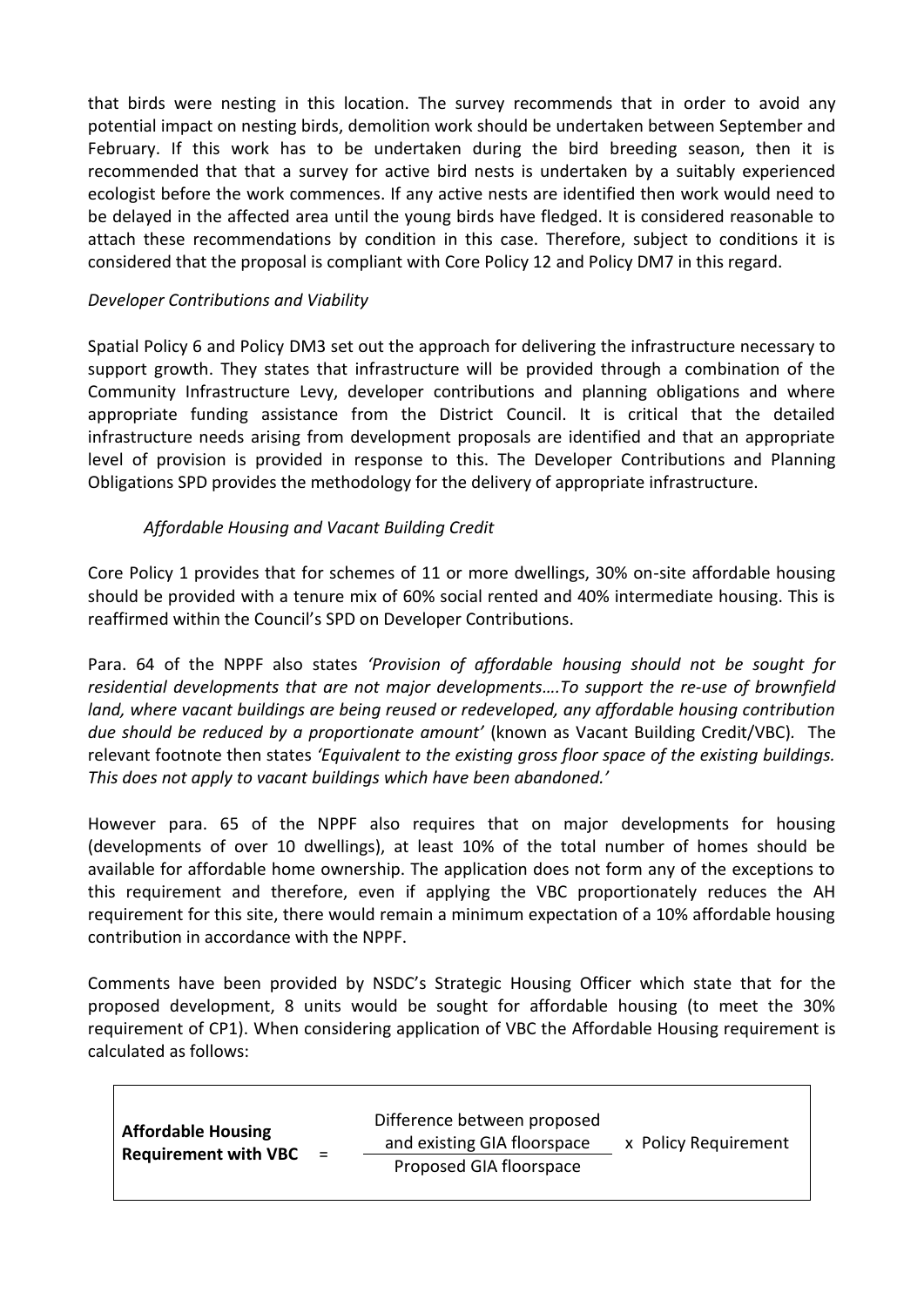In this case the key inputs are: Existing GIA: 3192sqm Proposed Residential GIA: 2477sqm Affordable Housing Requirement: 30%

Given the existing GIA is in excess of the proposed Residential GIA there would be no requirement for affordable housing when applying the VBC. Notwithstanding this however, the NPPF still requires a minimum of 10% affordable housing be provided on major developments unless the scheme meets one of the exceptions (which this scheme does not) – on this basis, and given the VBC applicable, only the minimum of 10% is required in this instance which equates to **2 units**.

Comments from the Strategic Housing Officer (SHO) explain that taking into consideration the type of accommodation proposed, it is unlikely that a Registered Provider (Housing Association) would express an interest in managing these units. They have therefore advised that in this case a commuted sum payment in lieu of the above requirements would be acceptable. The SHO has calculated the commuted sum required to be as follows:

|       | <b>Affordable Rent</b>             | <b>Shared Ownership</b>            |
|-------|------------------------------------|------------------------------------|
| 1 Bed | 1 unit @ £80,000                   |                                    |
|       | 40% of Open Market Value = £32,000 |                                    |
|       | Commuted Sum/Unit = £48,000        |                                    |
| 2 Bed |                                    | 1 unit @ £100,000                  |
|       |                                    | 70% of Open Market Value = £70,000 |
|       |                                    | Commuted Sum/Unit = £30,000        |
|       |                                    | Total = $£30,000$                  |
| TOTAL | £78,000                            |                                    |

Given the NPPF and policy requirements for the provision of affordable housing it is considered that this request is fairly and reasonably related in scale and kind to the proposed development and is necessary to make the development acceptable in planning terms.

## *Community Facilities*

The SPD outlines that for a development of this size, a contribution towards community facilities would be expected. Community Facilities can include numerous types of development including village halls; areas for sport and activity; buildings for worship or buildings for leisure and cultural activity. The SPD sets out a formula which equates to a contribution of £1,384.07 per dwelling plus indexation. A development of 29 dwellings would therefore equate to a contribution of £40,138.03 plus indexation.

Based on the existing facilities in the vicinity no case has been advanced as to how a contribution based on the SPD calculation would be spent. Officers are mindful that planning obligations should only be sought where they are fairly and reasonably related in scale and kind to the proposed development and are necessary to make the development acceptable in planning terms. Given no case has been advanced to explain the current capacity of local community facilities or how this sum would be allocated it is not considered that it has been demonstrated that this contributions would be necessary to make the development acceptable in planning terms.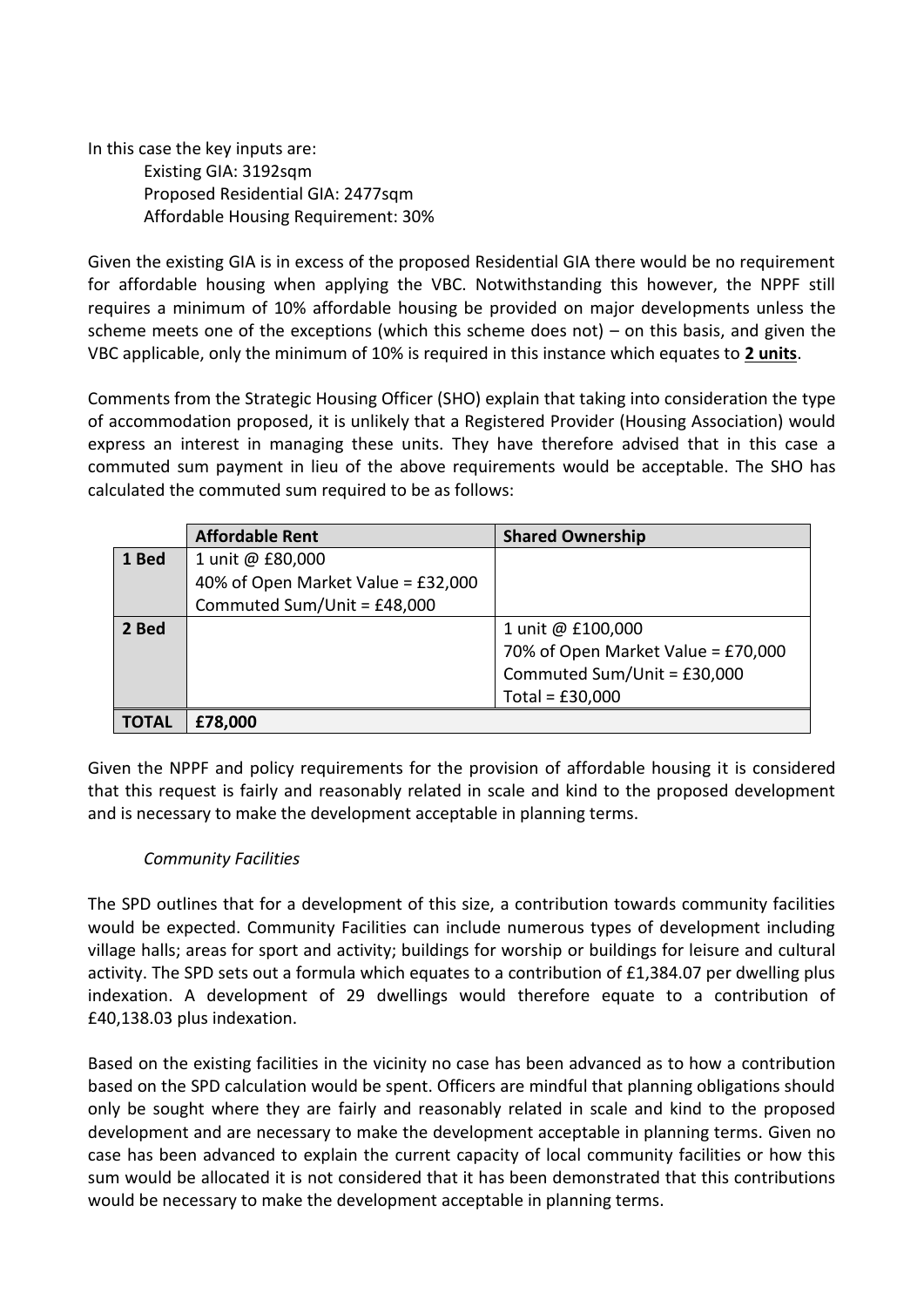### *Open Space*

The SPD outlines that a development of this size would need to make provision for public open space in the form of both natural and semi-natural green space and provision for children and young people. Given the town centre nature of the proposal and based on the layout proposed neither requirement would be fulfilled by any on-site provision.

Based on the SPD formula the off-site contribution would be as follows:

- For natural and semi-natural green space a contribution of £2,977.14 would be sought plus indexation (based on a £102.66 contribution per dwelling) with  $E2,977.14$  maintenance cost (plus indexation).
- For provision for children and young people a contribution of £12,054.38 would be sought plus indexation (based on £927.26 per 2 bed unit) with £13,406.90 maintenance cost (plus indexation).

The NSDC Open Space Officer has commented that given the split of 1 and 2 bed apartments there should be a request for play provision and equipment for *'small children'*. The Officer has indicated that in this case the obvious site for provision/improvement would be the St Mary Magdalene Church Gardens, which is located close to the application site. This is also identified in the councils Open Space Assessment and Strategy (2021) as currently being of low quality and value.

However, Officers are mindful that an Open Space contribution for the provision for children and young people is usually only applied to schemes with units of 2+ beds given these are more likely to be occupied by those with children and note that in the contribution request reference is made to provision for *'small children'*. In this case there would be 13 no. 2 beds out of the overall 29 units. However, given this scheme proposes residential units for relatively high density within a town centre environment it is considered unlikely that these units would attract families in any event. Officers are therefore of the view that an Open Space contribution for provision for children and young people would not be fairly and reasonably related in scale and kind to the proposed development and necessary to make this particular development acceptable in planning terms.

It is however noted that the Open Space Assessment and Strategy does identify a number of open spaces within Newark town centre (including amenity spaces) which are of poor quality and value in close proximity to the application site. It is also important that future occupiers have access to good quality green spaces to support their health and wellbeing. Given any future occupier would be reliant upon these existing open spaces for recreational enjoyment and that some of them in the immediate vicinity are scored at poor quality and value it is considered reasonable that a contribution is sought towards natural and semi-natural green space and its maintenance in this case given the additional pressure on these existing spaces that would result from the development.

#### *Health*

The Clinical Commissioning Group at the NHS have commented that they would request a contribution of £28,478 to invest in enhancing capacity/infrastructure within local practices (such as Lombard Medical Centre, Barnby Gate Surgery and Fountain Medical Centre). All practices in the area are working at capacity and therefore in order to make this development acceptable from a health perspective the infrastructure will need to be developed to accommodate the increased population. The practices are currently reviewing their options as to how they may accommodate the increased number of patients due to this housing development. It is likely that the plans will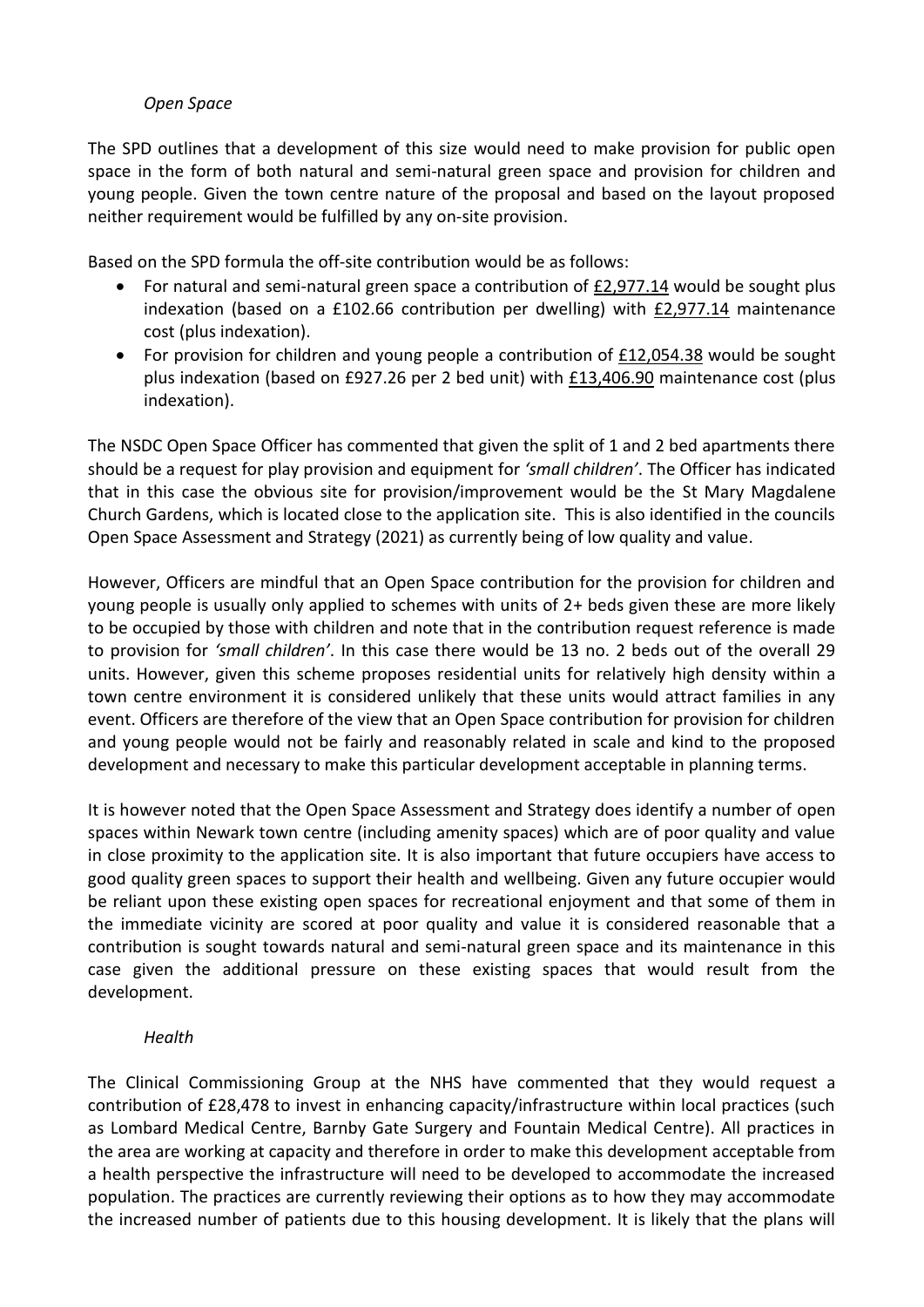include either reconfiguration or extension of existing premises or a new build that this financial contribution would contribute towards. It is considered that this request is fairly and reasonably related in scale and kind to the proposed development and is necessary to make the development acceptable in planning terms.

## *Education*

The Developer Contributions and Planning Obligations SPD indicates that development of 10 or more dwellings which generate a need for additional primary school places will be secured via a legal agreement. The number of primary places required is based on a formula of no. of dwellings x 0.21 to establish the number of child places required. Nottinghamshire County Council have been consulted on this application but they have not provided any comments. There has therefore been no information provided to explain whether a primary school contribution could be justified as being necessary to make this development acceptable in planning terms.

However, Officers consider that even if a justification was provided (based on lack of school capacity), only units of 2 or more bedrooms could be subject to this requirement (similarly to open space for provision for children and young people) which is affirmed by the County Council's own recently published Developer Contributions guidance. Furthermore, in any event given that this scheme if for high density town centre apartments it is unlikely that these would attract families resulting in additional pressure on primary school capacity. On this basis, no education contribution is considered to be justified in this case to make the development acceptable in planning terms.

# *Transport and Travel*

The Developer Contributions Team at the County Council have been consulted on this application but they have not provided any comments requesting or justifying a financial contribution towards transport and travel. On this basis, no contribution is considered to be justified to make the development acceptable in planning terms.

# *CIL*

Apartments are zero rated across the district for CIL purposes and thus there is no CIL charge applicable to the residential element of this development. There is a districtwide charge on Retail uses (formerly use classes A1-A5) at £100/m<sup>2</sup>. The development would result in 753sqm commercial floor space which could be used for retail purposes under use Class E. The CIL charge on the development is therefore £76,451.38, however the existing floor space can be deducted from the proposed floor space given the floor space that would be lost to demolition has been in lawful use for a continuous period of 6 months within the past three years, therefore there would be no CIL charge on the proposed development.

# *Overall Summary of Contributions*

A summary of the abovementioned developer contributions is set out in the table below. This summary is based on the Officer judgement as to the most appropriate contributions to secure in the context of this application: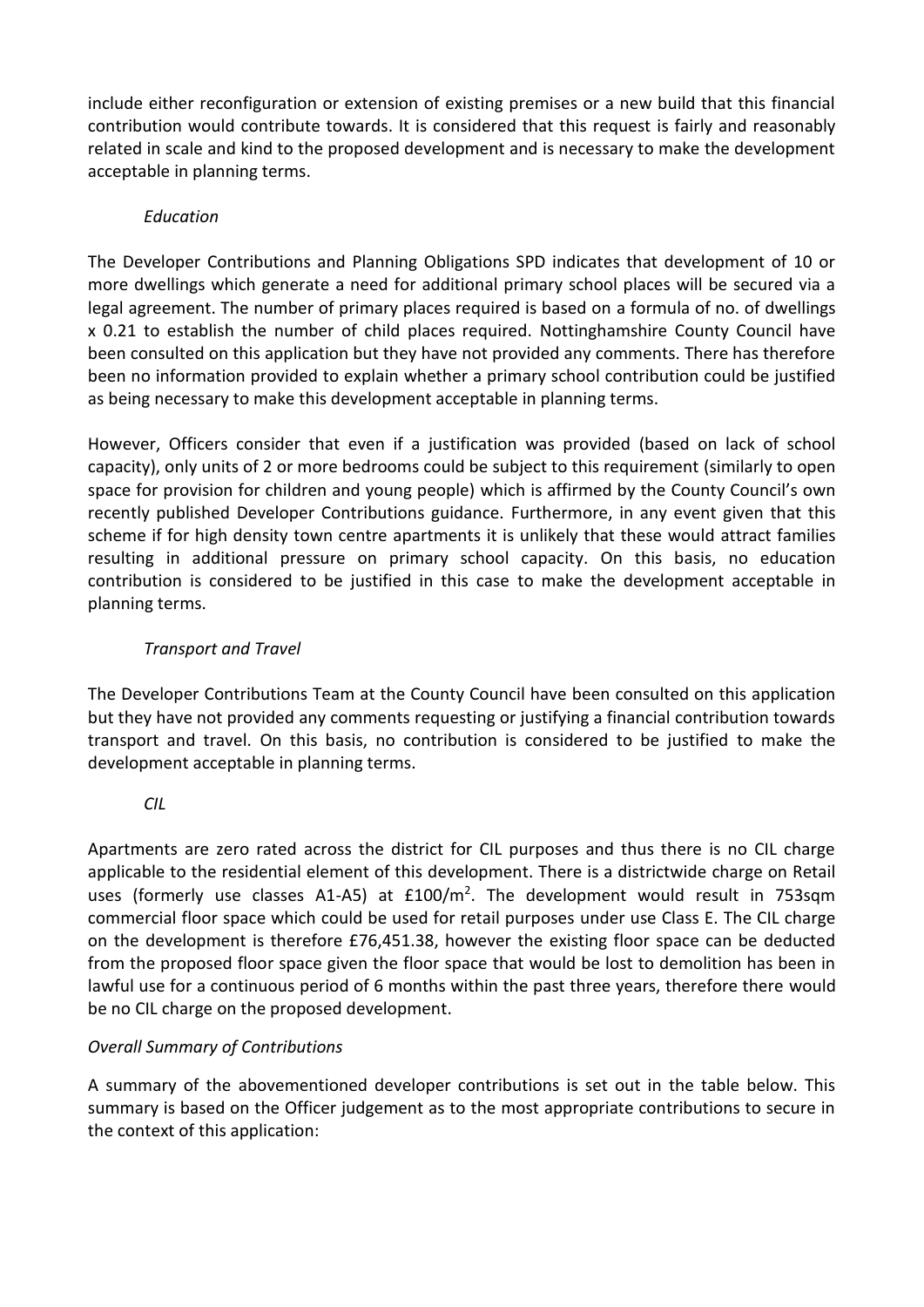|                                        | <b>Total Financial Contribution</b> |
|----------------------------------------|-------------------------------------|
|                                        | (plus indexation)                   |
| <b>Affordable Housing</b>              | £78,000                             |
| <b>Open Space</b>                      | £2,977.14                           |
| (natural and semi-natural green space) |                                     |
| <b>Maintenance Open Space</b>          | £2,977.14                           |
| (natural and semi-natural green space) |                                     |
| <b>Healthcare</b>                      | £28,478.00                          |
| <b>TOTAL</b>                           | £112,432.28                         |

A viability assessment has been undertaken and submitted as part of this application to assess the viability of the proposed development as a policy compliant scheme and to explore the viability of other scheme options from a heritage/design perspective. This assessment demonstrates that the proposed development is not viable and would result in a shortfall of approximately £2.9million excluding any developer contributions. The outcome of this assessment is therefore that there is insufficient headroom to support any developer contributions as part of this redevelopment and that on this basis, a non-public sector developer would seek not to pay such contributions on the grounds of viability.

The LPA commissioned an independent assessment of this viability case to determine whether the assessment undertaken by the Applicant was robust, whether the scheme proposed is deliverable and whether standard policy based contributions are viable and, if not, the level of contributions that could be delivered whilst maintaining economic viability. The overall conclusion of the independent assessment is very similar to that submitted by the Applicant – that there is a significant development deficit of over £2.9million requiring public subsidy to proceed. This deficit does not include any allowance for the additional cost of Affordable Housing or other S106 contributions (which are therefore considered economically unviable). In the event the Applicant did provide a commuted sum towards Affordable Housing and the contributions as set out in the table above, the development deficit would clearly increase.

Whilst Officers do not challenge the viability conclusions, it is clear that the scheme would not be viable with a policy compliant level of contributions which calls into question the overall sustainability of a development that would not adequately contribute to meeting the needs of its future occupants. Officers are however mindful that given the benefits that would arise from this scheme a reduced level of contributions could nevertheless be acceptable in this instance. However, the Planning Statement submitted sets out that in the interests of sustainability and public interest, the District Council (as the Applicant) is agreeable to paying the Affordable Housing, Open Space and Healthcare contributions as set out and justified above as a responsible developer acting in the interest of the public. This would result in what Officers considered would be a policy compliant scheme in accordance with policies SP6 and DM3, these contributions would be secured through a S106 agreement.

#### *Other Matters*

*Archaeology* - The site lies in an area of high archaeological potential associated with the medieval and post-medieval development of Newark. The site lies within the medieval town, close to the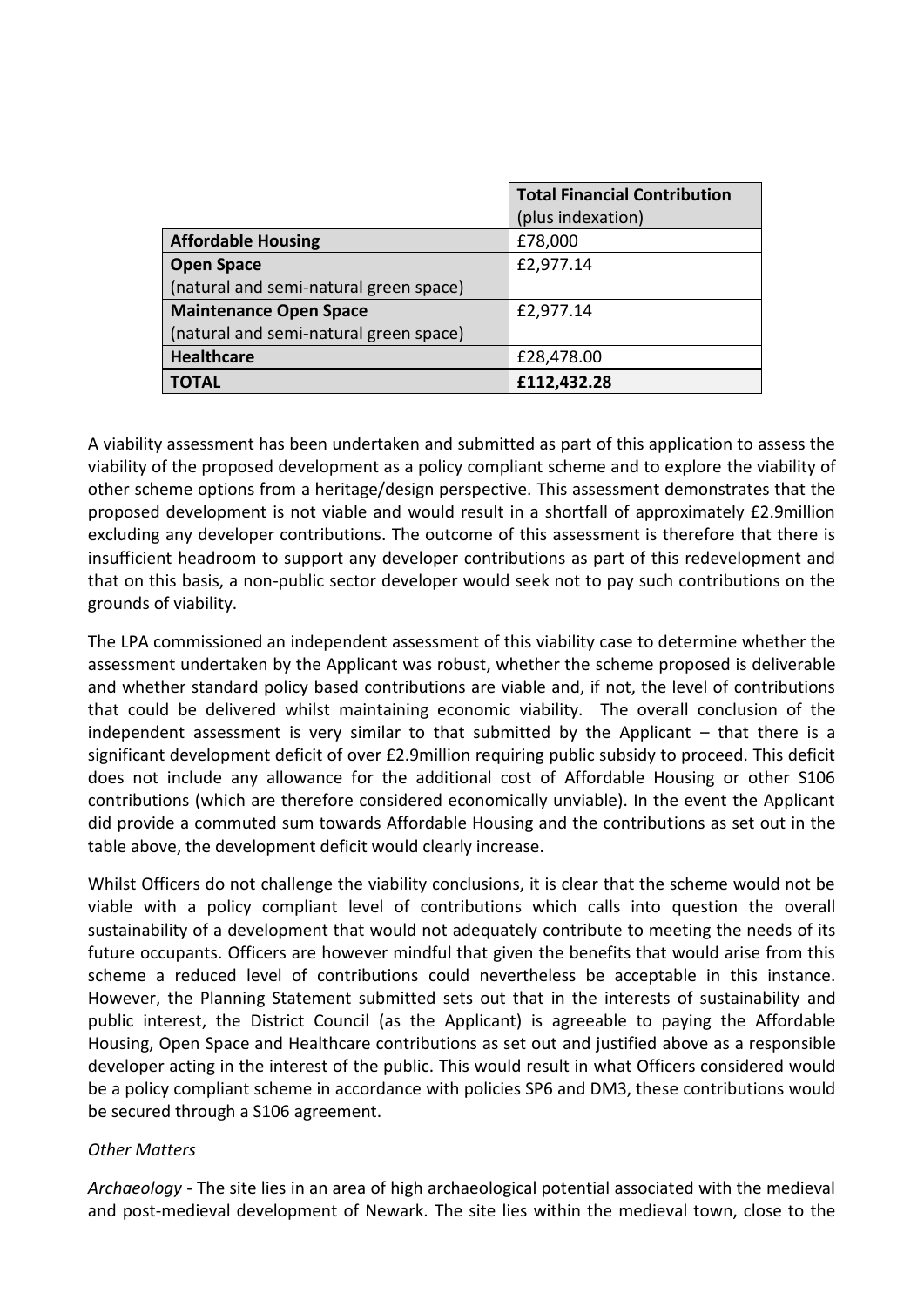southern defensive wall, and our Archaeological consultant has advised that the site is likely to contain evidence for medieval and later occupation activity. Medieval archaeological remains have been recorded adjacent to the site on St Mark's Lane suggesting good preservation at a depth of at least 1.5m, sealed by later post-medieval layers.

The site has been subject to numerous phases of development, some which may have removed any archaeological remains present, however recent excavations in the town have demonstrated good survival of medieval remains where modern cellars and other deep disturbances are not present.

The application is accompanied by an archaeological impact assessment which concludes that further evaluation is recommended to determine the level of survival and truncation of archaeological deposits within the site. Our Archaeological Consultant advises they agree with this conclusion and recommend that trenched evaluation be undertaken to inform an appropriate mitigation strategy. The evaluation would need to be undertaken after demolition of the building to slab level, but prior to any further intrusive demolition or ground works. Subject to the conditions suggested by the Archaeological Consultant it is considered that the development would be acceptable in this regard.

#### *Planning Balance and Conclusion*

Section 38(6) of the Planning & Compulsory Purchase Act 2004 requires that this application be determined in accordance with the Development Plan unless material considerations indicate otherwise.

Overall it has been concluded that the principle of this development is acceptable in this town centre location. The redevelopment of this site would have a significant positive benefit through redeveloping a brownfield site for mixed use, including housing, which is supported both at a local and national level and will help to ensure the sustained viability and vitality of the District Centre. The scheme also supports the Government's agenda for supporting investments in town centres which is further emphasised with the Department for Levelling Up, Housing and Communities advancing grant funding towards the redevelopment of this site. Further, it is also anticipated that the redevelopment of this site could be a catalyst for other developments coming forwards within Newark Town Centre which would assist with achieving the objectives of the Town Investment Plan. The provision of 29 no. housing units in the town centre would also assist in contributing towards boosting the supply of housing in a way in which meets the most up to date housing need for the area. These economic and social benefits accord with the aims of both local and national planning policies and therefore attract substantial positive weight.

In urban design terms, the redevelopment scheme would improve the permeability and legibility of the area, incorporates improvements to the public realm and presents an opportunity for the creation of a feature building with local interest and distinctiveness in the town centre. The use of high quality materials and design standards for the building and public realm would help achieve a step change in perception for the area and encourage more active use. Overall the redevelopment approach accords with the principles set out within the National Design Guide and local and national policies relating to good design and would assist in improving the overall character of the area. Accordingly I attach moderate to significant positive weight to this benefit.

In respect of heritage impact, special regard is to be given to the desirability of preserving the setting of Newark Conservation Area and the listed buildings within it and great weight is to be given to these assets' conservation commensurate with their importance. The effect of a development on the significance of a NDHA is also important and requires a balanced judgement,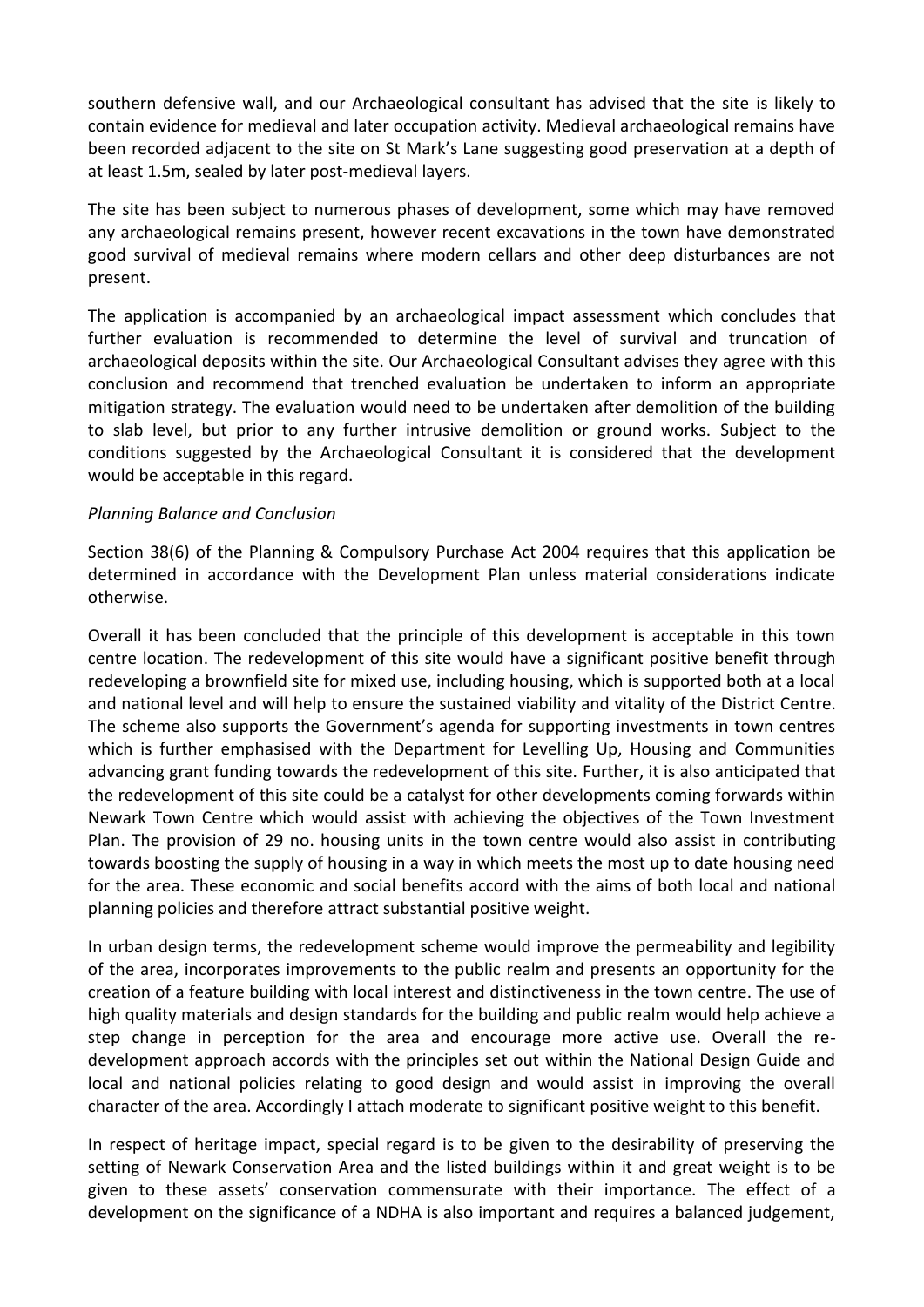having regard to the scale of any harm or loss and the significance of the heritage asset. Notwithstanding comments from other consultees, the positive conclusion of the Council's CO is noted and with the suggested conditions, it is considered that the proposal would cause no harm to the character and appearance of the Conservation Area or the setting of nearby Listed assets.

In heritage terms, the scheme would present an opportunity to significantly enhance the public realm and street scene and improve the standards of design in the area. Whilst there would be a minor level of harm (at the lower end of the less than substantial harm scale) as a result of some of the demolition works/loss of historic fabric proposed to 32 Stodman Street (a NDHA) which attracts negative weight, balanced against this harm would be a number of tangible heritage benefits (as outlined in the heritage appraisal above) which attract positive weight. In this case it is considered that the low level of less than substantial harm to the NDHA would be outweighed by the benefits of the scheme as a whole (to no. 32 itself as well as to the Newark Conservation Area and the setting of nearby Listed Buildings). Overall, it is therefore considered that the scheme would comply with the objective of preservation set out under Sections 66 and 72, part II of the 1990 Listed Building and Conservation Areas Act, as well as the heritage and design policies and advice contained within the Council's LDF DPDs and the NPPF. The heritage benefits of the scheme overall attract significant positive weight.

Subject to conditions the application has also been found to be acceptable concerning impact on residential amenity for existing and future occupiers or land uses, the safety of the public highway, archaeological impact and would not result in any adverse impact on ecology. Neutral weight attaches to these aspects given planning decisions should not adversely impact either of these considerations. Furthermore, notwithstanding the viability case advanced, the scheme would secure financial contributions towards affordable housing, healthcare and open space provision in accordance with the aims and objectives of SP6 and DM3.

Overall the scheme would deliver a number of public benefits and no conflicts have been identified with the policies and guidance contained within the Council's Development Plan. Taking all matters into account and having regard to the three dimensions of sustainable development economic, social and environmental roles, the proposal is considered to represent a sustainable form of development. Further, the proposal is considered to be in accordance with the objective of preservation set out under Sections 66 and 72, part II of the 1990 Listed Building and Conservation Areas Act, as well as the guidance contained within the NPPF, which is a material consideration. I therefore recommend, on balance, that planning permission is approved subject to the conditions detailed below and the signing of a Section 106 legal agreement to secure the contributions also detailed below.

#### **RECOMMENDATION**

**That following the close of the consultation period, full planning permission is approved subject to the following conditions and reasons below:** 

## **Conditions**

01

The development hereby permitted shall not begin later than three years from the date of this permission.

Reason: To comply with the requirements of Section 51 of the Planning and Compulsory Purchase Act 2004.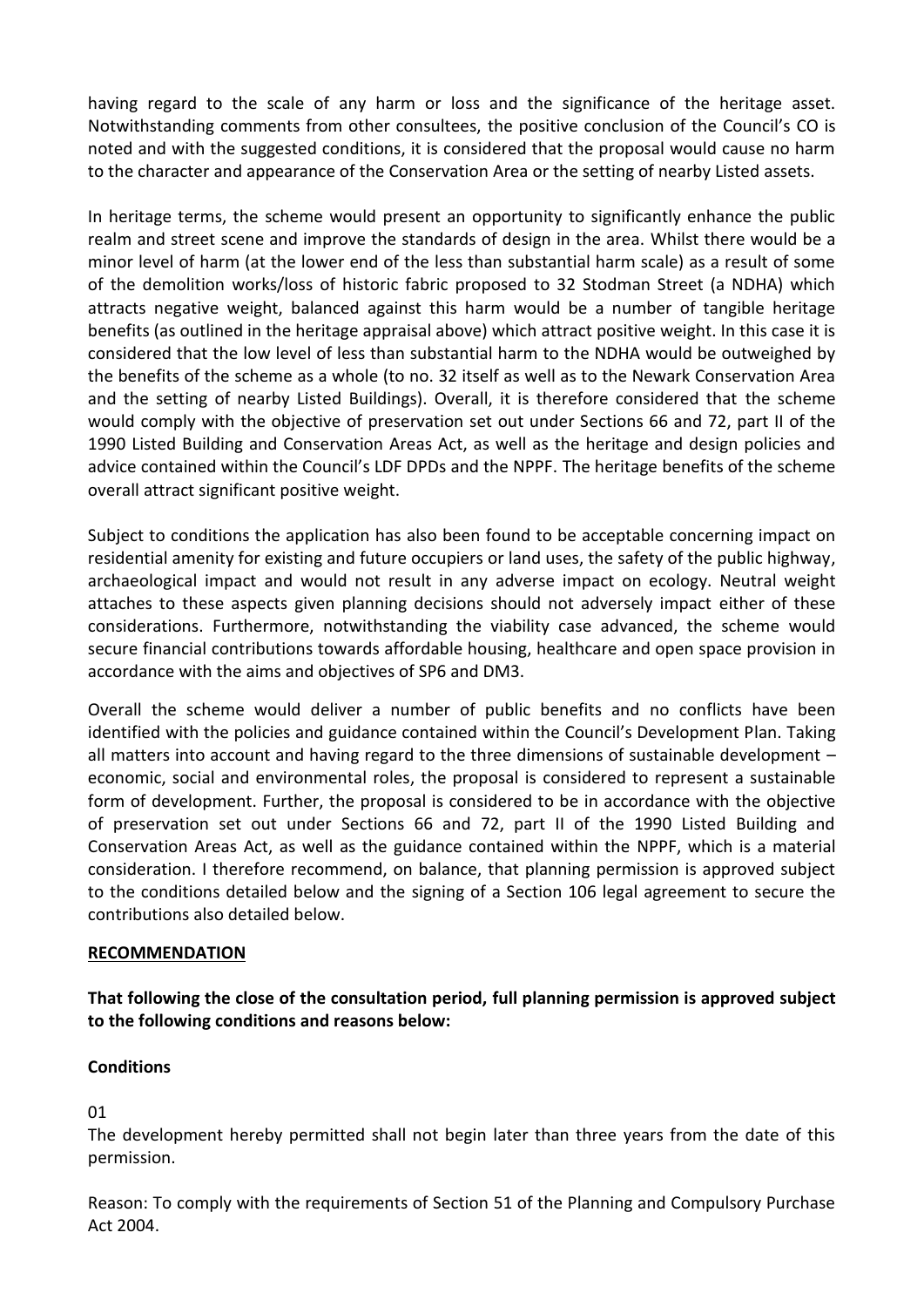# 02

The development hereby permitted shall not be carried out except in complete accordance with the following approved plan references:

- Site Location Plan Ref. 101-137 (P) 020 A (deposited 28.01.22)
- Proposed Ground Floor Ref. 101-137 (P) 001 P (deposited 28.01.22)
- Proposed  $1^{st}$  and  $2^{nd}$  Floors Ref. 101-137 (P) 002 K (deposited 30.11.21)
- Proposed  $3^{rd}$  Floor Ref. 101-137 (P) 003 K (deposited 30.11.21)
- Proposed Roof Plan Ref. 101-137 (P) 016 C (deposited 30.11.21)
- Short Sections Ref. 101-137 (P) 017 B (deposited 30.11.21)
- Elevations Ref. 101-137 (P) 018 I (deposited 28.01.22)
- Demolition Plan Ref. 101-137 (P) 027 A (deposited 11.10.21)
- Bay Studies Ref. 101-137 (P) 028 B (deposited 30.11.21)
- Proposed General Arrangement Ref. T-HSP-00-00-DR--C-950 (deposited 26.01.22)
- Proposed General Arrangement with annotations Ref. ST-HSP-00-00-DR--C-951 (deposited 26.01.22)
- Proposed Visibility Splays Ref. ST-HSP-00-00-DR--C-952 (deposited 26.01.22)
- Car Vehicle Tracking Ref. ST-HSP-00-00-DR--C-953 (deposited 26.01.22)
- Delivery Vehicle Tracking Ref. ST-HSP-00-00-DR--C-954 (deposited 26.01.22)

Reason: So as to define this permission.

## 03

No development shall commence until a planning obligation pursuant to Section 106 of the Town and Country Planning Act 1990 relating to the land subject of this consent has been entered into and completed by all parties with an interest in the land and has been lodged with and executed by the Council. The said obligation is to provide the following:

|                                                                                  | <b>Total Financial Contribution based on 29 units</b> |
|----------------------------------------------------------------------------------|-------------------------------------------------------|
| <b>Affordable Housing</b>                                                        | £78,000 + indexation                                  |
| Open Space &<br><b>Maintenance</b><br>(natural and semi-<br>natural green space) | £5,954.28 + indexation                                |
| <b>Healthcare</b>                                                                | £28,478.00 + indexation                               |
| ΤΟΤΑL                                                                            | £112,432.28 + indexation                              |

Reason: In order to secure the necessary infrastructure and contribution requirements in accordance in the interests of achieving a sustainable development

04

Prior to the commencement of any development (including demolition) a timeline for the phasing of the development (including the demolition, façade retention and conservation, construction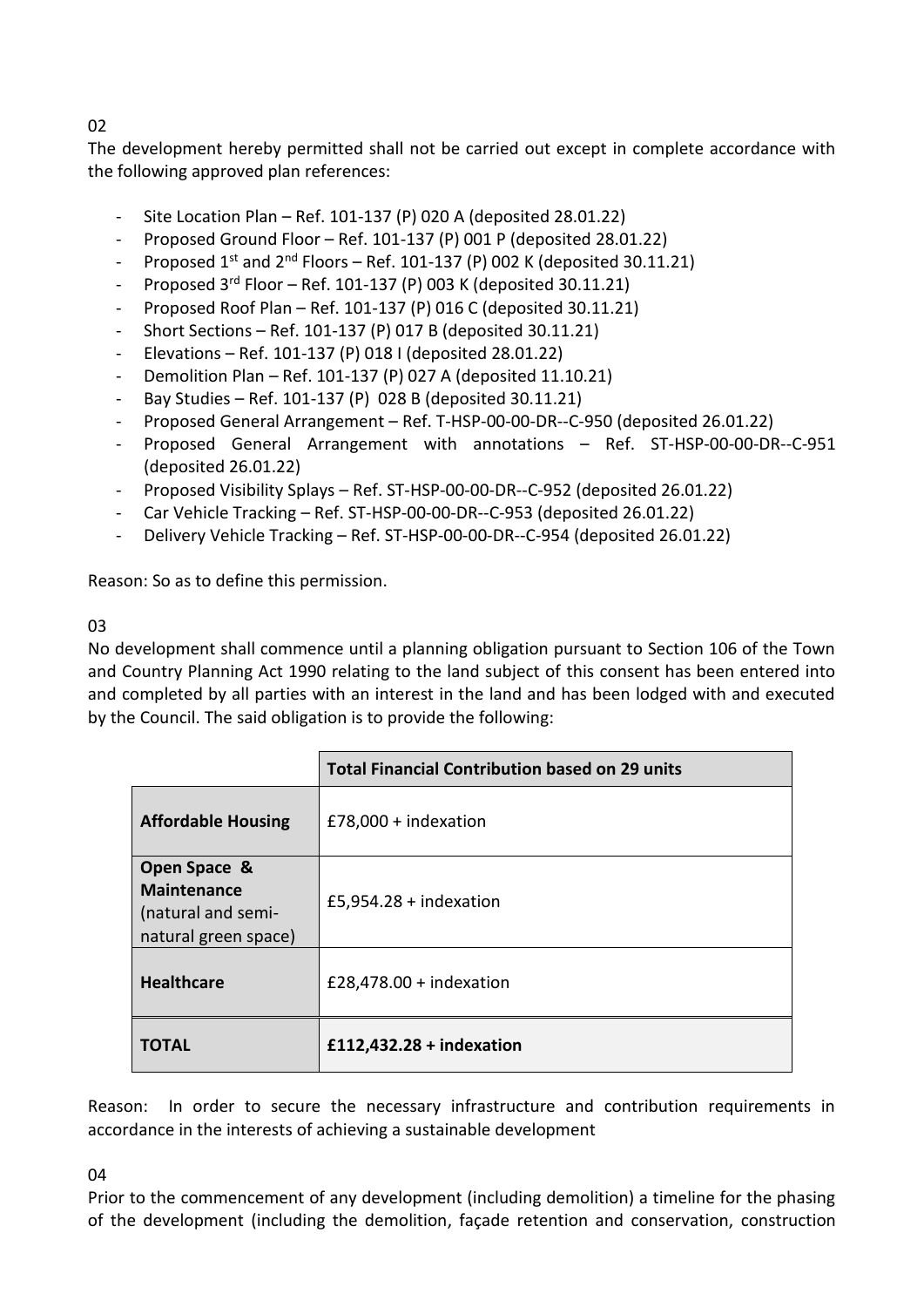works and shopfront enhancement scheme) shall be submitted to and approved in writing by the local planning authority. The development shall thereafter be carried out in accordance with the approved timeline.

Reason: To ensure the heritage benefits secured by the redevelopment of the site are delivered in a timely manner following the demolition works in accordance with the NPPF.

## 05

Prior to any development above slab level details and samples including external finish of the materials identified below shall be submitted to and approved in writing by the local planning authority. Development shall thereafter be carried out in accordance with the approved details unless otherwise agreed in writing by the local planning authority.

- Facing materials
- **Bricks**
- Stone
- Roofing materials
- Green Roof Specifications
- Cladding
- Lime/White Wash
- All metal work including balustrades

Reason: In recognition of the site's location within the designated conservation area and to ensure that the development takes the form envisaged through the application submission.

#### 06

No development shall be commenced in respect of the features identified below, including the design, specification, fixing and finish in the form of drawings and sections at a scale of not less than 1:10 shall be submitted to and approved in writing by the local planning authority. Development shall thereafter be undertaken in accordance with the approved details unless otherwise agreed in writing by the local planning authority.

- External windows, doors and their immediate surroundings, including details of glazing and glazing bars;
- Window and Door Headers and Cills;
- Material finish of all external windows and doors;
- Verges and eaves;
- Rainwater goods;
- Coping;
- Extractor vents;
- Flues;
- Meter boxes;
- Airbricks;
- Solar Panels (including size, type, positioning and inclination);
- Soil and vent pipes.

Reason: In recognition of the site's location within the designated conservation area and to ensure that the development takes the form envisaged through the application submission.

#### 07

Prior to any development above slab level full detailed elevation plans showing precise details of any brickwork and/or decorative features (as shown on the approved plans and visuals) and areas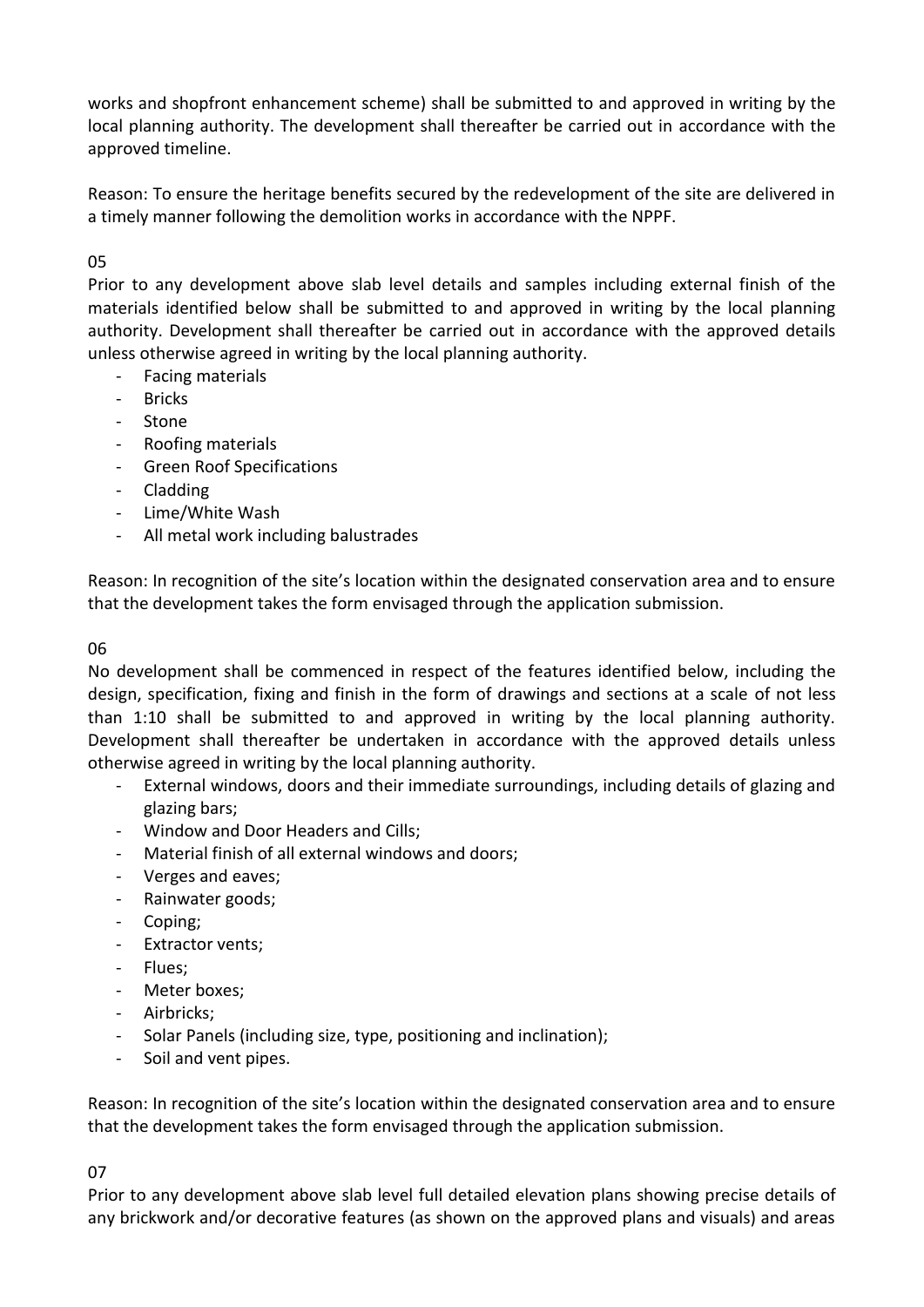of mortar distinction (as detailed within the Design and Access Statement) or decorative metalwork shall be submitted to and agreed in writing by the local planning authority. Development shall thereafter be carried out in accordance with the approved details.

Reason: In recognition of the site's location within the designated conservation area and to ensure that the development takes the form envisaged through the application submission.

#### 08

Prior to any development above slab level brick sample panels showing the brick bond, mortar specification, pointing technique, lime/white wash specification, and any architectural decoration (as shown on the plans required by condition 06) shall be provided on site for inspection and subsequently agreed through written approval by the local planning authority. Development shall thereafter be carried out in accordance with the approved details.

Reason: In recognition of the site's location within the designated conservation area and to ensure that the development takes the form envisaged through the application submission.

### 09

Prior to any demolition and repairs or works to the retained Art Deco Façade (on Stodman Street and the return also being retained onto St Mark's Lane) a full specification and methodology for undertaking any structural support or repair works (informed by an up to date structural survey) to the retained façade shall be submitted to and approved in writing by the local planning authority. This shall include a full schedule of works which addresses the façade retention and conservation, any repair or structural works required and a timeline for implementation of the works before key milestones in the development. Development shall thereafter be carried out, prior to occupation or use of any part of the development, in accordance with the approved details.

Reason: To safeguard the special architectural and historic interest of the building, in recognition of the site's location within the designated conservation area and to ensure that the development takes the form envisaged through the application submission.

#### 10

Prior to the use of the ground floor commercial units hereby approved, a scheme for the improvement of the shop front within the Art Deco Façade on Stodman Street shall be submitted to and approved in writing by the Local Planning Authority. The Scheme shall thereafter be carried out in accordance with the approved details.

Reason: To safeguard the special architectural and historic interest of the building, in recognition of the site's location within the designated conservation area and to ensure that the development takes the form envisaged through the application submission.

#### 11

Notwithstanding the annotations on the approved plans indicating indicative areas of signage, prior to the installation of any signage on the building full details of the signage (including but not limited to: size, design, materials, illumination and positioning) shall be submitted to and approved in writing by the local planning authority. Development shall thereafter be carried out in accordance with the approved details.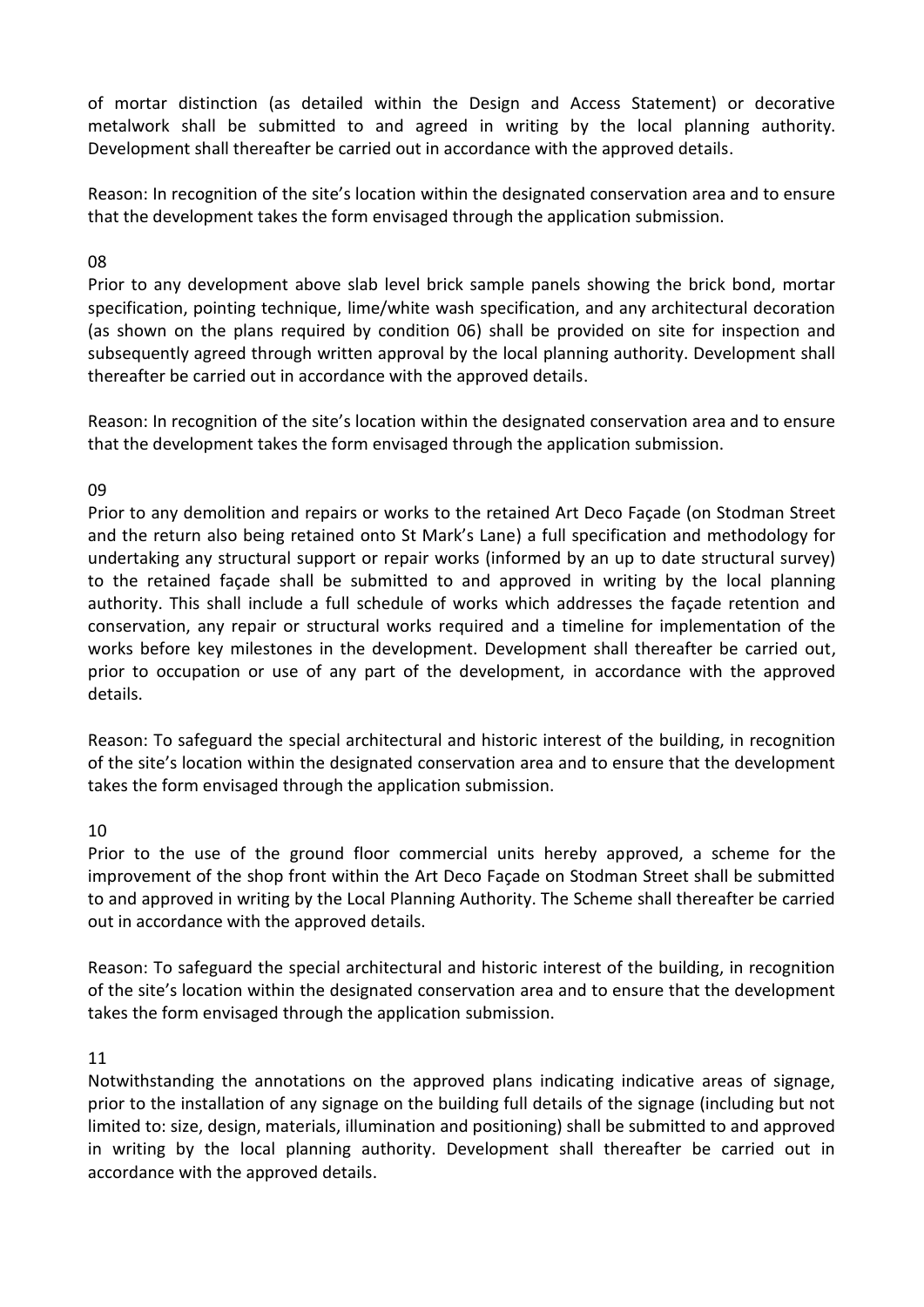Reason: In recognition of the site's location within the designated conservation area and to ensure that the development takes the form envisaged through the application submission.

## 12

Prior to the first occupation of the development hereby permitted, full details of hard and soft landscaping to the 'Shared Amenity Terrace' as annotated on plan Proposed 3rd Floor – Ref. 101- 137 (P) 003 K (deposited 30.11.21) shall be submitted to and approved in writing by the local planning authority. These works shall be carried out as approved and the terrace shall be made available for use prior to first occupation and retained for the lifetime of the development.

Reason: In the interests of residential and visual amenity.

# 13

Prior to first occupation/use of the development hereby approved full details of both hard and soft landscape works shall be submitted to and approved in writing by the local planning authority and these works shall be carried out as approved. These details shall include:

- full details of every tree, shrub, hedge to be planted (including its proposed location, species, size and approximate date of planting) and details of tree planting pits including associated irrigation measures, tree staking and guards, and structural cells. The scheme shall be designed so as to enhance the nature conservation value of the site, including the use of locally native plant species;
- green roof specifications;
- car parking layouts and materials;
- other vehicle and pedestrian access and circulation areas;
- hard surfacing materials;
- minor artefacts and structures for example, furniture, raised planters/seating, signs, lighting etc.

Reason: In the interests of visual amenity and biodiversity and to ensure that the development takes the form envisaged through the application submission.

## 14

The approved soft landscaping shall be completed during the first planting season following the first occupation/use of the development, or such longer period as may be agreed in writing by the local planning authority. Any trees/shrubs which, within a period of five years of being planted die, are removed or become seriously damaged or diseased shall be replaced in the next planting season with others of similar size and species. All tree, shrub and hedge planting shall be carried out in accordance with BS 3936 -1992 Part 1-Nursery Stock-Specifications for Trees and Shrubs and Part 4 1984-Specifications for Forestry Trees ; BS4043-1989 Transplanting Root-balled Trees; BS4428-1989 Code of Practice for General Landscape Operations. The approved hard landscaping scheme shall be completed prior to first occupation or use.

Reason: To ensure the work is carried out within a reasonable period and thereafter properly maintained, in the interests of visual amenity and biodiversity.

## 15

Prior to any development above slab level a scheme shall be submitted to and approved in writing by the Local Planning Authority which shows the interim treatment of the site prior to the redevelopment taking place. This shall include full details of any boundary treatments (height, design, location) and/or treatments of the ground area to include full details of the hard/soft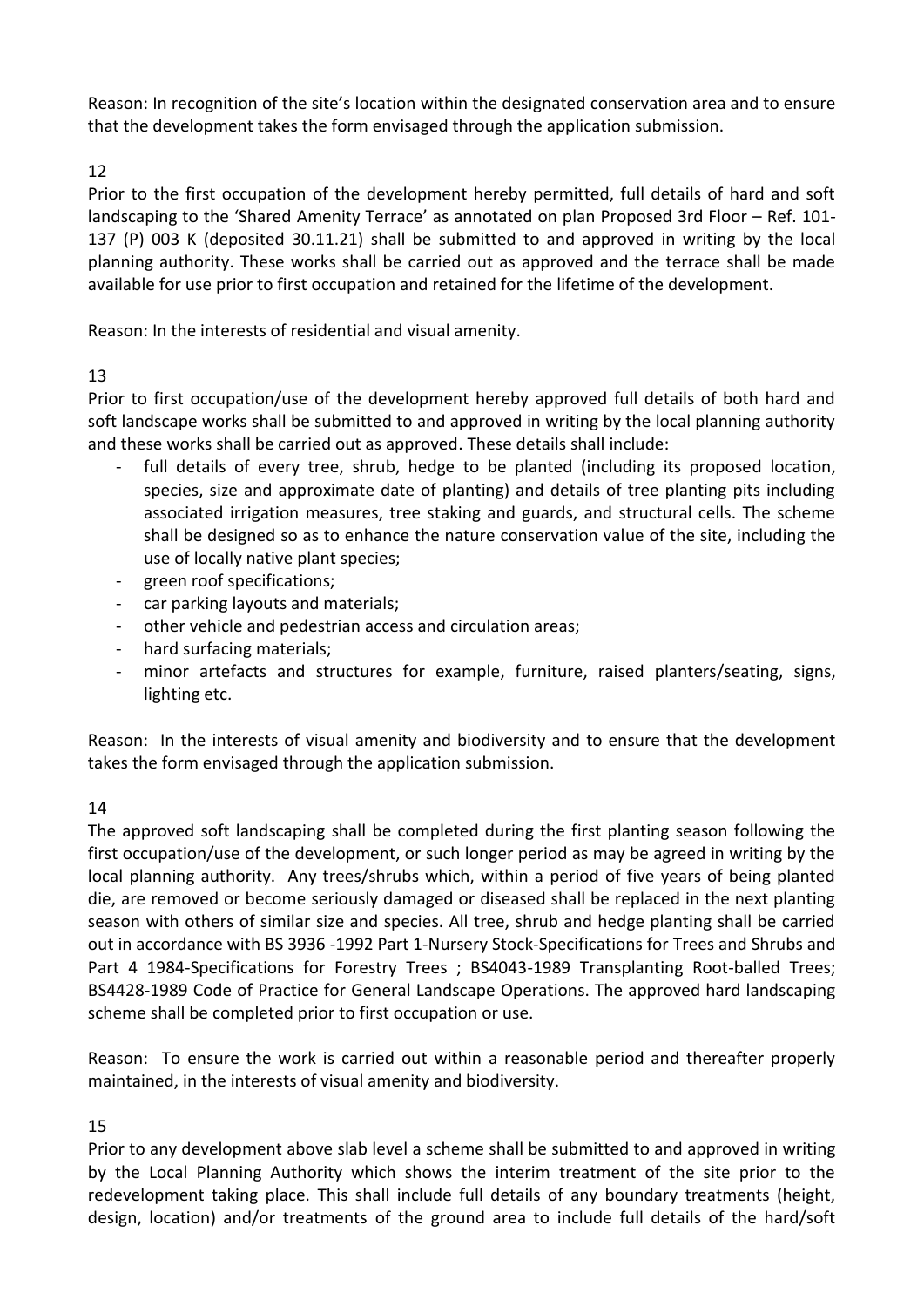landscaping. The scheme should also include timescales for the redevelopment of the site. Once approved the scheme shall be implemented on site as agreed.

Reason: In recognition of the site's location within the designated conservation area.

# 16

The bin and cycle storage facilities as shown on plan Proposed Ground Floor – Ref. 101-137 (P) 001 O (deposited 30.11.21) shall be provided prior to the first occupation of the development hereby permitted in accordance with the approved details and retained for the lifetime of the development unless otherwise agreed in writing by the local planning authority.

Reason: To ensure that adequate secure cycle and bin storage is provided for occupiers in the interests of residential and visual amenity.

# 17

Prior to any landscape work being undertaken (including the installation of any planting within the building design, public realm, green roofs or shared amenity spaces) a landscape management plan, including long term objectives, management responsibilities and maintenance schedule for all landscape areas shall be submitted to and approved in writing by the Local Planning Authority. The landscape management plan shall thereafter be carried out in accordance with the approved details.

Reason: To ensure that the work is carried out within an agreed appropriate period and thereafter properly maintained in the interests of visual amenity and biodiversity.

18

The use of the ground floor units hereby permitted shall only take place during the following hours:-

07:30h to 23:00h Monday - Friday 08:30h to 23:00h Saturdays 10:00h to 22:00h Sundays

Reason: In the interests of residential amenity.

## 19

The two units annotated for 'Use Class E/Co-Working' on plan Proposed Ground Floor – Ref. 101- 137 (P) 001 P (deposited 28.01.22) shall only be used for uses falling within Use Class E of the Schedule to the Town and Country Planning (Use Classes Order) 1987 (as amended) of the Town and Country Planning (General Permitted Development) (England) Order 2015, (or in any provision equivalent to that Class or Order or in any statutory instrument revoking and re-enacting that Order with or without modification) and for no other purpose.

Reason: In the interests of residential amenity.

# 20

Prior to first occupation details of any external lighting to be used in the development shall be submitted to and approved in writing by the local planning authority. The details shall include location, design, levels of brightness and beam orientation, together with measures to minimise overspill and light pollution. The lighting scheme shall thereafter be carried out in accordance with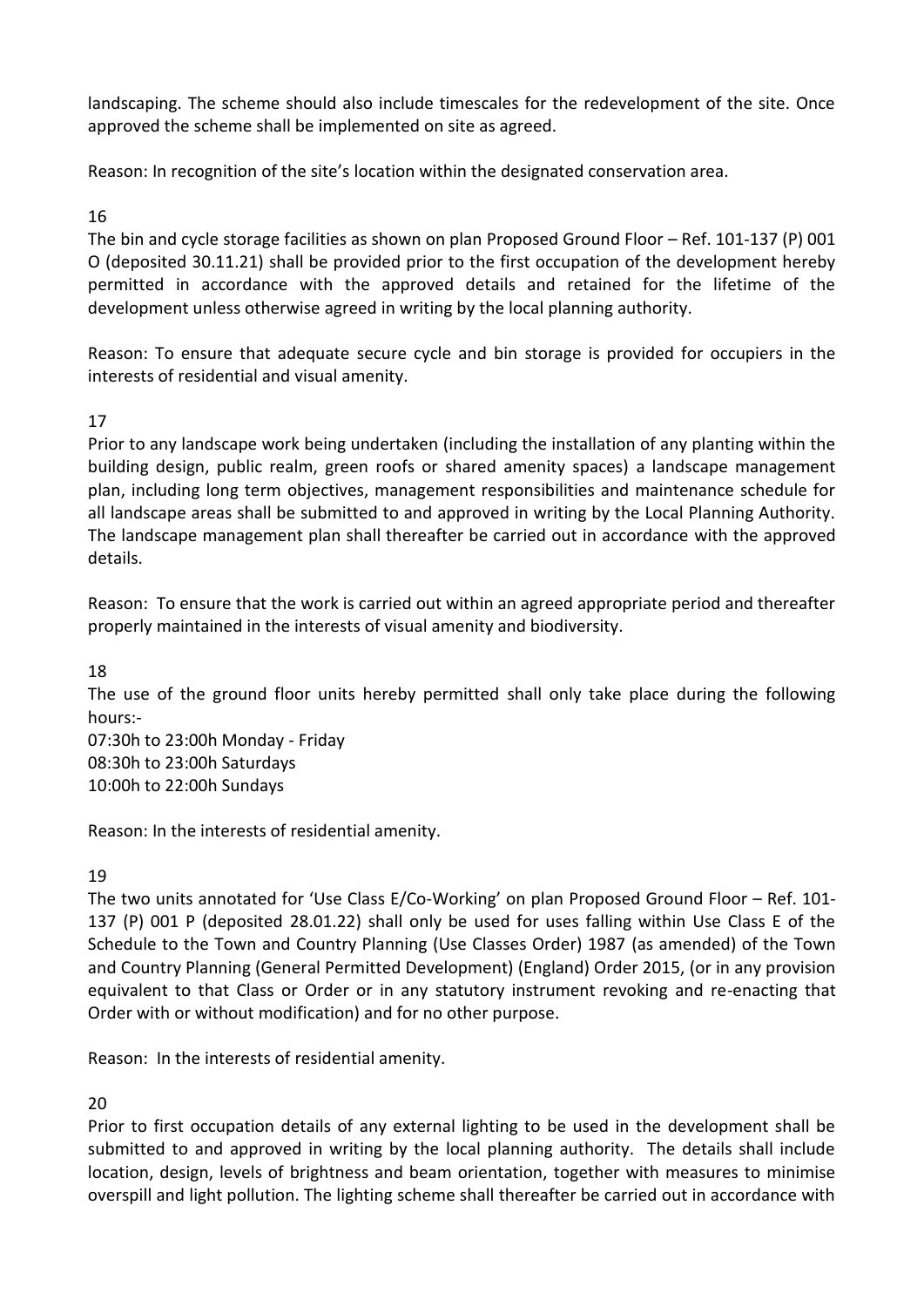the approved details and the measures to reduce overspill and light pollution retained for the lifetime of the development.

Reason: In the interests of visual and residential amenity.

21

Archaeological Conditions:

Part 1

No development shall take place other than in accordance with an archaeological Mitigation Strategy for the protection of archaeological remains in sensitive areas, submitted to and approved by the Local Planning Authority prior to the start of development. Where development will result in an archaeological impact to one of the identified areas of archaeological interest, a Written Scheme of Archaeological Investigation must be submitted to and approved by the Local Planning Authority. This scheme shall include the following:

1. An assessment of significance and proposed mitigation strategy (i.e. preservation by record, preservation in situ or a mix of these elements).

- 2. A methodology and timetable of site investigation and recording;
- 3. Provision for site analysis;
- 4. Provision for publication and dissemination of analysis and records;
- 5. Provision for archive deposition; and
- 6. Nomination of a competent person/organisation to undertake the work

The scheme of archaeological investigation must only be undertaken in accordance with the approved details.

## Part 2

The archaeological site work must be undertaken only in full accordance with the approved Written Scheme of Investigation. The applicant shall notify the Local Planning Authority of the intention to commence at least fourteen days before the start of archaeological work in order to facilitate adequate monitoring arrangements. No variation to the methods and procedures set out in the approved Written Scheme of Investigation shall take place without the prior consent of the Local Planning Authority.

## Part 3

A report of the archaeologist's findings shall be submitted to the Local Planning Authority and the Historic Environment Record Officer at Nottinghamshire County Council within 3 months of the archaeological works hereby approved being commenced, unless otherwise agreed in writing by the Local Planning Authority. The post-investigation assessment must be completed in accordance with the programme set out in the approved Mitigation Strategy and Written Schemes of Investigation and shall include provision for analysis, publication and dissemination of results and deposition of the archive being secured.

Reason: To ensure the preparation and implementation of an appropriate scheme of archaeological mitigation, to ensure satisfactory arrangements are made for the recording of possible archaeological remains and to ensure that satisfactory arrangements are made for the investigation, retrieval and recording of any possible archaeological remains on the site in accordance with the National Planning Policy Framework.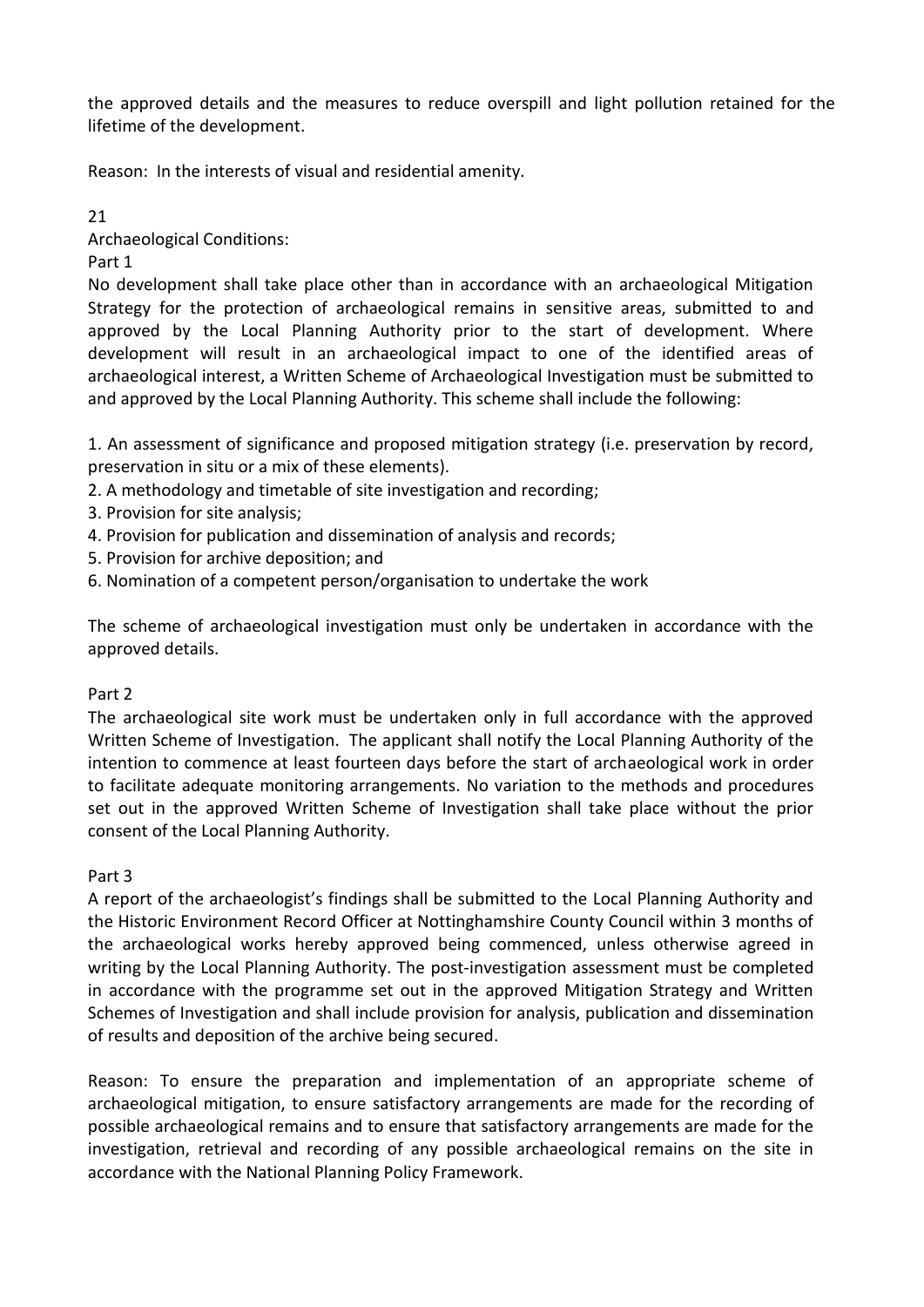Save for any demolition works, the development hereby permitted shall not commence until drainage plans for the disposal of surface water and foul sewage have been submitted to and approved by the Local Planning Authority. The scheme shall be implemented in accordance with the approved details before the development is first brought into use.

Reason: To ensure that the development is provided with a satisfactory means of drainage as well as reduce the risk of creating or exacerbating a flooding problem and to minimise the risk of pollution.

# 23

No development shall be commenced, including any works of demolition or site clearance, until a Demolition and Construction Method Statement has been submitted to, and approved in writing by, the local planning authority. The approved statements shall be adhered to throughout the demolition and construction periods. The Statements shall provide for:

- i. the parking of vehicles of site operatives and visitors;
- ii. loading and unloading of plant and materials;
- iii. storage of plant and materials used in the demolition and construction of the development;
- iv. the erection and maintenance of security hoarding including decorative displays and facilities for public viewing, where appropriate;
- v. wheel washing facilities;
- vi. measures to control the emission of dust and dirt during demolition and construction;
- vii. hours of operation;
- viii.a scheme for recycling/disposing of waste resulting from demolition and construction works;
- ix. Details of measures to prevent the deposit of debris upon the adjacent public highway.

Reason: In the interests of residential amenity.

# 24

The two units annotated for 'Use Class E/Co-Working' on plan Proposed Ground Floor – Ref. 101- 137 (P) 001 P (deposited 28.01.22) shall not be brought into use until the recommended acoustic mitigation and ventilation works embedded within Sections 7 & 8 of the Noise Impact Assessment Report (Ref. P4466-R1-V4, dated 04.10.2021, Version 4) undertaken by Noise Air are implemented in full. These measures shall also be retained for the lifetime of the development.

Reason: In the interests of residential amenity.

25

Prior to the commencement of any E(d) Use (indoor sport, recreation or fitness) of the Schedule to the Town and Country Planning (Use Classes Order) 1987 (as amended) at ground floor, an updated Noise Assessment report must be provided which includes a detailed assessment of the impact of this use (including tap testing) and any acoustic mitigation works required. Any mitigation measures recommended shall be implemented in full prior to the commencement of any E(d) Use and shall be retained for the lifetime of the development.

Reason: In the interests of residential amenity as the submitted noise assessment does not adequately consider the potential noise disturbance to residents associated with Use Class E(d).

22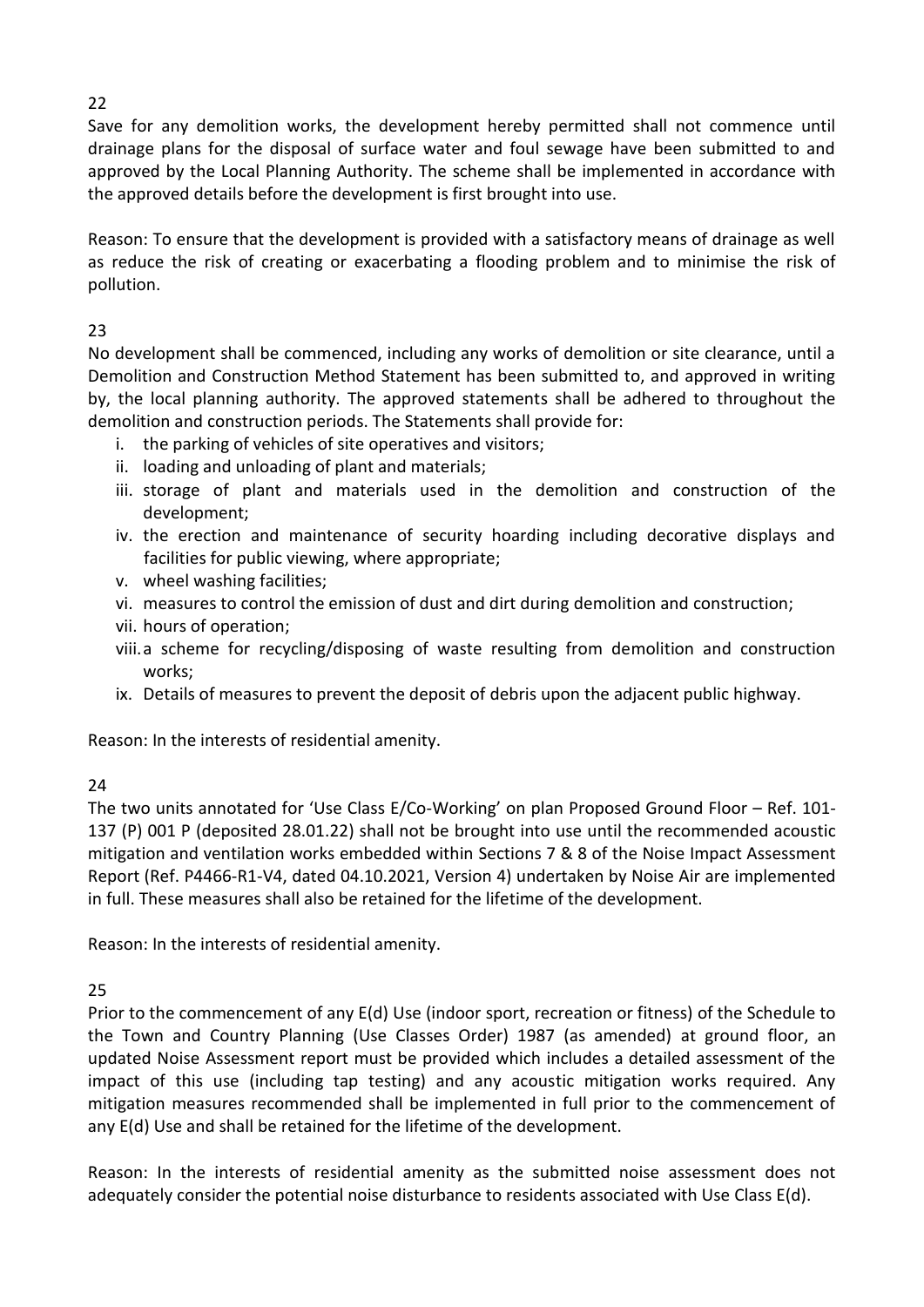26

The Travel Plan for the development shall be implemented in accordance with the Travel Plan Measures and Action Plan detailed in Sections 5 & 6 of the Travel Plan Statement (Ref. C3441, Rev A, dated Oct 2021) produced by HSP Consulting.

Reason: To promote sustainable travel.

# 27

No demolition shall be commenced until details of a programme of historic building recording of the cellars have been submitted to and approved in writing by the local planning authority. Recording shall thereafter be carried out prior to the commencement of development in accordance with the approved details.

Reason: To ensure and safeguard the recording and inspection of matters of historical importance associated with the building.

28

No development shall commence until the off-site traffic management works comprising of changes to current Traffic Regulation Order on Howitts Yard (to provide a servicing bay) are provided in accordance with details to be first submitted to and approved in writing by the Local Planning Authority to the Highway Authority's specification.

Reason: To ensure a safe area within the highway is provided for loading and unloading of vehicles and in the interest of highway safety.

## 29

No part of the development shall be occupied on any part of the application site unless or until the new pedestrian footway and street lighting have been provided along Howitts Yard as shown for indicative purposes only on the approved plan ref. HSP-00-00-DR--C-951. All highway works shall be carried out to Highway Authority's specification and to the satisfaction of the Local Planning Authority.

Reason: In the interest of pedestrian safety.

30

No part of the development shall be occupied on any part of the application site unless or until the KEEP CLEAR road marking has been provided Lombard Street opposite the access to Howitts Yard with details first submitted to and approved in writing by the Local Planning Authority to the Highway Authority's specification.

Reason: In the interest of pedestrian safety.

## 31

No part of the development hereby permitted shall be brought into use until the access to the site and off-street parking areas have been completed and surfaced in a bound material (not loose gravel) for a minimum distance of 8.0m behind the highway boundary in accordance with approved plan reference STHSP-00-00-DR--C-951.

Reason: To reduce the possibility of deleterious material being deposited on the public highway (loose stones etc.)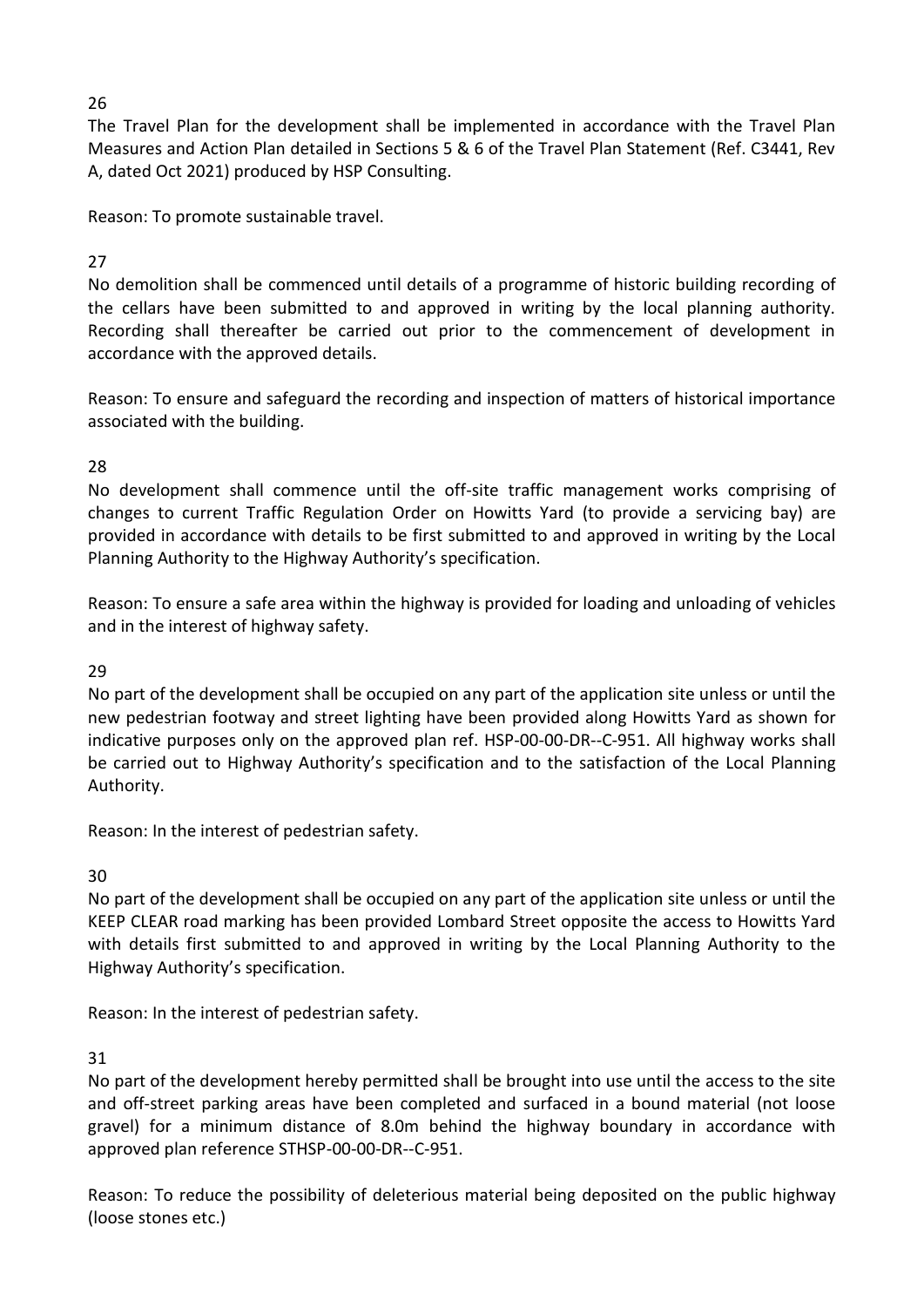# 32

No part of the development hereby permitted shall be brought into use until the visibility splays shown on drawing no. ST-HSP-00-00-DR--C-952 are provided. The area within the visibility splays referred to in this condition shall thereafter be kept free of all obstructions, structures, or erections.

Reason: To maintain the visibility splays throughout the life of the development and in the interests of general Highway safety.

# 33

No part of the development hereby permitted shall be brought into use until the parking, turning, and servicing areas are provided in accordance with the approved plan ref. ST-HSP-00-00-DR--C-951. The parking, turning, and servicing areas shall not be used for any purpose other than parking, turning, and loading and unloading of vehicles.

Reason: In the interest of highway safety and to enable service vehicles to safety load and unload without obstructing the highway.

34

No part of the development hereby permitted shall be brought into use until the access driveway, parking and turning areas are constructed with provision to prevent the discharge of surface water from the driveway, parking, and turning areas to the public highway in accordance with details first submitted to and approved in writing by the Local Planning Authority. The provision to prevent the discharge of surface water to the public highway shall then be retained for the life of the development.

Reason: To ensure surface water from the site is not deposited on the public highway causing dangers to road users.

35

No part of the development hereby permitted shall be brought into use until the cycle parking and storage area has been provided and that area shall not thereafter be used for any purpose other than the parking and storage of cycles.

Reason: To ensure that adequate cycle parking provision is made to promote sustainable modes of transport.

## 36

The new doors on the street frontage shall open inwards only. The approved doors shall then be retained for the life of the development.

Reason: In the interest of pedestrian safety.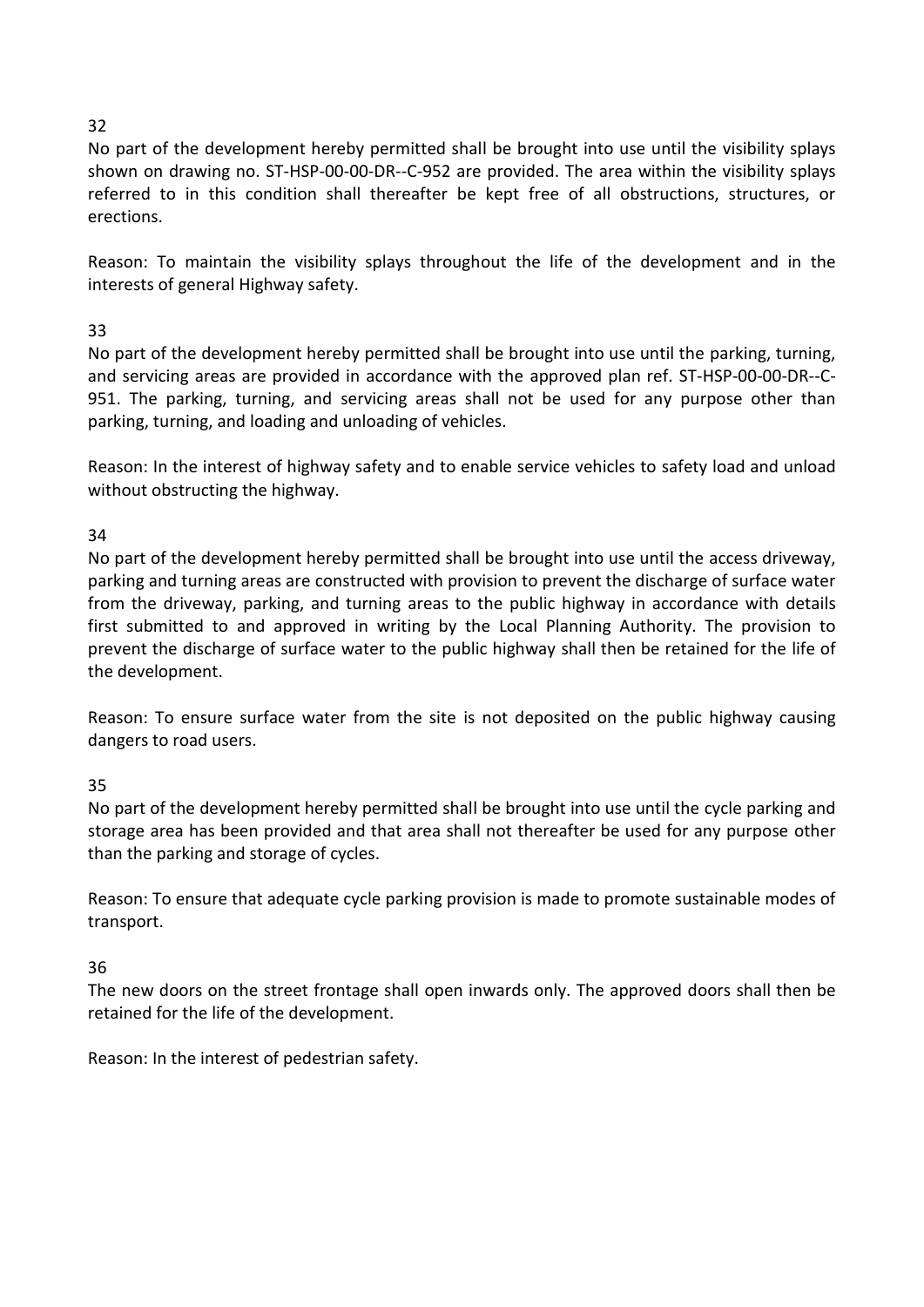## **Notes to Applicant**

01

The applicant is advised that all planning permissions granted on or after the 1st December 2011 may be subject to the Community Infrastructure Levy (CIL). Full details of CIL are available on the Council's website at www.newark-sherwooddc.gov.uk/cil/

The proposed development has been assessed and it is the Council's view that CIL is not payable on the development given that there is no net additional increase of floorspace as a result of the development.

## 02

This application has been the subject of discussions during the application process to ensure that the proposal is acceptable. The District Planning Authority has accordingly worked positively and pro-actively, seeking solutions to problems arising in coming to its decision. This is fully in accord Town and Country Planning (Development Management Procedure) (England) Order 2015 (as amended).

## 03

Note from CADENT Gas:

Cadent Gas Ltd own and operate the gas infrastructure within the area of your development. There may be a legal interest (easements and other rights) in the land that restrict activity in proximity to Cadent assets in private land. The applicant must ensure that the proposed works do not infringe on legal rights of access and or restrictive covenants that exist.

If buildings or structures are proposed directly above the apparatus the development may only take place following diversion of the apparatus. The applicant should apply online to have apparatus diverted in advance of any works, by visiting [www.cadentgas.com/diversions](http://www.cadentgas.com/diversions)

Prior to carrying out works, including the construction of access points, please register on [www.linesearchbeforeudig.co.uk](http://www.linesearchbeforeudig.co.uk/) to submit details of the planned works for review, ensuring requirements are adhered to.

04

Notes from LCC Archaeology:

With respect to the attached archaeological conditions, please contact the Historic Places team at Lincolnshire County Council, Lancaster House, 36 Orchard Street, Lincoln, LN1 1XX, 07880420410, email [Matthew.Adams@lincolnshire.gov.uk](mailto:Matthew.Adams@lincolnshire.gov.uk) to discuss the requirements and request preparation of a brief for the works.

It is recommended the resulting written schemes of investigation are approved by the LCC Historic Environment Officer prior to formal submission to the Local Planning Authority. Ten days' notice is required before commencement of any archaeological works.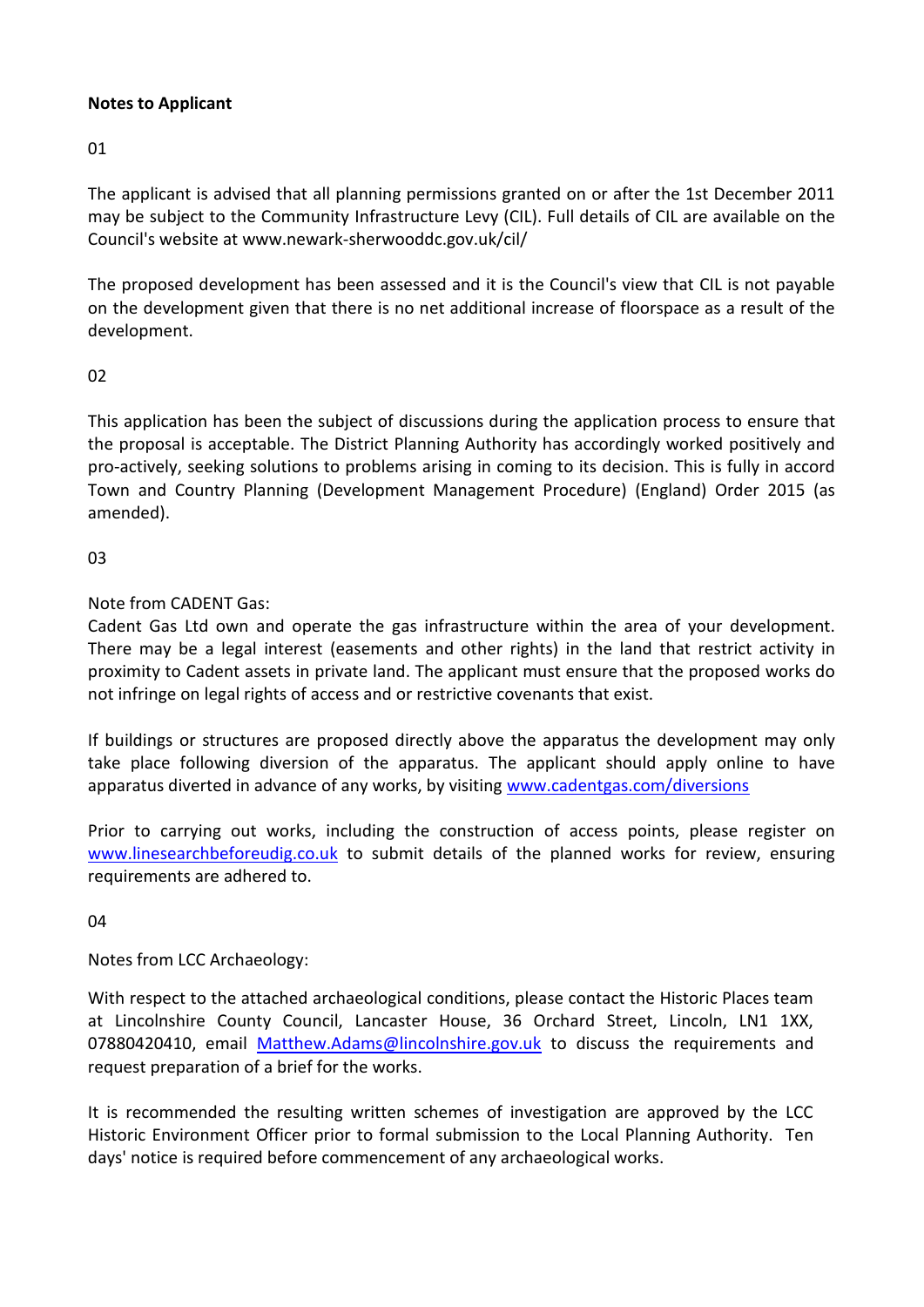05

Notes from Rights of Way:

Newark Public Footpath No. 63 and 64 (St. Marks Lane) are adjacent to and cross the area marked in red on the Proposed Ground Floor Plan.

During the demolition and construction phase the safety of path users should be observed at all times. A Temporary Traffic Regulation Order (TRO) to prevent or restrict access of the Right of Way may be granted to facilitate public safety during the construction phase subject to certain conditions. Further information and costs may be obtained by contacting the Rights of Way section [countryside.access@nottscc.gov.uk](mailto:countryside.access@nottscc.gov.uk)

The applicant should be made aware that at least 5 weeks' notice is required to process the closure and an alternative route on should be provided if possible.

06

Notes from Severn Trent Water:

Severn Trent Water advise that although our statutory sewer records do not show any public sewers within the area you have specified, there may be sewers that have been recently adopted under The Transfer Of Sewer Regulations 2011. Public sewers have statutory protection and may not be built close to, directly over or be diverted without consent and you are advised to contact Severn Trent Water to discuss your proposals. Severn Trent will seek to assist you obtaining a solution which protects both the public sewer and the building.

07

You are reminded of the need to obtain separate consent under the Town and Country Planning (Control of Advertisements) Regulations for any advertisements requiring express consent that you may wish to display on these premises.

08

Ecology Notes:

In order to avoid any potential impact on nesting birds, it is recommended that the demolition work is undertaken between September and February. If this work has to be undertaken during the bird breeding season, then it is recommended that that a survey for active bird nests is undertaken by a suitably experienced ecologist before the work commences. If any active nests are identified then work will need to be delayed in the affected area until the young birds have fledged.

09

Highways Notes

Building Works shall not project over the highway: No part of the proposed building/wall or its foundations, fixtures and fittings shall project forward of the highway boundary.

Traffic Regulation Orders (TRO): The proposed off-site highway works referred to in condition 28 requires a Traffic Regulation Order before the development commences to provide safe access and offsite mitigating works. The developer should note that the Order can be made on behalf of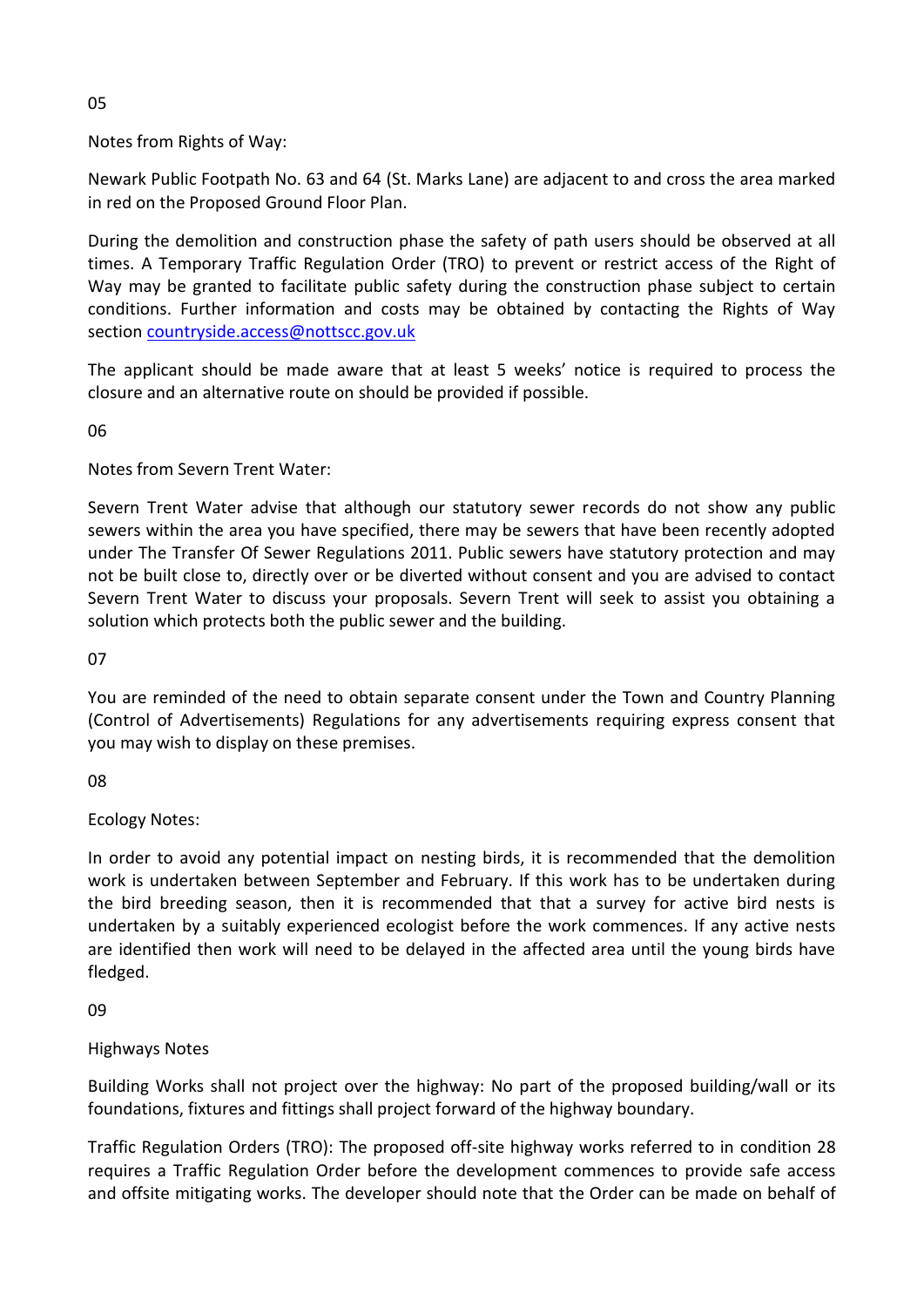the developer by Nottinghamshire County Council at the expense of the developer. This is a separate legal process and the Applicant should contact businessdevelopment@viaem.co.uk

Section 38 Agreement (Highways Act 1980): The applicant should note that notwithstanding any planning permission that if any highway forming part of the development is to be adopted by the Highways Authority, then the new roads/footways and any highway drainage will be required to comply with the Nottinghamshire County Council's current highway design guidance and specification for roadworks.

a) The Advanced Payments Code in the Highways Act 1980 applies and under section 219 of the Act payment will be required from the owner of the land fronting a private street on which a new building is to be erected. The developer should contact the Highway Authority with regard to compliance with the Code, or alternatively to the issue of a Section 38 Agreement and bond under the Highways Act 1980. A Section 38 Agreement can take some time to complete. Therefore, it is recommended that the developer contact the Highway Authority as early as possible.

b) It is strongly recommended that the developer contact the Highway Authority at an early stage to clarify the codes etc. with which compliance will be required in the particular circumstance, and it is essential that design calculations and detailed construction drawings for the proposed works are submitted to and approved by the County Council (or District Council) in writing before any work commences on site.

Correspondence with the Highway Authority should be addressed to hdc.north@nottscc.gov.uk or ring NCC's Customer Services on 0300 500 8080 and request Development Control Team for Newark & Sherwood district.

Section 278 Agreement (Highways Act 1980): In order to carry out the off-site works required you will be undertaking work in the public highway which is land subject to the provisions of the Highways Act 1980 (as amended) and therefore land over which you have no control. In order to undertake the works you will need to enter into an agreement under Section 278 of the Act.

Correspondence with the Highway Authority should be addressed to hdc.north@nottscc.gov.uk or ring NCC's Customer Services on 0300 500 8080 and request Development Control Team for Newark & Sherwood district.

#### BACKGROUND PAPERS

Application case file.

For further information, please contact Honor Whitfield on ext 5827

All submission documents relating to this planning application can be found on the following websit[e www.newark-sherwooddc.gov.uk.](http://www.newark-sherwooddc.gov.uk/)

**Lisa Hughes Business Manager – Planning Development**